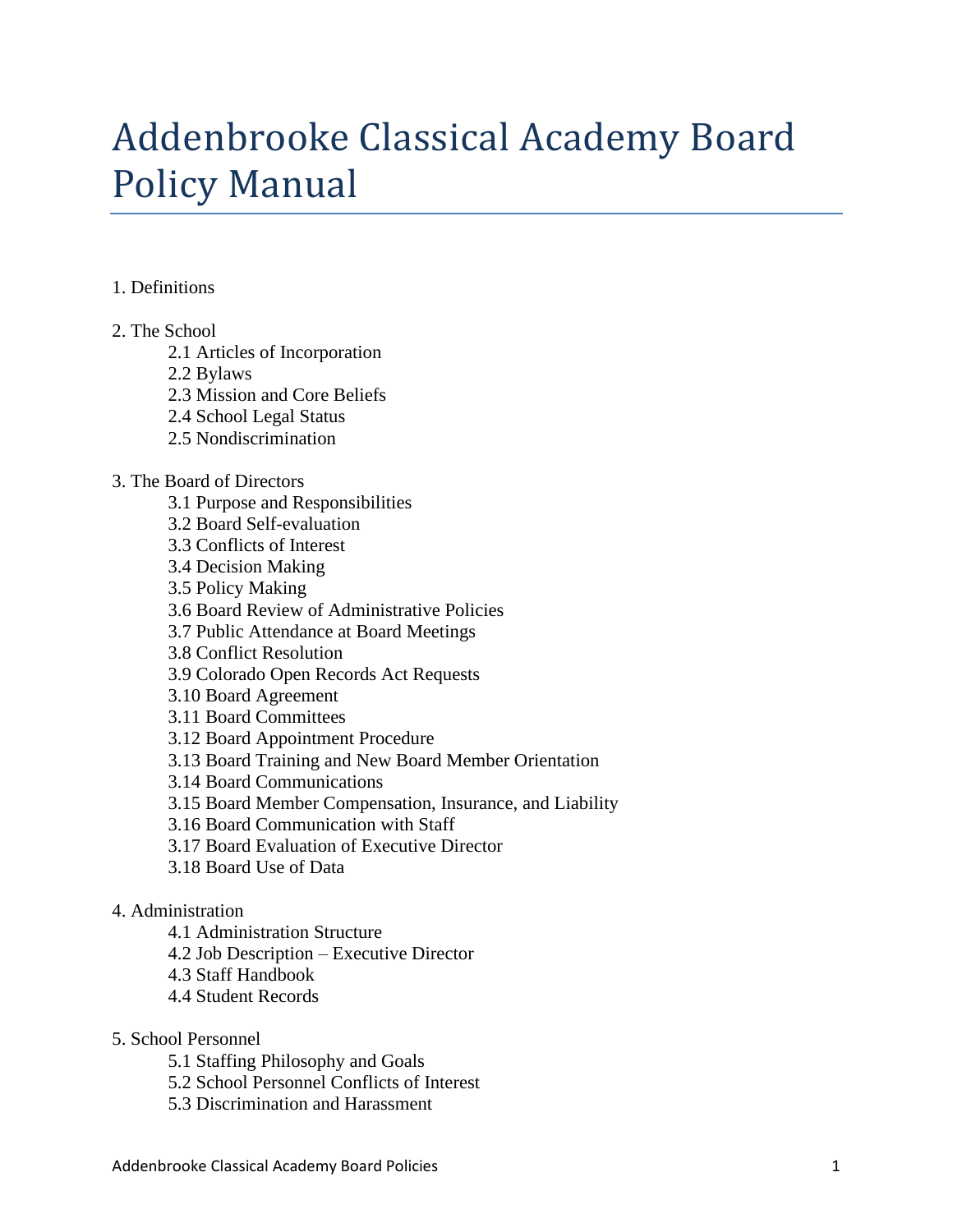- 5.4 Personnel Evaluations
- 5.5 Employee Performance Issues
- 5.6 Employee Termination
- 6. Students
	- 6.1 Student Rights and Responsibilities
	- 6.2 Student Attendance
	- 6.3 Student Discipline
	- 6.4 Bullying
- 7. Educational Program
- 8. Finance and Accounting

8.1 Fiscal Accounting and Reporting 8.2 Preparation and Adoption of Annual Operating Budget 8.3 Budget Management 8.4 Financial Management 8.5 Asset Protection 8.6 Accounting 8.7 Internal Control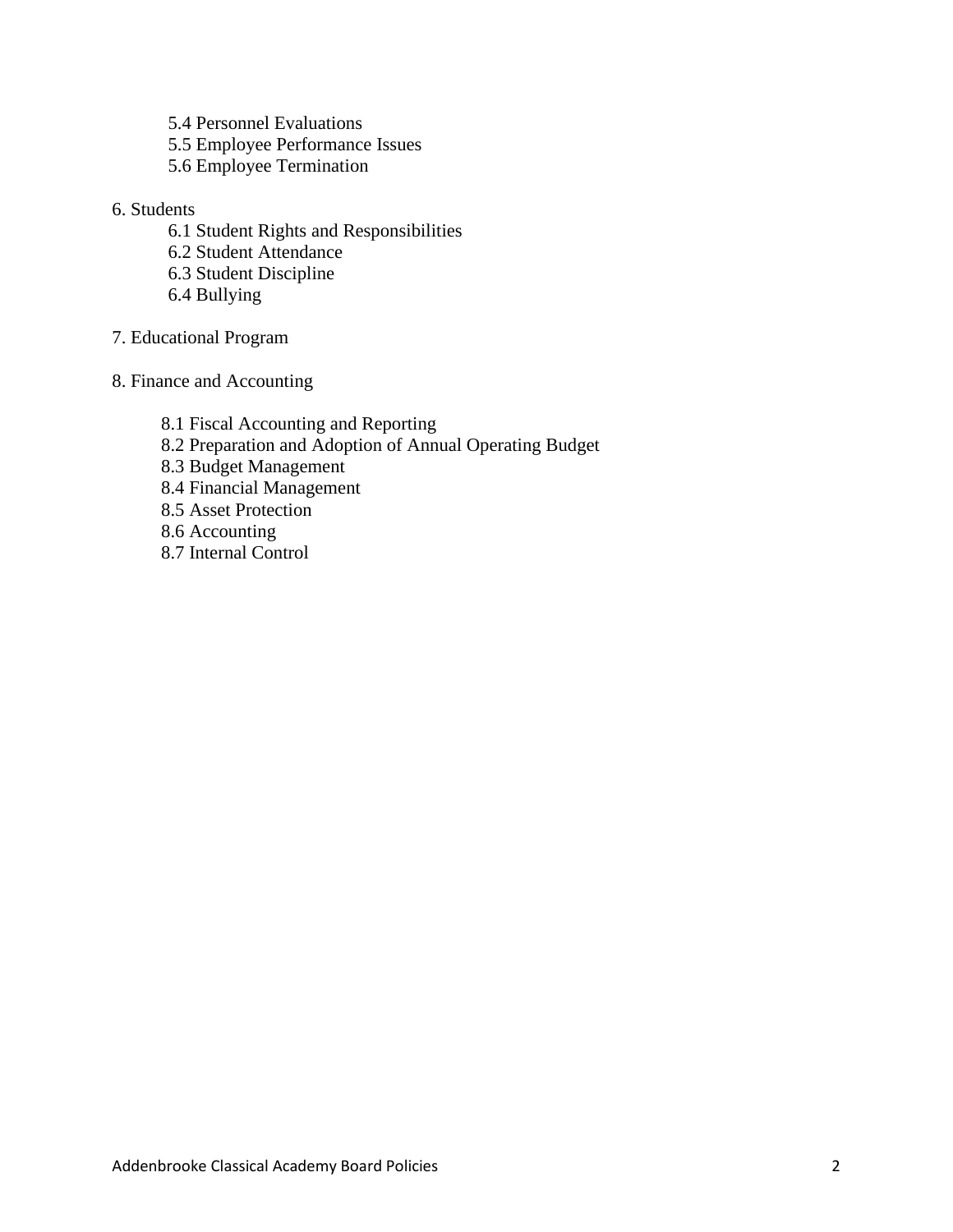# **1. Definitions**

As used in this Policy Handbook, the terms set forth below shall have the following meanings:

"**District**" shall mean the Jefferson County R-1 School District.

"**ACA**" or "**school**" shall mean Addenbrooke Classical Academy, a Jefferson County Public Charter School.

"**Board**" shall mean the Board of directors of ACA.

"**Administration**" shall mean school personnel who participate in the day-to-day management of Addenbrooke Classical Academy school operations (such as the Executive Director).

"**Faculty**" shall mean instructional personnel of Addenbrooke Classical Academy (such as teachers and educational assistants).

"**Staff**" shall mean Addenbrooke Classical Academy school personnel who are not members of the Board, administration, or faculty.

"**Policies**" shall mean guidelines adopted by the ACA Board herein.

"**Procedures**" shall mean operating guidelines, regulations or templates adopted by the Addenbrooke Classical Academy Administration.

"**C.R.S**." pertains to Colorado Revised Statutes. See: <http://www.lexisnexis.com/> for official Colorado Revised Statutes.

# **2. The School**

# **2.1 Articles of Incorporation**

ACA's Articles of Incorporation are on the Secretary of State's website. [https://www.sos.state.co.us/biz/ViewImage.do?masterFileId=20111264367&fileId=2011126436](https://www.sos.state.co.us/biz/ViewImage.do?masterFileId=20111264367&fileId=20111264367) [7](https://www.sos.state.co.us/biz/ViewImage.do?masterFileId=20111264367&fileId=20111264367)

Adopted: May 3, 2011; Sept. 14, 2021

# **2.2 Bylaws**

ACA's Bylaws are posted on the school website. [https://tb2cdn.schoolwebmasters.com/accnt\\_90399/site\\_90401/Documents/BoardBylaws\\_ACA\\_](https://tb2cdn.schoolwebmasters.com/accnt_90399/site_90401/Documents/BoardBylaws_ACA_0214.pdf) [0214.pdf](https://tb2cdn.schoolwebmasters.com/accnt_90399/site_90401/Documents/BoardBylaws_ACA_0214.pdf)

Adopted: February 11, 2014; Sept. 14, 2021

# **2.3 Mission Statement and Core Beliefs**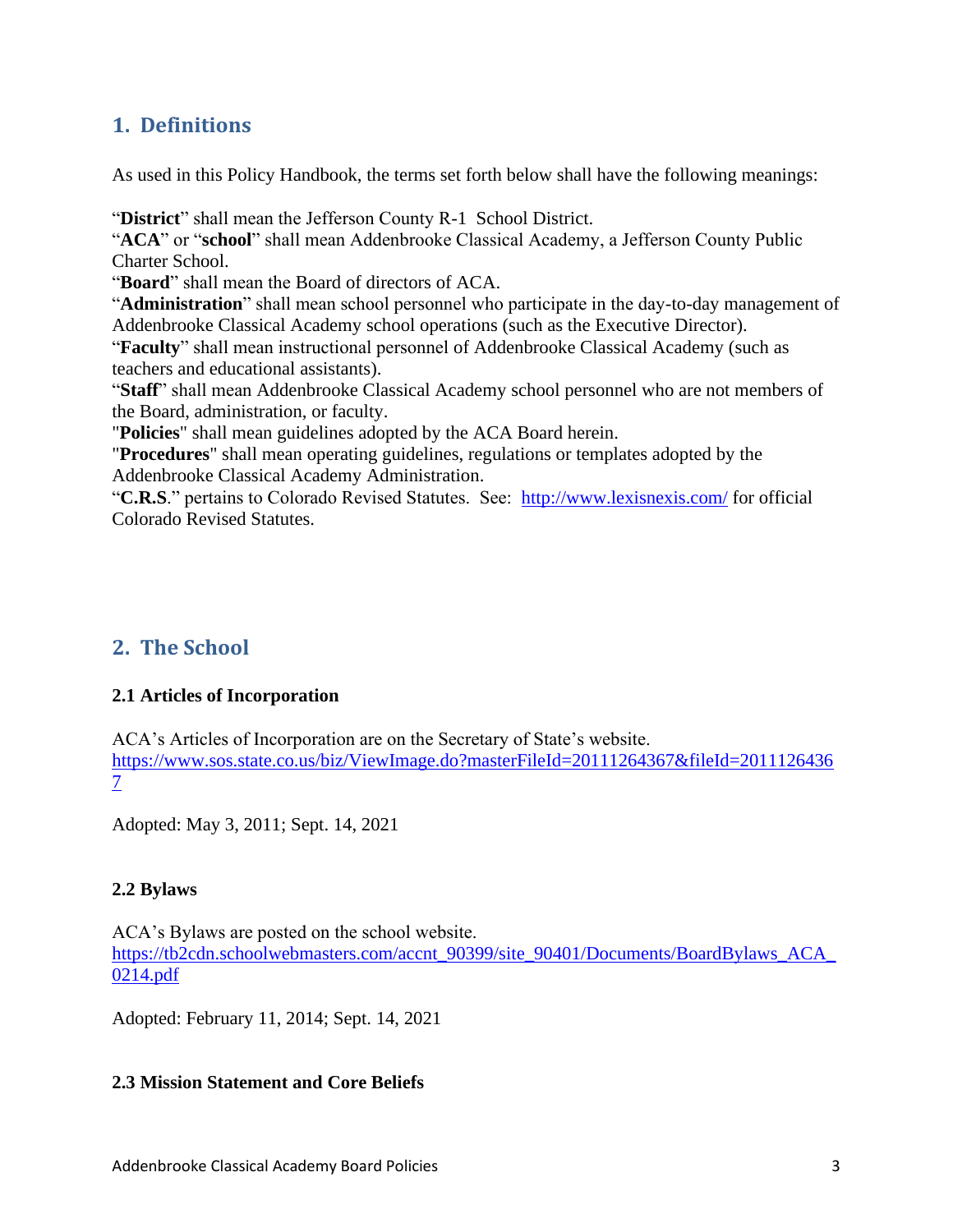**A. Mission Statement**. ACA utilizes an integrated model of tradition and innovation to develop free and independent thinkers through classical instructional strategies.

**B. Core Beliefs**. A Liberal Arts education using a Classical framework.

**Trivium.** We practice the Trivium by incorporating teaching methods necessary for the grammar stage, the logic stage, and rhetoric stage, as well as the content traditionally found in each.

**Quadrivium**. We offer and study arithmetic, geometry, music, and astronomy to gain an understanding of the integral nature of the universe.

**Core Knowledge**. The Core Knowledge scope and sequence, developed by E.D. Hirsch, is taught in grades kindergarten through eighth grade.

**Charlotte Mason Principles**. Using the Charlotte Mason methods of nature study, the study of habits, art and music, living books, narration and dictation, we seek to spark curiosity in students and inspire them to discover the pleasure of learning for its own sake.

Latin. Beginning in fifth grade, and intensifying in grades seven and eight, all students study Latin. Besides its modern use in the medical and scientific fields, this study is invaluable in learning grammar, parts of speech, vocabulary, and increasing the ability to write well.

**The Good, True, and Beautiful**. Everything we study at Addenbrooke Classical Academy, math, literature, music, history, the sciences, languages, and art rests on the foundation of discerning that which is good, true, and beautiful. We believe that ability to discern is what separates us from beasts and is worthy of lifelong study.

Adopted: Sept. 14, 2021

# **2.4 School Legal Status**

ACA is a Colorado charter school organized pursuant to the Colorado Charter Schools Act, §22- 30.5-101 et seq, C.R.S. ACA operates pursuant to a charter granted by the District on February 7, 2013. On May 3, 2011, ACA incorporated as a nonprofit corporation under the Colorado Nonprofit Corporation Act and on October 24, 2013, the Internal Revenue Service issued a determination letter recognizing ACA's tax-exempt status under Section §501(c)(3) of the Internal Revenue Code of 1986. Under the Charter Schools Act, ACA is a public school within the District, and its status, as a nonprofit corporation does not affect its status as a public school. However, for governance and administrative purposes, ACA operates as a Colorado nonprofit corporation.

Adopted: Sept. 14, 2021

#### **2.5 Nondiscrimination**

ACA affirms that no person shall, on the basis of race, creed, color, age, national origin, religion, gender, disability, marital status, or sexual orientation be excluded from participation in, be denied the benefit of, or be subjected to discrimination under any educational program or activity, including, but not limited to, employment or enrollment.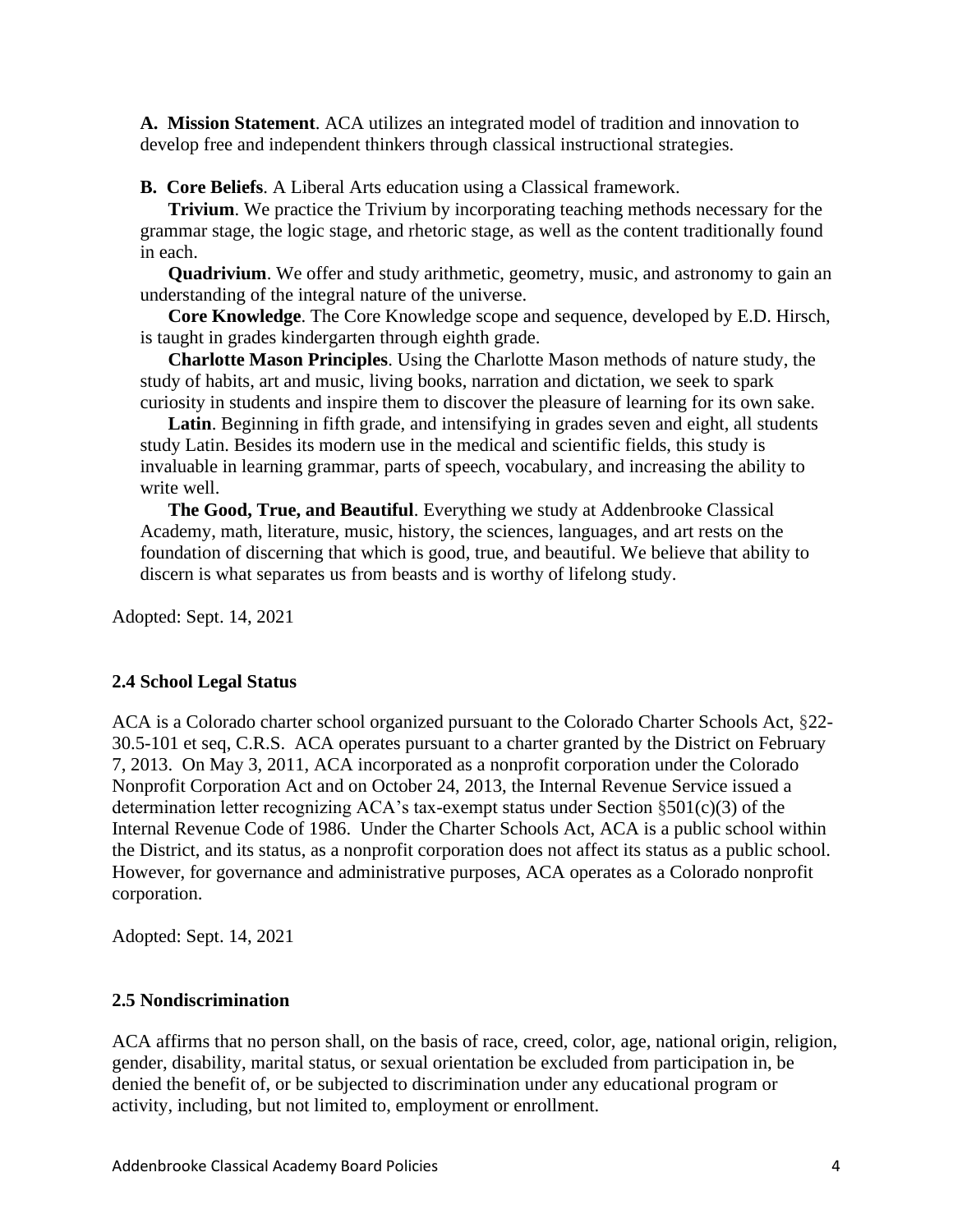Adopted: Sept 14, 2021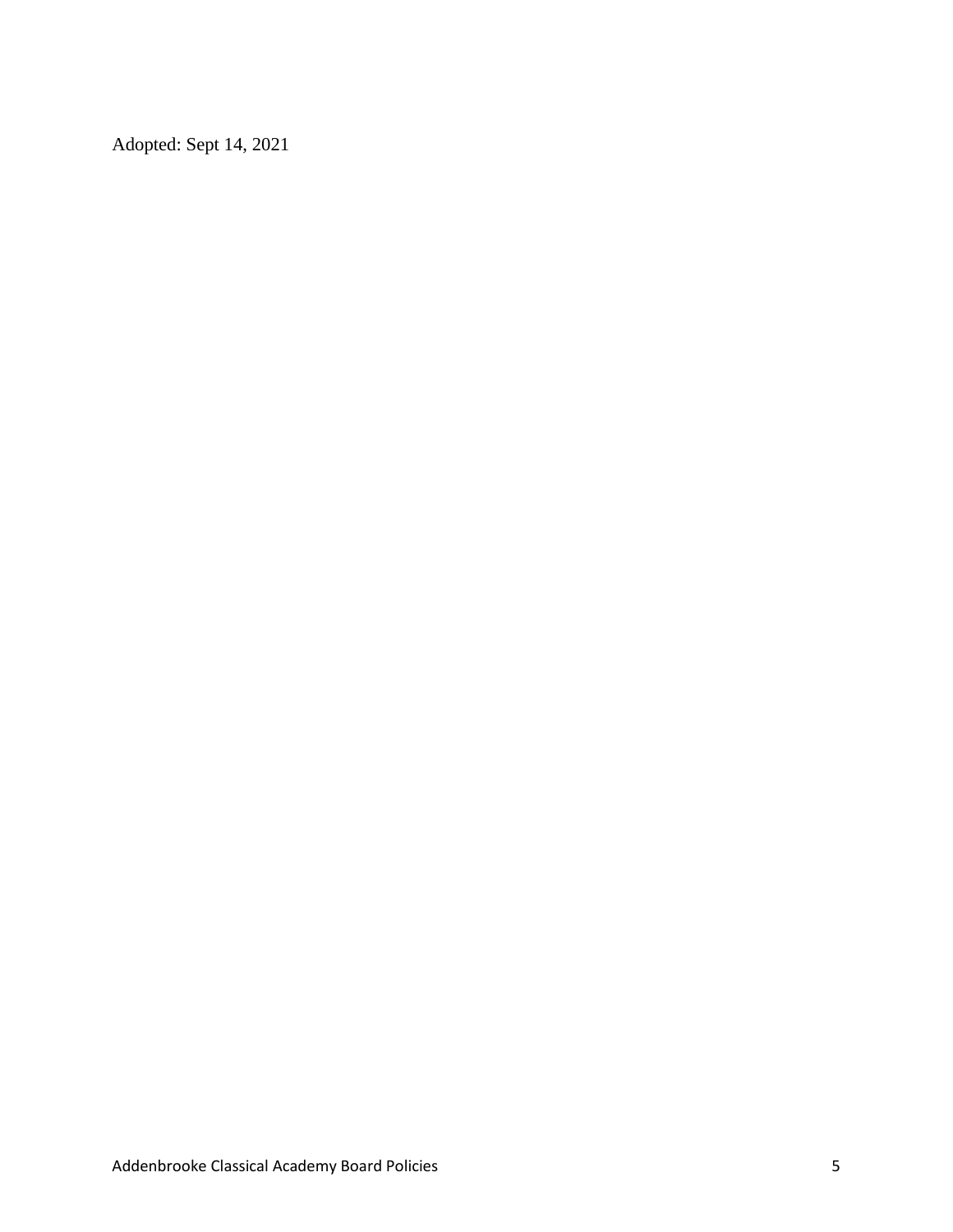# **3. The Board of Directors**

#### **3.1 Purpose and Responsibilities**

- **A. Purpose**. Board is responsible for ensuring the academic program of ACA is successful, that it is faithful to the terms of its charter contract, and that ACA is a viable organization.
- B. **Responsibilities**. The Board's responsibilities include:
- 1. Determine, promote, and periodically review the mission of ACA.
- 2. Give an annual financial contribution and support capital campaigns at the level that is personally meaningful.
- 3. Select, support, and review the performance of the Executive Director.
- 4. Provide frequent and constructive feedback to the Executive Director, keeping lines of communication open.
- 5. Maintain clear lines of responsibilities between the Board and School administration.
- 6. Conduct an annual performance review of the Executive Director.
- 7. Ensure effective organizational planning through the development and annual review of the strategic plan.
- 8. Manage resources effectively.
- 9. Adopt a budget at least annually.
- 10. Submit a renewal application by the District's deadline, provide additional information as may be requested, represent the School at District board meetings, and negotiate the charter contract for renewal. The charter contract will be reviewed by all Board members and accepted by a majority vote of the Board.
- 11. Annually review the charter contract addendum for Purchased Services and as recommended by the Finance Committee, considering adopting a motion for services the School will use during the next school year.
- 12. In accordance with 3.8 of the School's Bylaws, provide notice for Board meetings at least 24 hours prior to the meeting at both a physical and virtual location as determined by the Board each January.
- 13. At the end of each school year, provide an annual meeting for the School's internal and external community when the Board's work is summarized and future plans explained and the School's mission is reviewed.
- 14. Each quarter, submit Board meeting minutes to the District.
- 15. Adopt a school calendar for the next school year in January.

Adopted: Sept. 14, 2021, April 12, 2022

# **3.2 Board Self-evaluation**

A. The Board believes that the efficiency and performance of the Board directly affects the efficiency and performance of the school. Therefore, the Board shall conduct an annual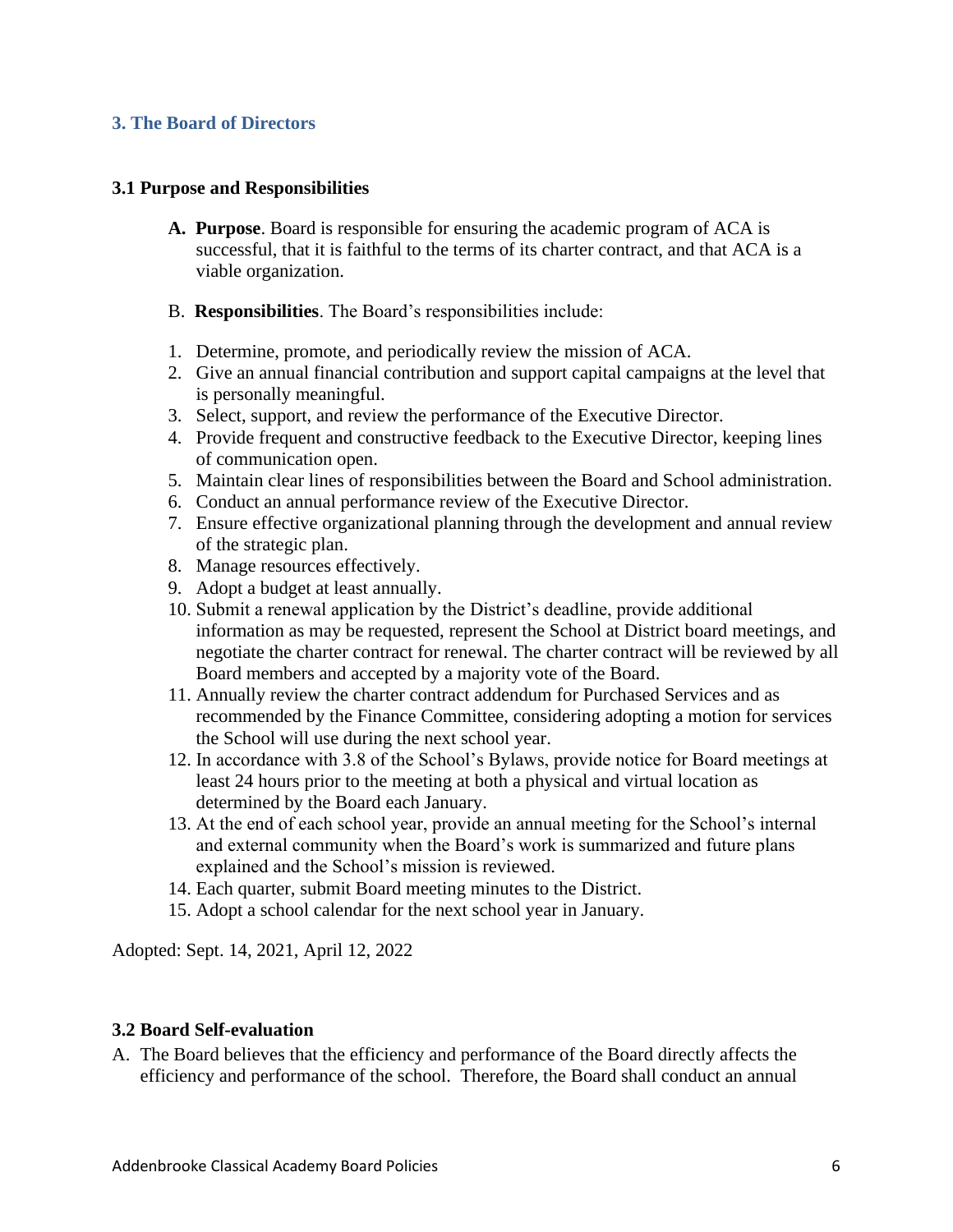evaluation of its own efficiency and performance including its progress on its strategic plan and as measured by the school dashboard.

- B. The following guidelines shall apply to the Board self-evaluation:
	- 1. The evaluation shall be a positive, constructive process, aimed at Board improvement.
	- 2. The evaluation shall be conducted using a formal written evaluation.
	- 3. Directors shall evaluate the Board collectively and not individual directors.
- C. Board self-evaluation forms shall be distributed in May. The Board may discuss the selfevaluation at the regular meeting in May or at a special meeting called for such a discussion. It is important for all current directors to participate.
- D. The Board self-evaluation discussion shall not be limited to those items that appear on the form. Free discussion and informal comments are valuable. Specific suggestions for improvement are encouraged.
- E. The Board self-evaluation shall be held at an open meeting and all members of the community may attend; however, member and public comment participation shall be limited to a brief public comment session at the beginning of the meeting. Individuals interested in a position on the Board are especially encouraged to attend the discussion to gain knowledge of the manner in which the Board operates and how current directors feel the Board has performed and can improve.

Adopted: Sept. 14, 2021

# **3.3 Conflicts of Interest**

A. **Purpose**. It is the intent of this policy to protect public trust placed in the Board of ACA.

# B. **Definitions**.

- 1. Conflict of Interest. A "conflict of interest" is any matter in which a Board member has any direct or indirect personal or monetary interest that is definite and demonstrable.
- 2. Interest. A person shall be deemed to have an "interest" in a contract or other transaction if he or she is the party (or one of the parties) contracting or dealing with ACA, is a relative of such party, or is a director, trustee, or officer of, or has a significant personal, financial, or influential interest in the entity contracting or dealing with the school.
- C. **Reimbursement of Expenses**. Pursuant to the Bylaws, by resolution of the Board any director may be reimbursed for any one or more of the following: Their expenses, if any, for attendance at meetings (e.g. Registration fees, hotel accomodations if required, and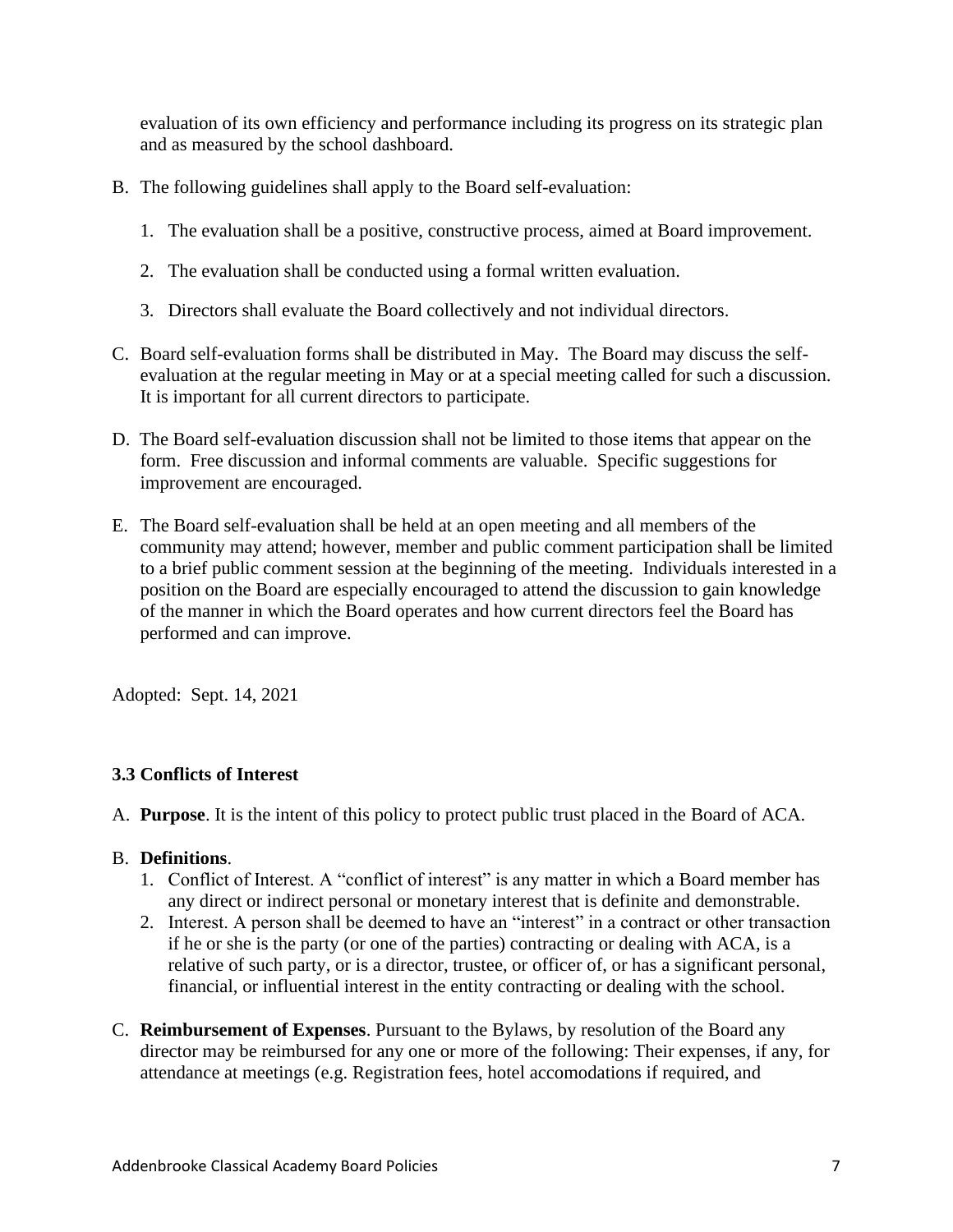reasonable associated expenses). A director may not serve simultaneously on the Board and as a member of the administration, faculty, or staff of the school.

- D. **Disclosure Required**. Each director is responsible to disclose to the Board any circumstances that could involve a potential conflict of interest. Any contract with the school involving a director or a director's family member shall be considered by the full Board with the conflicted member abstaining. The Board will also determine if the director with an interest may be present during the discussion and vote on the motion related to the disclosed conflict. The minutes of the meeting shall reflect the disclosure made, the vote thereon and, the abstention from voting and participation.
- E. **Director Influence**. Directors shall not use their positions on the Board to influence programmatic priorities, employment or enrollment opportunities with ACA for themselves, family members, friends, or associates.

Adopted: Sept. 14, 2021

# **3.4 Decision Making**

Two principles underlie all decisions made by the Board, administration, faculty, and staff:

- A. ACA's charter belongs to its members; and all actions shall fall within the parameters and uphold the principles of the vision and mission statements.
- B. Accordingly, in making any decision the Board, administration, faculty, and staff shall consider the decision in the context of ACA's vision and mission statements and from the members' perspective, always keeping in mind that parents should have a meaningful voice in their child's education.

Adopted: Sept. 14, 2021

# **3.5 Policy Making**

- A. The Board shall be solely responsible for adopting, revising, and repealing policies for ACA. Policy action by the Board shall be accomplished as set forth in the bylaws and as described below. Any policy action approved by the Board may be reversed by a vote of two-thirds (2/3) of the Board at a regular or special meeting.
- B. Only a Board director may motion the Board to adopt, revise, or repeal an ACA policy ("policy change"). Recommendations for a policy change may be made by any member, member of the administration, faculty, or staff, or member of the community may be made to the Board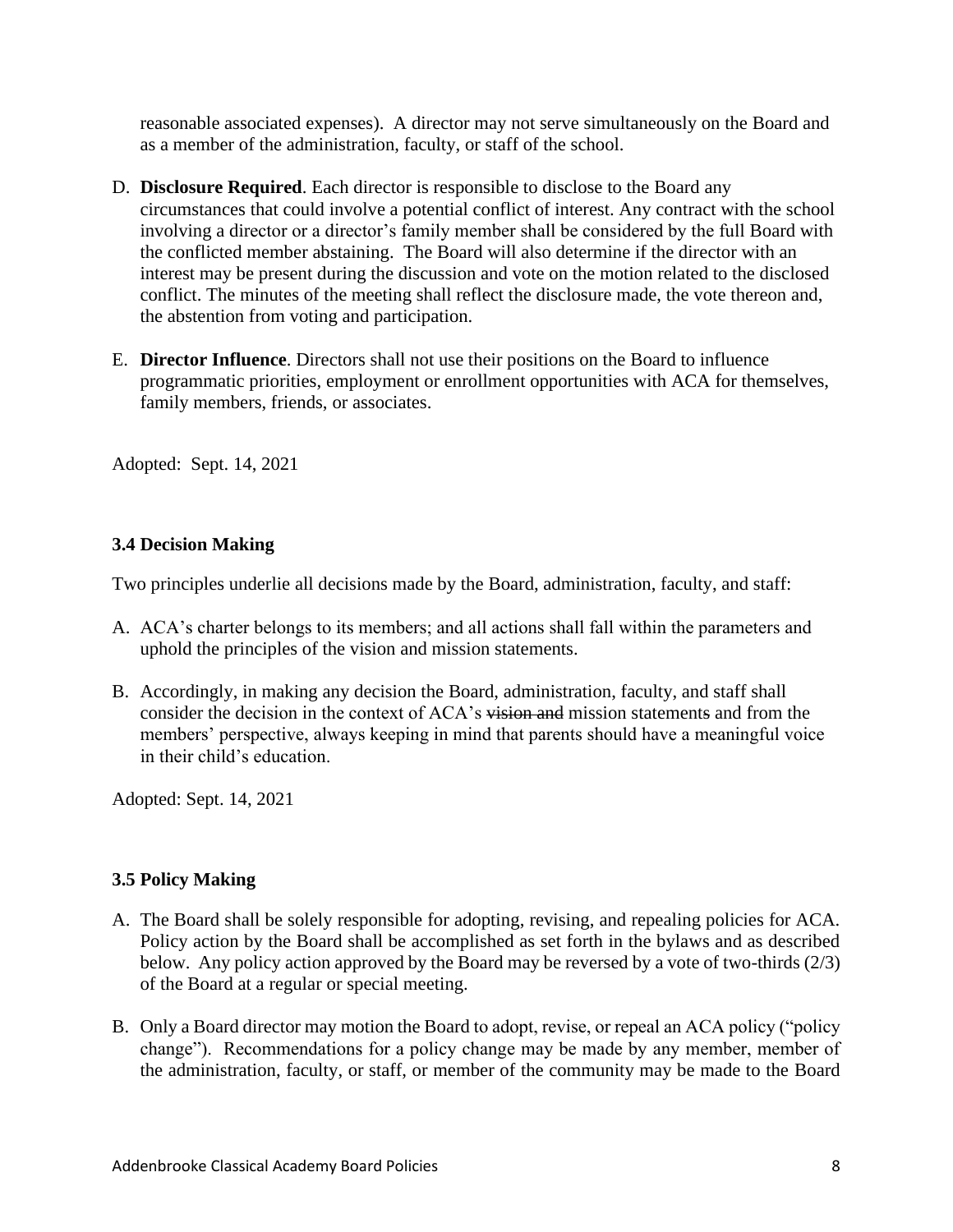by submitting said recommendation through the Executive Director pursuant to Policy 3.7 below.

**C.** Except in cases of emergencies, the Board shall follow the following procedure in adopting, repealing, or amending policies for ACA:

# **1. First Reading**

- a. The proposed policy change text and any necessary summary or narrative shall be provided in writing to the Secretary or President for inclusion in the Board packet distributed prior to the Board meeting.
- b. New policies should include the title, sequence number, text, and a revised table of contents.
- c. Written policy revisions shall reference the policy to be changed. Ideally, the entire policy shall be reprinted with revised language in capital letters, underlined, in a different text color, or highlighted, and language to be deleted lined out.
- d. Policies to be repealed need only reference the policy to be repealed by title and sequence number along with a revised table of contents.
- e. The proponent director shall submit the policy change to the Board by motion for review and debate at the regular or special meeting of the Board. The proponent director shall have the first opportunity for discussion and may have other persons comment on the policy change prior to debate.
- f. Following debate and any amendments to the policy change, the Board shall vote on its approval on first reading.
- g. If the policy change is approved on first reading, it shall be placed in the minutes of the meeting, as amended, and referred for second reading at the next meeting of the Board.
- h. If the policy change is not approved on first reading, the matter shall not be considered again unless a new proposed policy changes is submitted in accordance with this policy for first reading at a future Board meeting.

# **D. Second Reading**

- a. If the policy change was on first reading above, it shall be placed on the agenda and considered at the next regular or special meeting of the Board.
- b. No amendment to the policy change, as it was approved on first reading, shall be adopted on second reading unless the amendment receives a two-thirds (2/3) vote of the directors present at the meeting.
- c. If the policy change is approved on second reading, it shall become the policy of ACA effective immediately or as specified upon approval, and this policy manual shall be revised accordingly.

# **E. Emergencies**

a. Upon a two-thirds (2/3) vote of the directors present at a regular or special meeting called for that purpose, an emergency may be declared for purposes of making a policy or approving a policy change.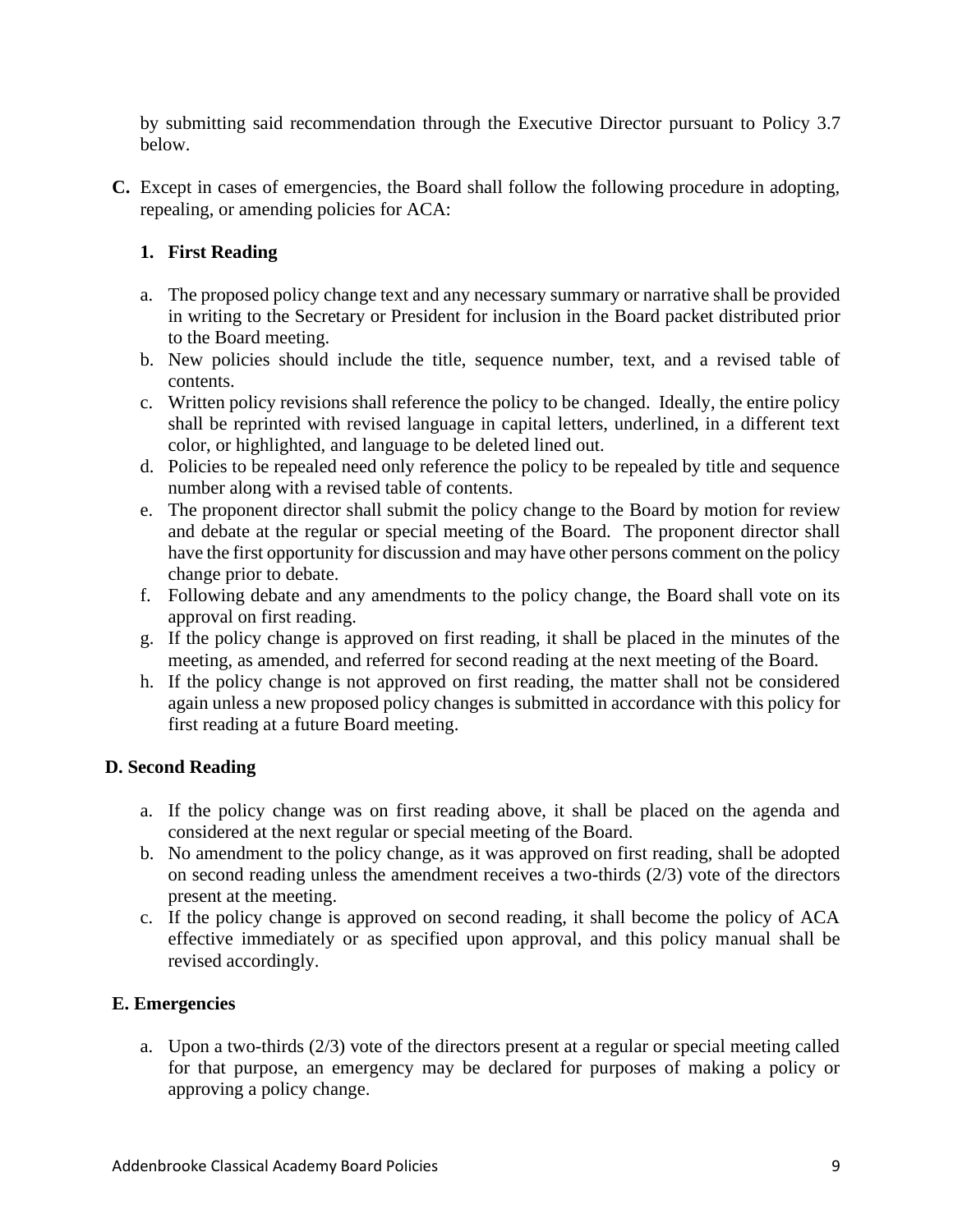- b. If an emergency is declared, a policy change may be approved on first reading regardless of whether the policy change was submitted in writing to the directors prior to the meeting.
- c. Upon approval of an emergency policy change, it shall become the policy of ACA.
- d. The proponent of the approved emergency policy change shall submit a revised version of the policy to the Secretary for inclusion in the meeting minutes, policy manual, and for distribution to the directors.

# **F. Changes to the Policy Manual**

- a. Upon approval, new and revised policies shall be entered into this policy manual in the appropriate section with a notation of the date of adoption and/or revision and the table of contents updated as appropriate.
- b. Upon approval, a repealed policy shall be stricken from this policy manual leaving only the word "Repealed" followed by the table of contents title and the dates of adoption, revision, and repeal, as appropriate and the table of contents updated as appropriate.

Adopted: Sept. 14, 2021

# **3.6 Board Review of Administrative Procedures**

- A. Administrative procedures and regulations need not be reviewed or approved by the Board in advance of issuance except as required by law. However, when there is a potential for strong student, faculty, or staff reaction, the procedure or regulation should be approved by the Board in advance.
- B. Administrative procedures should reference existing Board policies.
- **C.** The Board reserves the right to review administrative procedures at its discretion. However, the Board shall not substitute its judgment for that of the Executive Director and shall require the Executive Director to revise or withdraw any administrative procedures proposed or issued only when, in the Board's judgment, such procedures are inconsistent with the Board's policies, District's policies, or applicable law.

Adopted: Sept. 14, 2021

# **3.7 Public Attendance at Board Meetings**

A. The Board serves at the pleasure of, and represents, the parents and students of ACA. Therefore, the Board desires to provide opportunities for any parent to express interest in and concern for the school. Accordingly, all members, as well as members of the community, are cordially invited to attend all open meetings of the Board. A time for public comment shall be a part of every Regular Board meeting.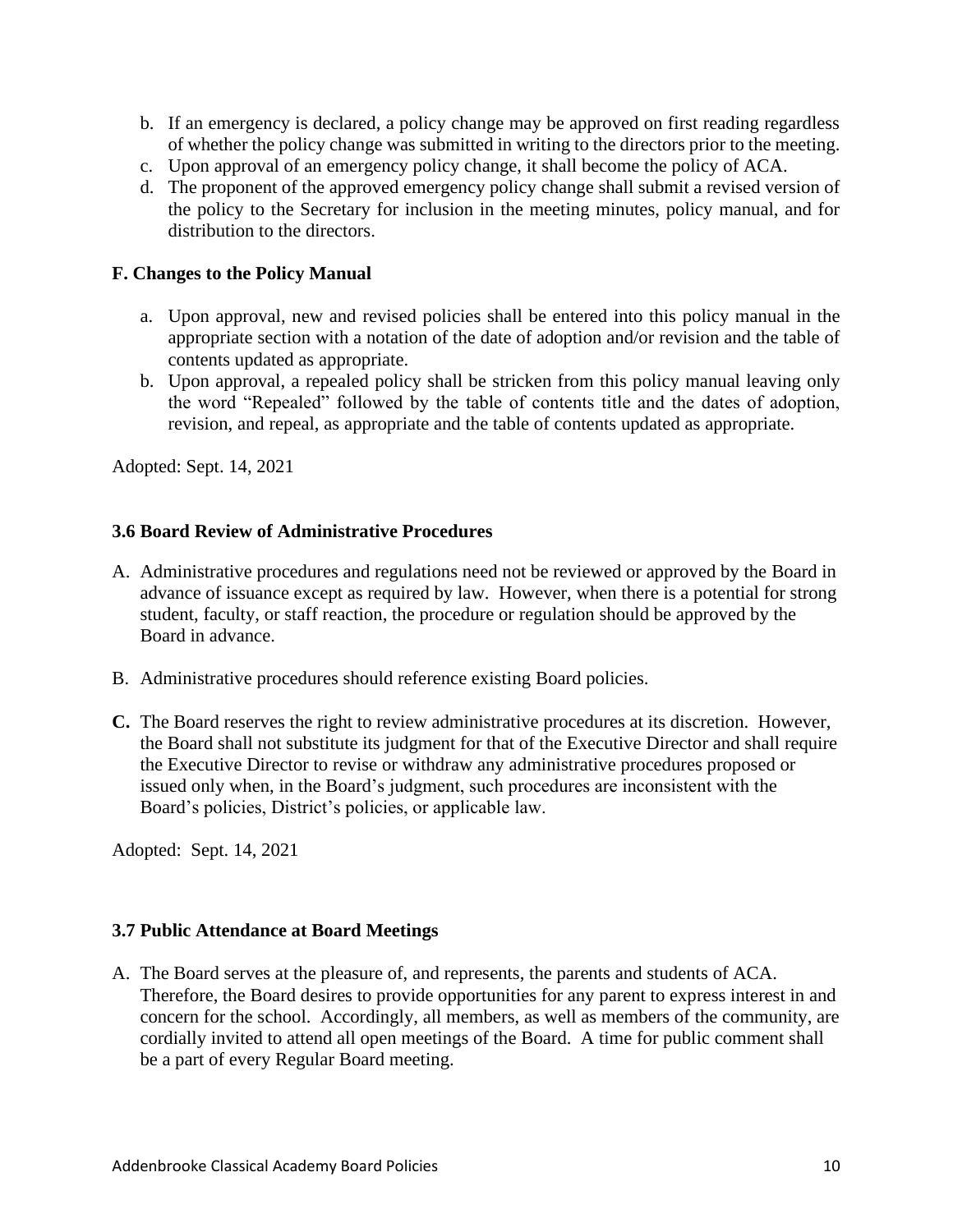- B. Meetings are closed to the public only when the Board is meeting in executive session. An executive session may be called only to discuss matters not appropriate for public discussion pursuant to §24-6-402, C.R.S. An executive session may be called only upon the affirmative vote of two-thirds of a quorum of directors present. The Board may take no formal action while in executive session except to approve minutes of prior executive sessions. While in executive session, the discussions shall be recorded electronically (tape, digital, etc.), and shall be retained for a minimum of 90 days. Recordings may be deleted/destroyed after 90 days if no formal request pertaining to the session is received. If a formal request is made, the recording shall be retained until 90 days after the last requested action pertaining to the recording.
	- **1. Approved Topics for Executive Session:** In order to head off abuses of the process, the Open Meetings Law sets very specific guidelines for the subject matter that is to be discussed in executive sessions. If a board needs to discuss any one or more of the following topics, and there is a legitimate need for privacy or confidentiality, the board may convene an executive session:
	- $\bullet$  (§24-6-402(4)(a), C.R.S.), the purchase, acquisition, lease, transfer, or sale of any real, personal, or other property interest;
	- (§24-6-402(4)(b), C.R.S.), conferences with an attorney for the public entity for the purposes of receiving legal advice on specific legal questions;
	- $(\S24-6-402(4)(c), C.R.S.)$ , matters required to be kept confidential by federal or state law or rules and regulations;
	- (§24-6-402(4)(d), C.R.S.), specialized details of security arrangements or investigations;
	- $\cdot$  5. (§24-6-402(4)(e), C.R.S.), developing strategy for negotiations, instructing negotiators, and determining positions relative to matters that may be subject to negotiations;
	- (§24-6-402(4)(f), C.R.S.), personnel matters (with exceptions and as applied in the discussion below); and
	- $(\frac{824-6-402(4)}{g})$ , C.R.S.), consideration of any documents protected by the mandatory nondisclosure provisions of the Open Records Act.
- C. Although the Board encourages everyone to attend its open meetings, Board meetings are to conduct the business of the school. Board meetings are not "public meetings," but meetings held in public, and accordingly public participation shall be controlled so the Board can proceed with its agenda within a reasonable time.
- D. Persons who wish to make requests, presentations, or proposals to the Board should direct any inquiry to the Executive Director or the President of the BOD, who shall respond according to the following process:
	- 1. The person shall provide written information to the Executive Director or the BOD President at least two weeks prior to the regular meeting of the Board. If presented to the Executive Director less than two weeks prior to the upcoming Regular meeting of the Board, the Executive Director shall decide whether to make a special request of the President to include the item in the upcoming Regular Board meeting or to wait until the next month's Regular Board meeting.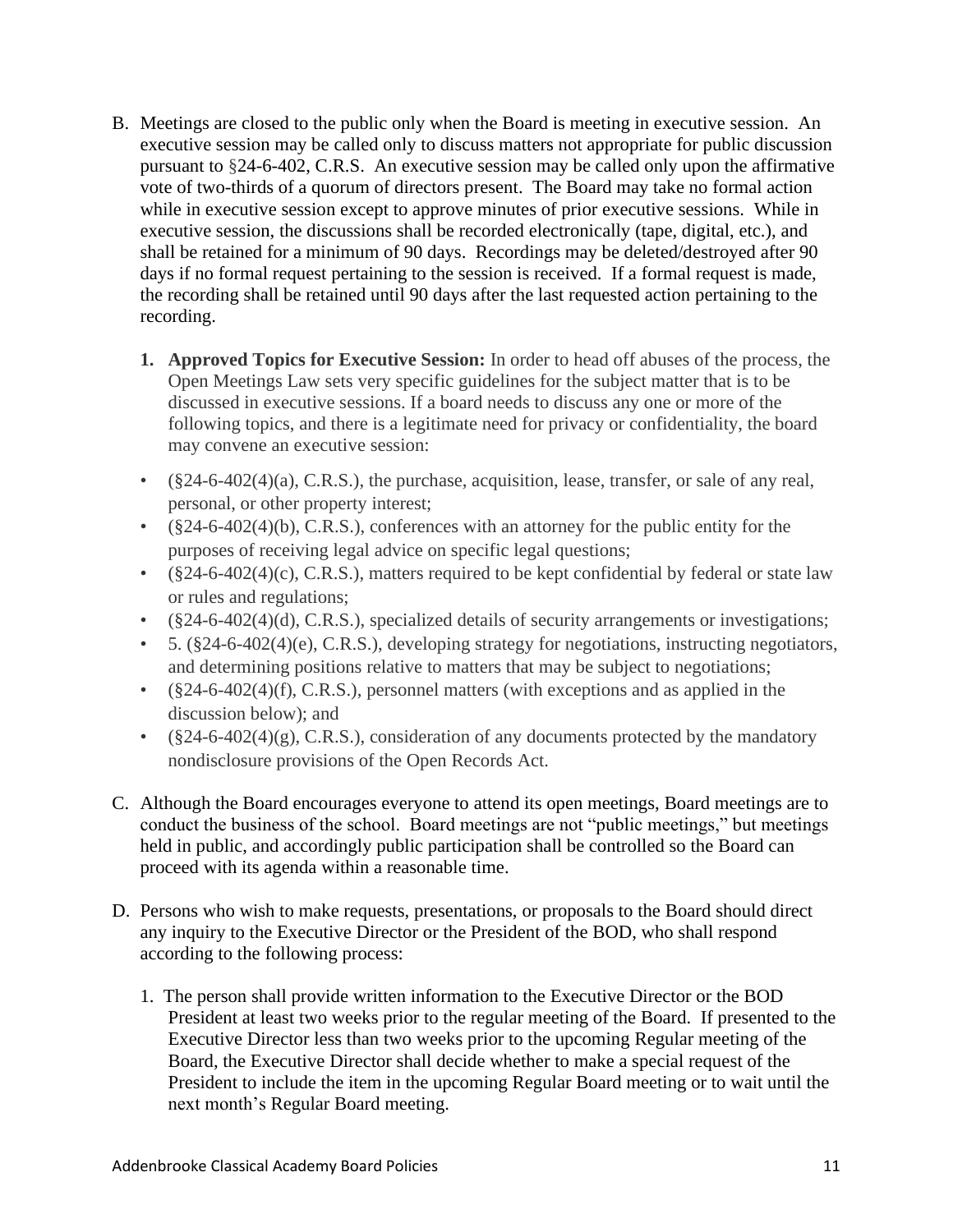- 2. Written information directly from the person shall be placed in the Board packet distributed to directors prior to the regular meeting. If the person so requests and the President of the Board agrees, the item shall be placed on the agenda for Board attention.
- 3. Persons seeking to add issues to the agenda via the BOD President cannot circumvent the Conflict Resolution Policy.
- 4. If the person requests the Board take a particular action, the specific action being requested of the Board should be in the written document submitted to the Board by the person.
- 5. If so requested by any director, the person may present additional information or provide clarification when the agenda item is discussed.
- 6. Parents are free to address comments or concerns to any director at any time. However, if there is a specific remedy or other action being requested, it is required for the parent to follow the procedure set forth above.
- 7. Notice of meetings of the Board shall adhere to the Colorado open meetings law. The public shall be given no less than 24 hours notice of any Board meeting.
- 8. Information regarding individual students or staff members may require an Executive Session according to the Open Meetings law.

References: §24-6-402 (f), C.R.S.

Adopted: Sept. 14, 2021

# **3.8 Conflict Resolution**

A. ACA supports voluntary resolution of conflicts, problems, and concerns between two parties regardless of their positions or roles. ACA firmly believes most issues can be handled quickly and appropriately to everyone's satisfaction. The following grievance process should be followed in situations of concern:

1. Any member having concerns with school personnel shall address that concern one-on one with the person with whom they are having a problem.

2. If a resolution is not established within a reasonable amount of time, the parties shall raise the concern with the Principal unless the concern involves the Principal (see below). The two conflicting parties shall define "reasonable amount of time". At no time shall the timeframe be extended without mutual consent of both parties.

- B. If the parties cannot agree on a timeframe, they are required to bring the conflict to the Principal for the purpose of establishing the timeframe for resolution.
- C. In doing so, the Principal, or his/her designated representative, shall then mediate the conflict, ensure timelines are followed, and ensure the conflict is resolved.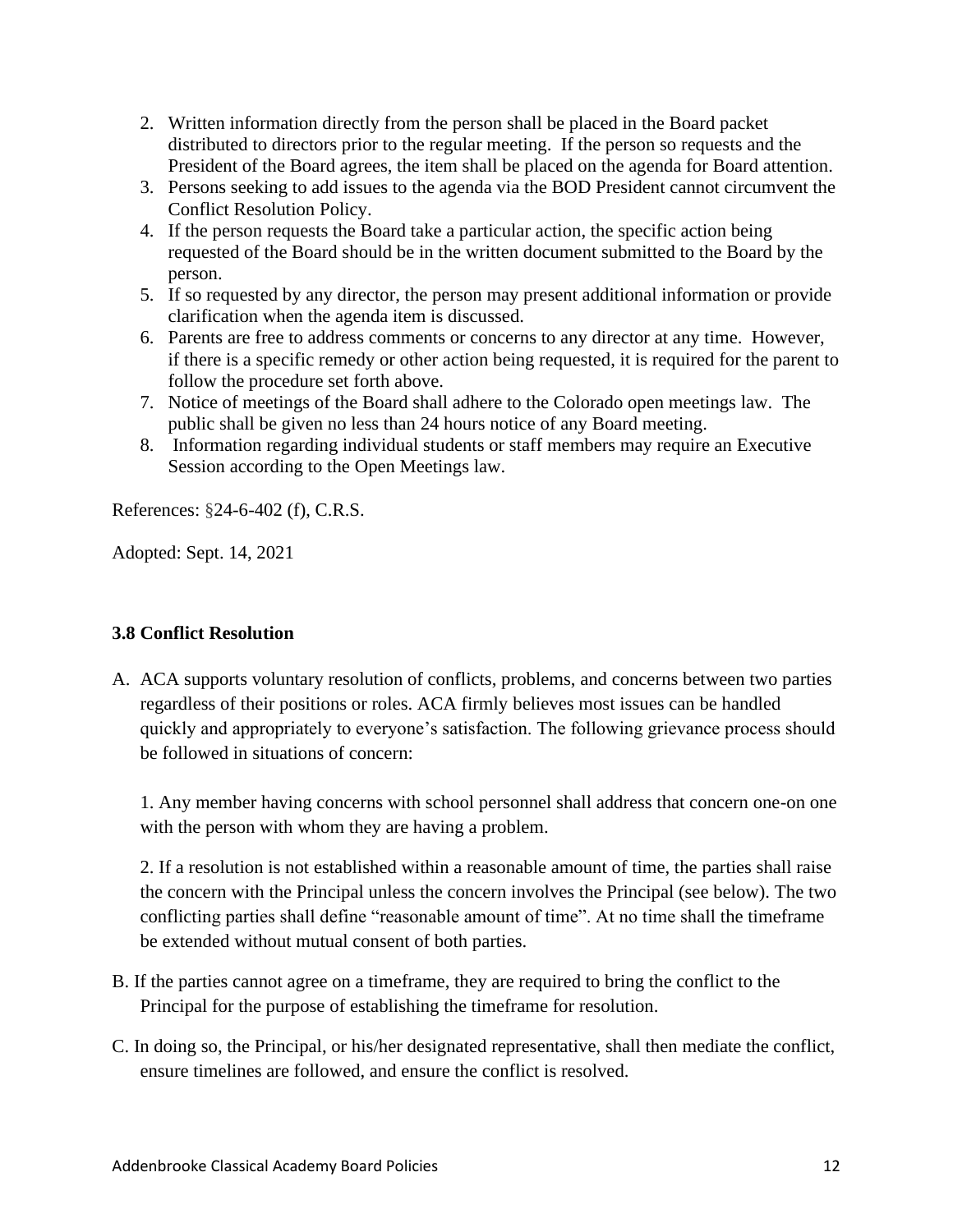- D. If the concern is with the Principal and no resolution has been established from bringing the concern to the Principal, the person in conflict with the Principal may take the concern to the board President.
- E. The board shall follow the same procedure as paragraph a. above to set a timeframe.
	- 1. If conflicting parties and/or the Principal are not able to find resolution that is mutually agreed upon by all parties, then the Principal shall immediately bring the conflict to the attention of the board. The opposing party may also bring the conflict to the attention of the board President.
	- 2. The board, in regular or executive session, shall review any conflict(s) brought before it as requested and as permitted by law. The board shall do one or all of the following:
		- a. Remand the conflict back to the Principal, with a directive to find a reasonable and quick resolution.
		- b. Remand the conflict back to the two parties, with the Principal mediating the conflict.
		- c. Mediate the conflict and render a decision to resolve the conflict.
	- 3. If any conflict involves individual safety, a threat to the preservation or security of ACA's facilities, or a direct or blatant violation of school policies or procedures, the board shall be notified immediately by the school Principal, school personnel, or member.

Adopted: Sept. 14, 2021

# **3.9 Colorado Open Records Act Requests**

# **A. Background**

ACA complies with the Colorado Open Records Act ("CORA"), C.R.S § 24-72-200.1 *et seq*., which authorizes rules concerning the inspection of such records as are reasonably necessary for the protection of such records and the prevention of unnecessary interference with the regular discharge of duties of ACA.

# **B. Purpose**

The following policy has been developed to create a system by which records can be requested and received. All public record requests must comply with the procedures established in this policy. Please be advised that ACA is not obligated to act upon a public records request unless and until such request meets these procedural requirements.

# **C. Open Records Request General Guidelines**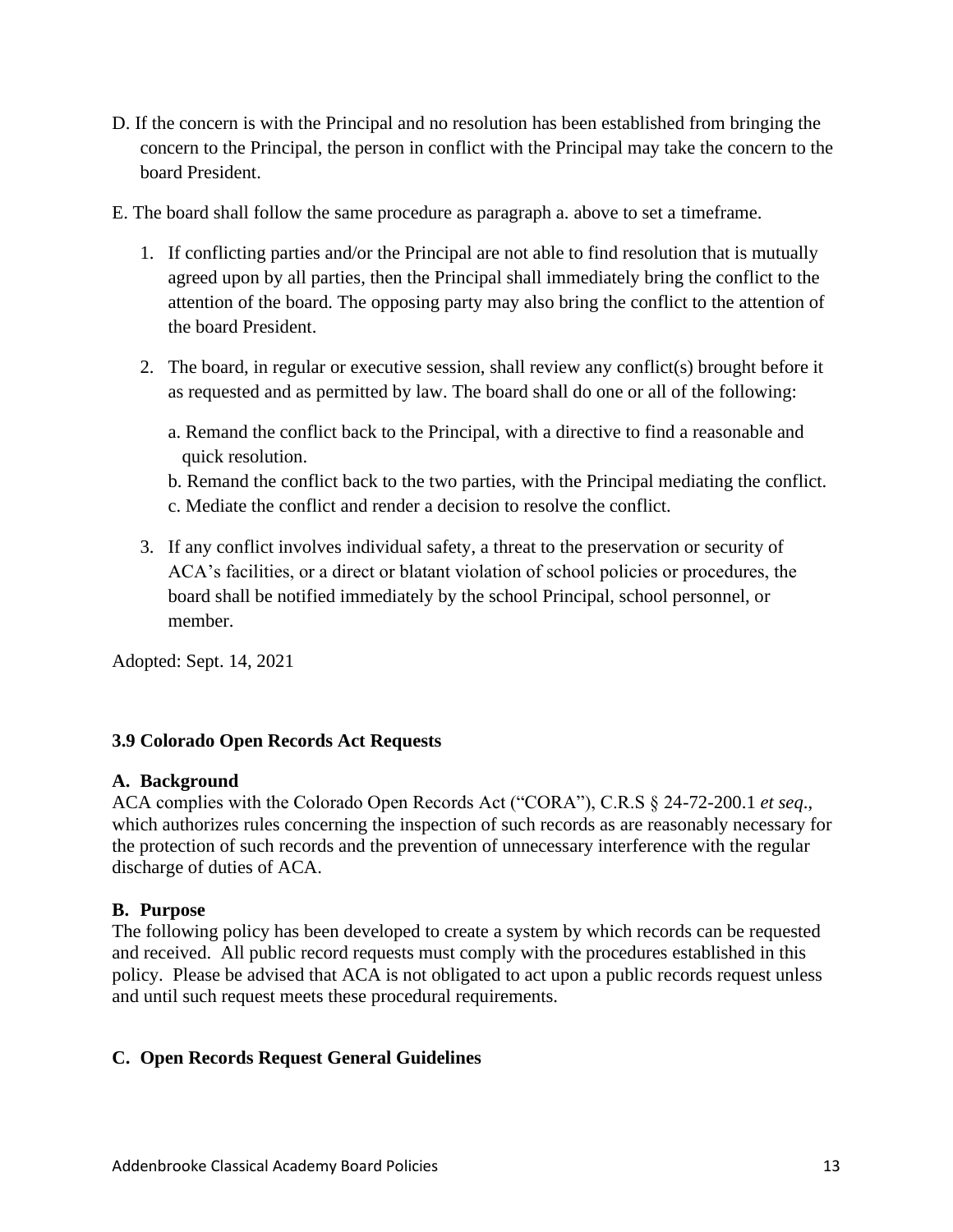When possible, all records requested under CORA will be made available within three working days, starting the day after the request is received. If circumstances prevent timely processing of the request, the ACA Custodian of Records ("Custodian"), as will be designated by the Executive Director of ACA from time to time, will notify the requestor within three working days that additional time is necessary and shall provide the records within seven working days from the day after the request is received. These time periods for responding to requests shall not apply to (a) requests that do not comply with this policy, (b) requests that are broad or burdensome such that they interfere with regular work duties, or (c) requests if the requestor has failed to pay the appropriate charges provided for in this policy.

- 1. The procedures apply to all requests submitted pursuant to CORA to inspect public records in the custody or control of ACA.
- 2. All requests must be submitted in writing and addressed to the Custodian. Requests made to any other person or office at ACA will not be accepted.
- 3. Requests may be mailed or hand delivered to 3940 S. Teller St., Lakewood, CO 80123, or as may be amended by ACA from time to time without a formal change to this policy. The date the request is received by ACA's Custodian will be considered the date of receipt.
- 4. Requests sent via email will not automatically be accepted. Due to spam filters and similar computer software, ACA cannot guarantee that an email request has been received by the Custodian. At the sole discretion of the Custodian, email requests shall be deemed rejected unless and until the Custodian expressly confirms acceptance of the request. Should the Custodian accept an email request, the statutory time for response will begin when the Custodian provides confirmation to the requestor. If a request is sent via email to anyone other than the Custodian, or if the Custodian does not accept such an email request, it will not be considered as received by ACA. All email requests must be sent to Kari Michelsen [kmichelsen2@addenbrooke.org](mailto:kmichelsen2@addenbrooke.org)
- 5. All requests for records must be specific as to the records sought and the relevant dates covered by the request. For any request that is vague or broadly stated, ACA may require the requestor to provide a more specific request before responding.
- 6. All requests for records must state if the requestor wants the records mailed and to what address, or if they want to pick the documents up from ACA's office.
- 7. Charges for copies of requested records shall be as follows:
	- a. The normal cost for requested documents shall be \$.25 per page or, for documents in non-standard formats, the actual duplication costs.
	- b. At ACA's prerogative, depending on the estimated staff time necessary to retrieve, review and copy the records, the requestor may be charged a reasonable research, retrieval and review fee based on the time spent to respond to the request and the costs of compiling the response, including employee time of gathering, preparing, reviewing and copying requested documents. Employee time, if any, shall be charged at a rate of \$30.00 per hour after the first hour of employee time, plus copying charges.
	- c. Unless waived by the Custodian, the requestor will be charged the cost of transmitting the records to the requestor by United States mail or other delivery service, but will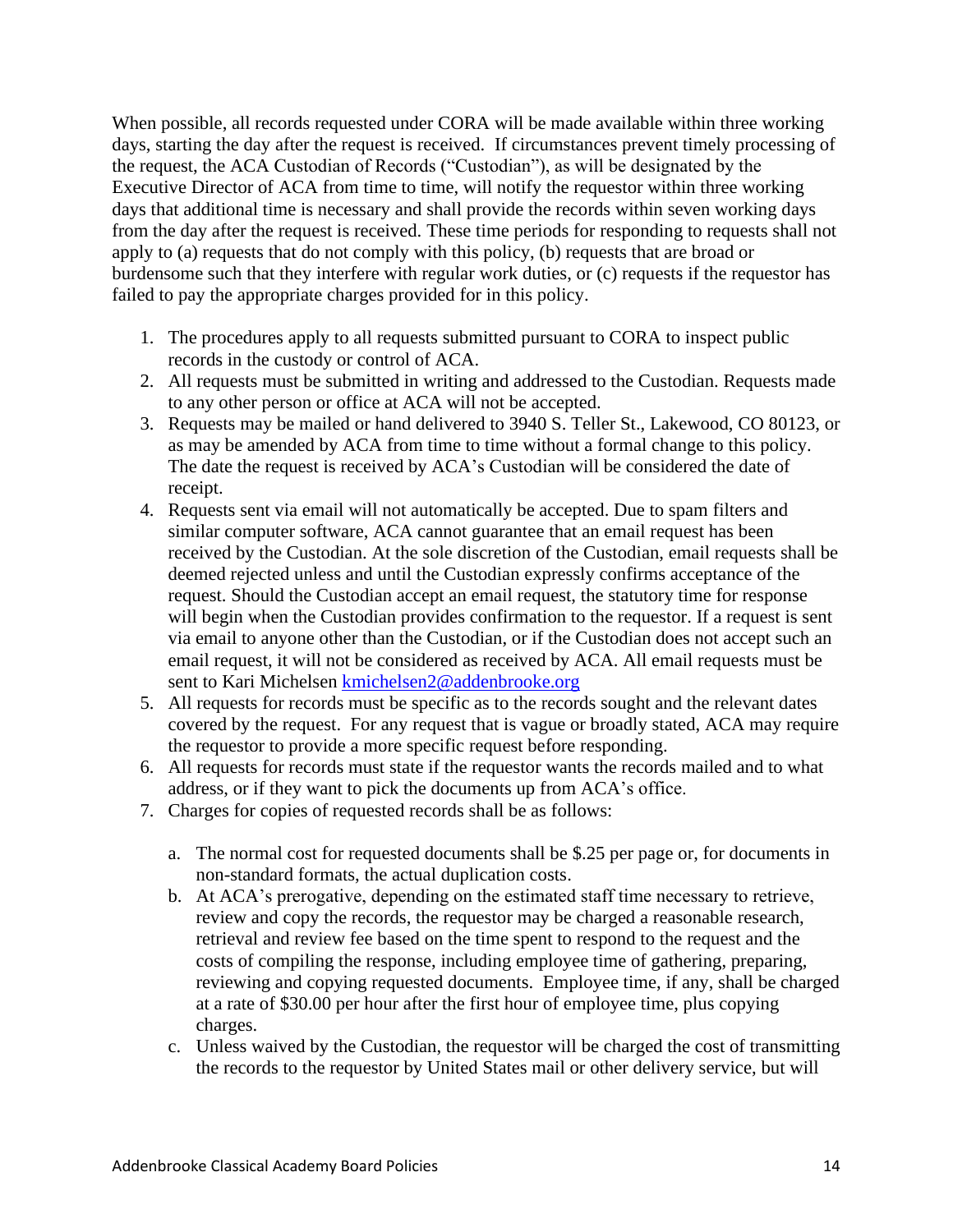not charge for electronically delivered documents (if such documents are available at the discretion of ACA).

- d. If charges are expected to exceed \$25.00, the Custodian will provide the requestor with an estimate of the cost of responding before proceeding and the required deposit. If the requestor wishes to proceed once receiving an estimate, he or she must respond in writing to the Custodian. By responding in writing, the requestor agrees to pay all fees associated with responding to the request. The time between the date of the Custodian's estimate and the receipt by the Custodian of a written response to proceed and deposit will not be counted against the time period set forth above.
- e. All money received for charges under this policy will be deposited into ACA's general fund.
- 8. If charges are expected to exceed \$25.00, no documents will be produced or copied unless payment for copying costs and if required, the fee for employee time is received by ACA in advance.
- 9. If a requestor wishes to inspect available records in advance of receiving copies, such inspection shall be by appointment only during normal business hours at the ACA main office located at 3940 S. Teller St., Lakewood, CO 80123, which may be amended by ACA from time to time without a formal change to this policy.
- 10. Such inspection must be supervised by an employee of ACA designated by the Custodian from time to time.
- 11. There is no obligation to produce documents or provide information in response to any informal request, and any such request may be declined.
- 12. The Custodian has the right to deny inspection of records in accordance with the provisions listed in C.R.S. § 24-72-201 *et seq*.
- 13. After the approval of this policy, if CORA is amended to modify the maximum amount of any charges described above, the policy will be applied consistently with the provisions of such amendments so that the maximum amount allowed under CORA will be charged by ACA.

Adopted: Sept. 14, 2021

# **3.10 Board Agreement**

The Board Agreement is incorporated herein and shall be signed by each director annually by August 1. Any director who declines to sign the agreement will immediately have voting rights suspended.

Adopted: Sept. 14, 2021

# **3.11 Board Committees**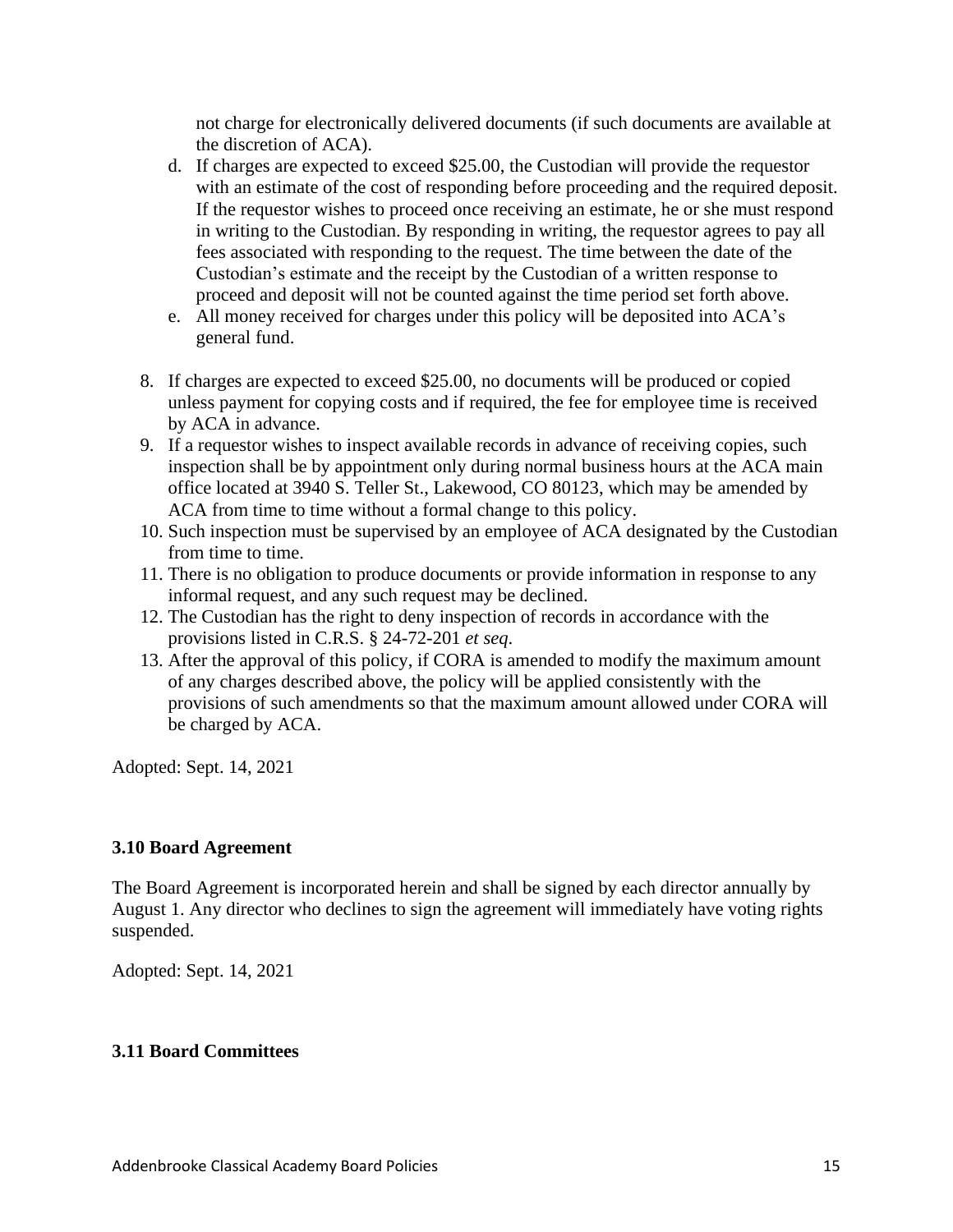- A. The board, by resolution adopted by the board, may designate from among its members one or more other committees of the board, each of which, to the extent provided in the resolution, shall have all the authority of the board; except that no such committee shall have the authority to:
	- a. Fill vacancies on the board or any committee thereof;
	- b. Amend the bylaws; or
	- c. Approve a plan of merger.

B. The purpose, membership, authority, and responsibilities of standing committees shall be expressed in the policy or description thereof. Each standing committee membership may be designated by title, such as Executive Director and Treasurer, rather than by specific director.

# C. **Standing Committees**

#### 1. **Finance Committee**.

- a. **Purpose**. The purpose of the Finance Committee is to ensure that the ACA Board properly accounts for public funds and encourages sound financial management.
- b. **Membership**. The finance committee shall be comprised of the Executive Director and board Treasurer and fulfill the financial portion of the school accountability statute. Additional members may be added from time to time by appointment by the board President; to include but not limited to staff, community members and one other board member.
- c. **Authority**. This committee reports to the Board through the Treasurer.
- d. **Responsibilities**. The finance committee shall meet at least quarterly throughout the school year to discuss:
	- Budget development to support the school's mission, short- and long-term financial goals, audits, and other topics that affect the sound financial management of the school's assets.
	- Report to students, parents, boards of education, educators, and the community on the financial performance of the school and providing accurate data for the appraisal of such performance, through the ACA Board of Directors.
	- Review annual financial audit findings and make recommendations for appropriate action by the November board meeting.
	- Review quarterly financial statements.
	- Review financial policies and procedures and make recommendations for changes/improvements.
	- Review any new debt issuance.
	- Make recommendation to the board, upon request, for expansion, renovation, relocation, or refinancing of the school's physical plant.
	- Propose to the board, by the January meeting, a schedule of student fees for the upcoming school year that will be factored into the next budget.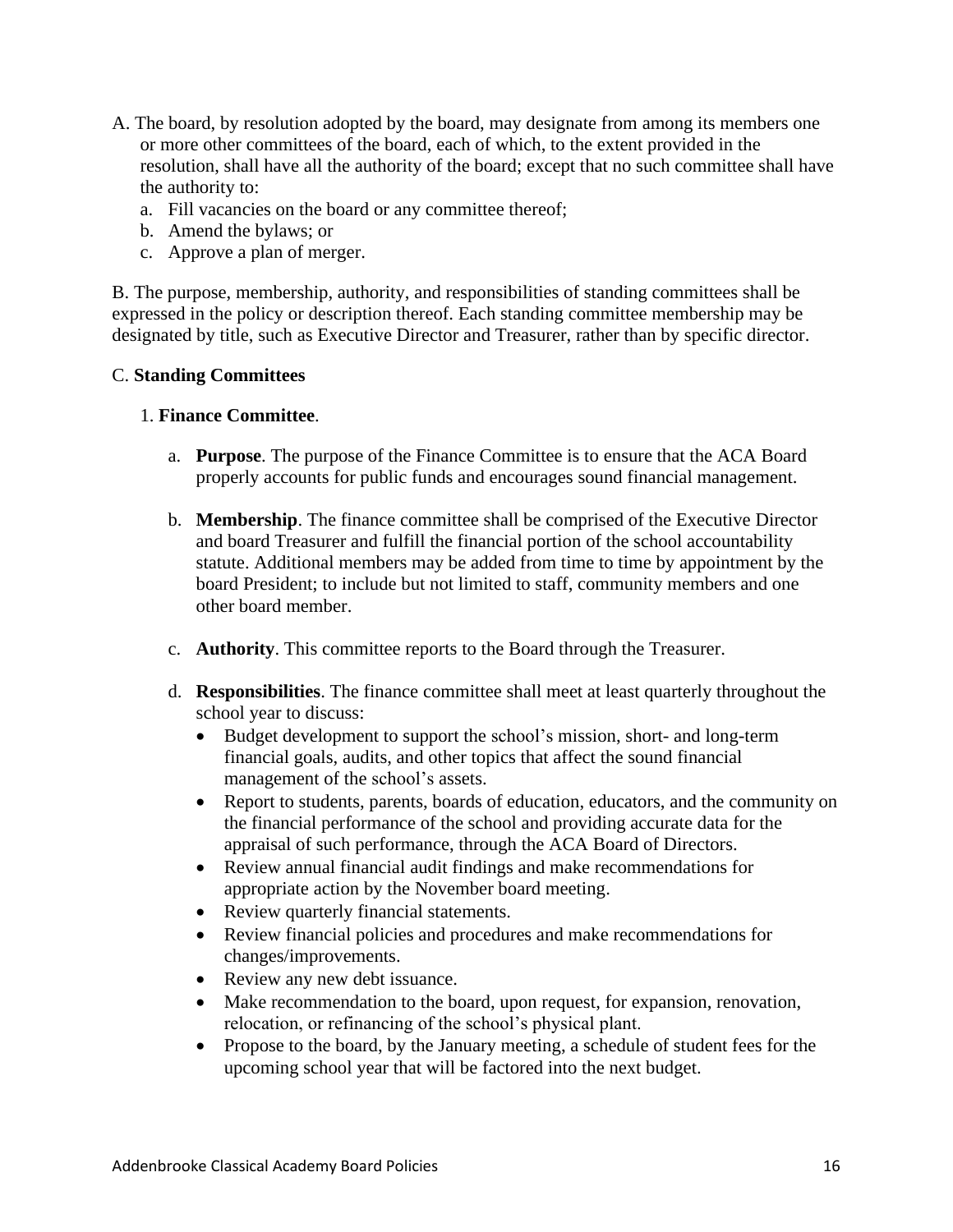# **2. Accountability Committee**.

- a. **Purpose**. The accountability committee fulfills 22-11-402, C.R.S., however, in charter schools the accountability committee reports to the Board. Therefore, in addition to statutory responsibilities, the committee will address academic and curriculum issues as delegated by the Board.
- b. **Membership**. The accountability committee shall be comprised of parents, staff, community members and one board member and meet at least quarterly throughout the school year. The President and Executive Director will designate members of this committee each year and select a Chair for committee meetings. Terms will be for a one-year period. All meetings will be public. Agendas and minutes of the meeting will be posted on the school website.
- c. **Authority**. This committee reports to the Board through the Treasurer.
- d. **Responsibilities**.
	- Provide the means for determining whether decisions affecting the educational process are advancing or impeding student achievement.
	- Report to students, parents, boards of education, educators, and the community on the educational performance of the school and providing data for the appraisal of such performance, through the ACA board of directors.
	- Conduct the annual parent survey after receiving approval for the instrument from the board; prepare or analyze data as requested by the administration; and provide data for the board dashboard as needed.
	- Fulfill portions of the Board's strategic plan each year as assigned by the Board.
	- When necessary, make recommendation to the Board on policies relative to the academic achievement of students.
	- Report to the Board, in writing, in December and April each year providing an update on each of the committee's responsibilities.
	- Responsibilities do NOT include:
		- a. Approving the Unified Improvement Plan prior to submission to the District.
		- b. Developing the corrective action plan should the school fall into Priority Improvement or Turnaround categories on the School Performance Framework.
		- c. Considering personnel issues.
		- d. Becoming involved in individual student discipline issues.

Adopted: Sept. 14, 2021

# **3.12 Board Appointment Procedure**

A. Board Nomination Committee. When needed, the Board shall annually, commission and appoint members of a Board Nomination Committee ("BNC"), an advisory committee, to organize and administer the appointment of directors.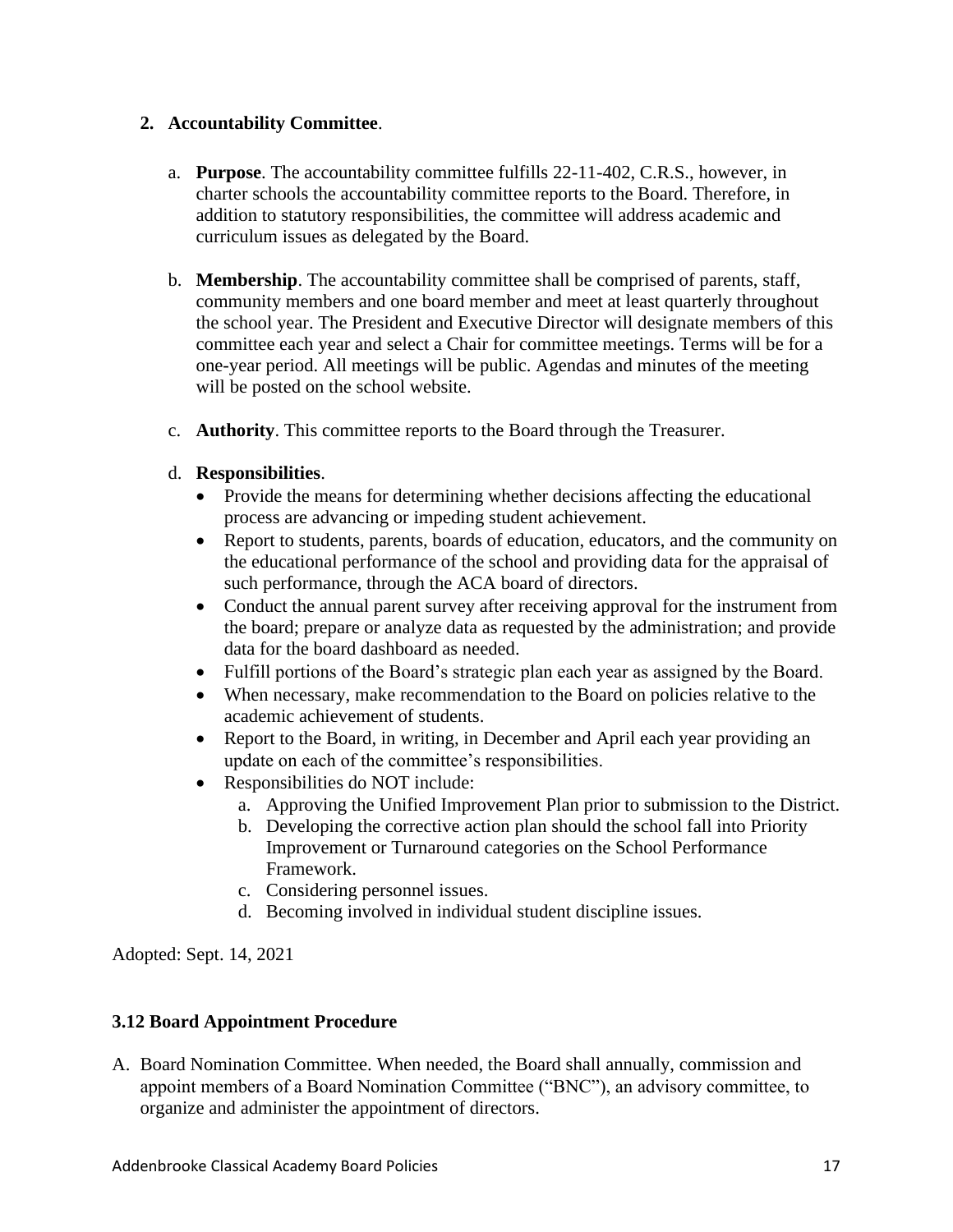- 1. The Board shall determine any authority or responsibilities of the BNC in addition to those stated within this policy upon commission.
- 2. The BNC shall consist of the following members: A director, the Principal, and a member.
- 3. Once the Board has appointed members to the BNC, the members of the BNC shall determine its chairperson.
- 4. No Board candidate, spouse of a Board candidate, shall be a member of the BNC.
- B. Candidacy. Candidacy shall be by self-nomination.
	- 1. Directors of Addenbrooke Classical Academy (ACA) shall be natural persons at least eighteen (18) years of age or older.
	- 2. Prior board experience is helpful but not required. Placing a high value on professionalism and the success of ACA is mandatory. The motivation for serving on the Board must be a desire to serve ACA's vision and mission in order to facilitate the educational success of its students.
	- 3. Due to the inherent conflict of interest in having an employee of ACA on the Board, neither faculty nor staff, nor their spouses or immediate family members may serve on the Board. Immediate family members is defined as husband, wife, child, step child, or parent.
	- 4. It is important for Directors to have a diverse set of competencies, e.g., law, finance, education, human resources, fundraising, technology, and real estate.
	- 5. Two or more Directors should be parents of current students. At least one Director should not be a parent. At least one Director should be a community leader.
	- 6. ACA will also seek Directors who are working or have worked as professionals in such careers as teaching (at the secondary or college level), business, human resources, development, real estate, military, government, law, or finance.
	- 7. Those seeking to be considered as candidates must submit an abbreviated resume and a letter of interest to the BNC by the deadline provided by the Board President. The Board may extend this deadline if an insufficient number of candidates are nominated by this date.
	- 8. The letter of interest must state:
		- a. why they are interested in the position;
		- b. what they believe classical education is and why it is important
		- c. what they believe is the difference between a governing board and a managing board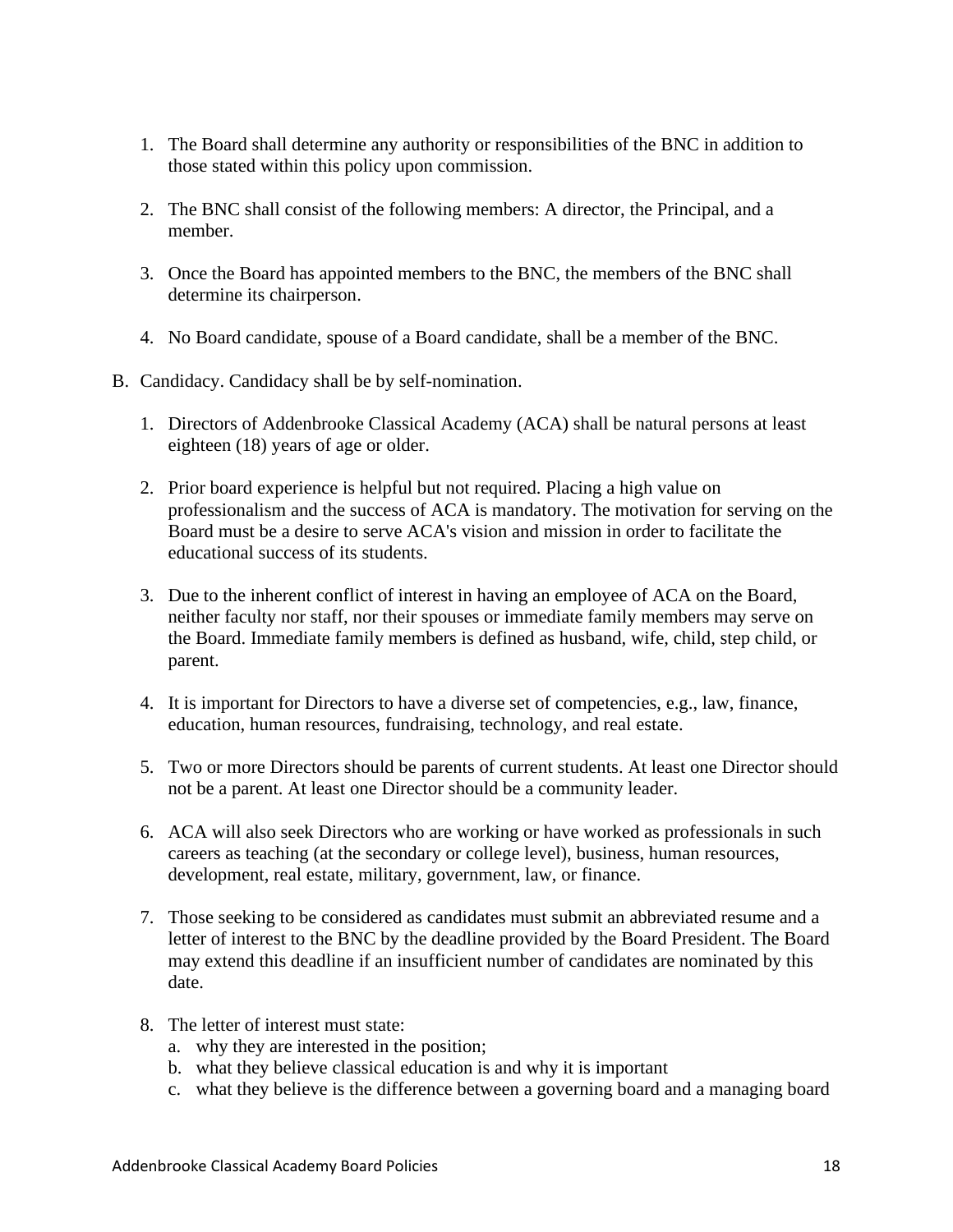- d. what they believe are the strengths and weaknesses of ACA
- e. what skills or expertise they bring to the position;
- f. their commitment to sign the ACA Board of Directors Handbook, if appointed; and
- g. their availability to serve the school and Board.
- 9. The BNC shall publish to the parents a list of candidates with their letters of interest and resumes no later than one week prior to the meeting scheduled to fill the director position.

# C. Appointment process

- 1. The BNC chairperson shall present to the President a list of candidates for the open Board position no later than two weeks prior to the regular meeting when Board directors will cast their votes. The BNC will have vetted the list of potential candidates by confirming their eligibility for the position, lack of potential Conflicts of Interest, and willingness to sign the ACA Board of Directors Handbook, if appointed.
- 2. The President shall place on the Board agenda the consideration of a new Board director and the meeting noticed in the typical manner. The agenda item will detail the term for this open position.
- 3. At the meeting, seated Board directors will have opportunity to ask questions of the candidate(s) prior to their vote. The President will determine the length of time allotted for these questions.
- 4. All Directors shall be appointed by the Board. During the meeting, directors will vote by secret ballot, or if there is only one acceptable candidate, may vote by acclamation. Newly appointed directors must sign the ACA Board of Director's Handbook and then are able to participate in the rest of the Board meeting.
- 5. To be appointed, a potential new Director must satisfy the qualifications set forth in these Bylaws and receive a vote of at least two-thirds of the total number of Directors serving on the Board at that time, at any regular or special meeting at which a quorum is present.
- F. Vacancies. The Board may choose to, but need not, accept a director's resignation for it to become effective. A director may be removed from the Board and/or committees in accordance with Bylaws 3.5, 3.1, and 4.10.
	- 1. In the event a director resigns, is removed, or for any other reason is unable to complete his term of service, the chairperson of the Board shall declare a vacancy at the next regular meeting of the Board.
	- 2. For two weeks after the vacancy has been declared the Board shall accept letters of interest with resumes from all those interested in being appointed to the Board to fill the remaining term of the former director. All candidates must commit to sign the ACA Board of Directors Handbook upon appointment.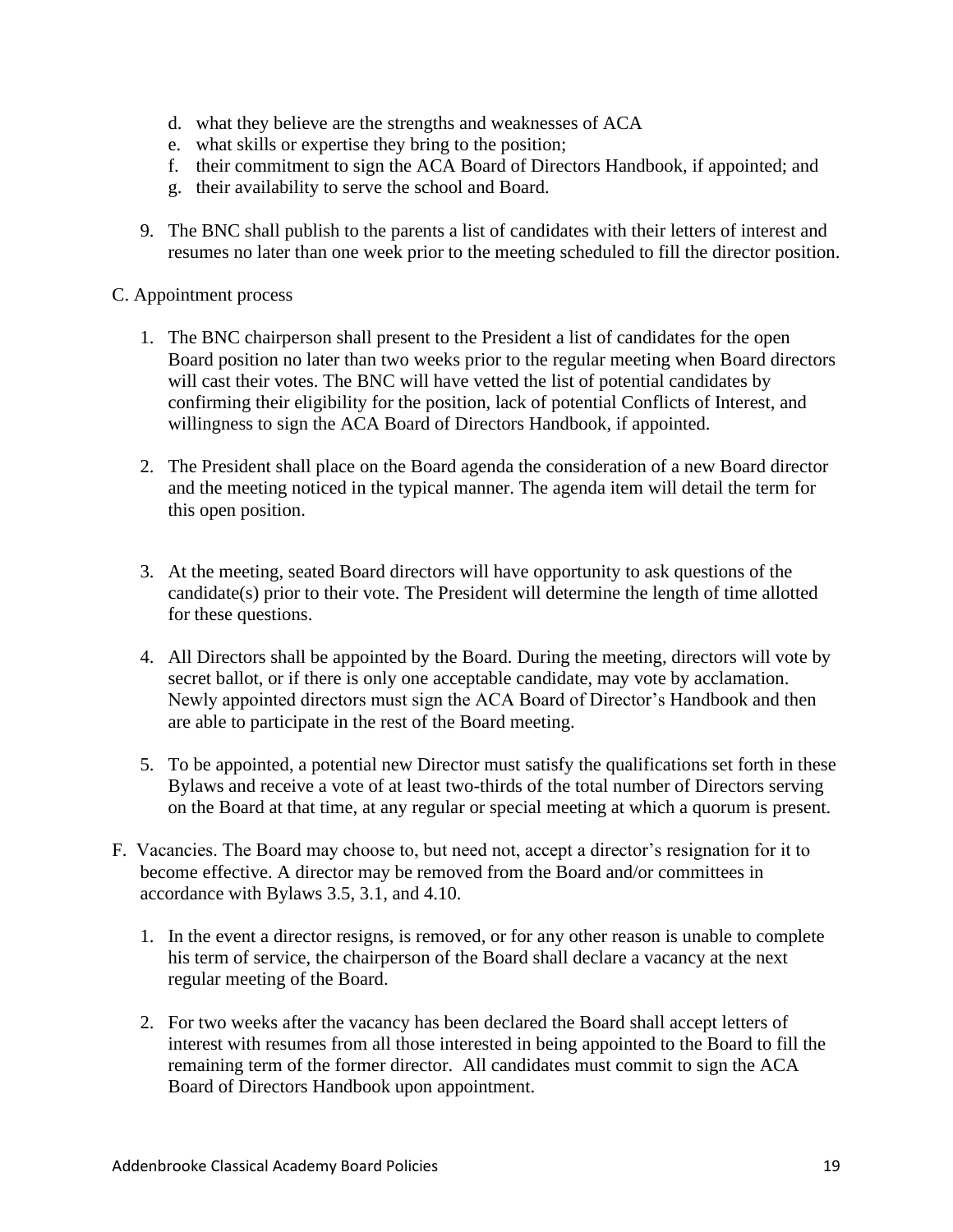- 3. All letters of interest and resumes received during this two-week nomination period shall be included in the Board packets for the next regular Board meeting.
- 4. At the next regular Board meeting after the two-week nomination period has expired, the Board shall fill the vacancy for the remaining term of the former director from the candidates by majority vote of the remaining directors.
- 5. During the regular Board meeting in which the new director is appointed and immediately following appointment, the newly appointed director shall sign the ACA Board of Directors Handbook and shall take the former director's seat on the Board to serve the balance of the former director's term.

Adopted: Sept. 14, 2021

# **3.13 Board Training and New Board Member Orientation**

- A. **Board Training**. To ensure high quality oversight of the school, the board at ACA is committed to continuous improvement. Board professional development activities shall be selected for their alignment with school goals, results from board self-assessment, and needs assessment. Reoccurring trainings will be included on the annual board calendar.
- B. Board professional development will take several forms:
	- 1. Special presentations and speakers at regular board meetings based on board selfevaluation or needs assessment.
	- 2. External board training opportunities that board members can attend individually or as a group. Each board member shall attend at least one external training per year.
	- 3. New board member orientation, which includes being assigned a board mentor and being given a binder with documents pertinent to ACA board governance.
	- 4. Online board training modules for Colorado charter school board members, which each board member should complete within the first year of board service.
	- 5. Visits to other school board meetings, i.e. District board meetings and other charter school board meetings.
- C. **New Board Member Orientation**. All new board members will be expected to participate in new board member orientation. This is in addition to the professional development outlined above for all board members.

The board Vice President will meet with each new board member within the first month. At that time, the following topics will be addressed:

- 1. New board member binder
- 2. Board member agreement
- 3. Mission statement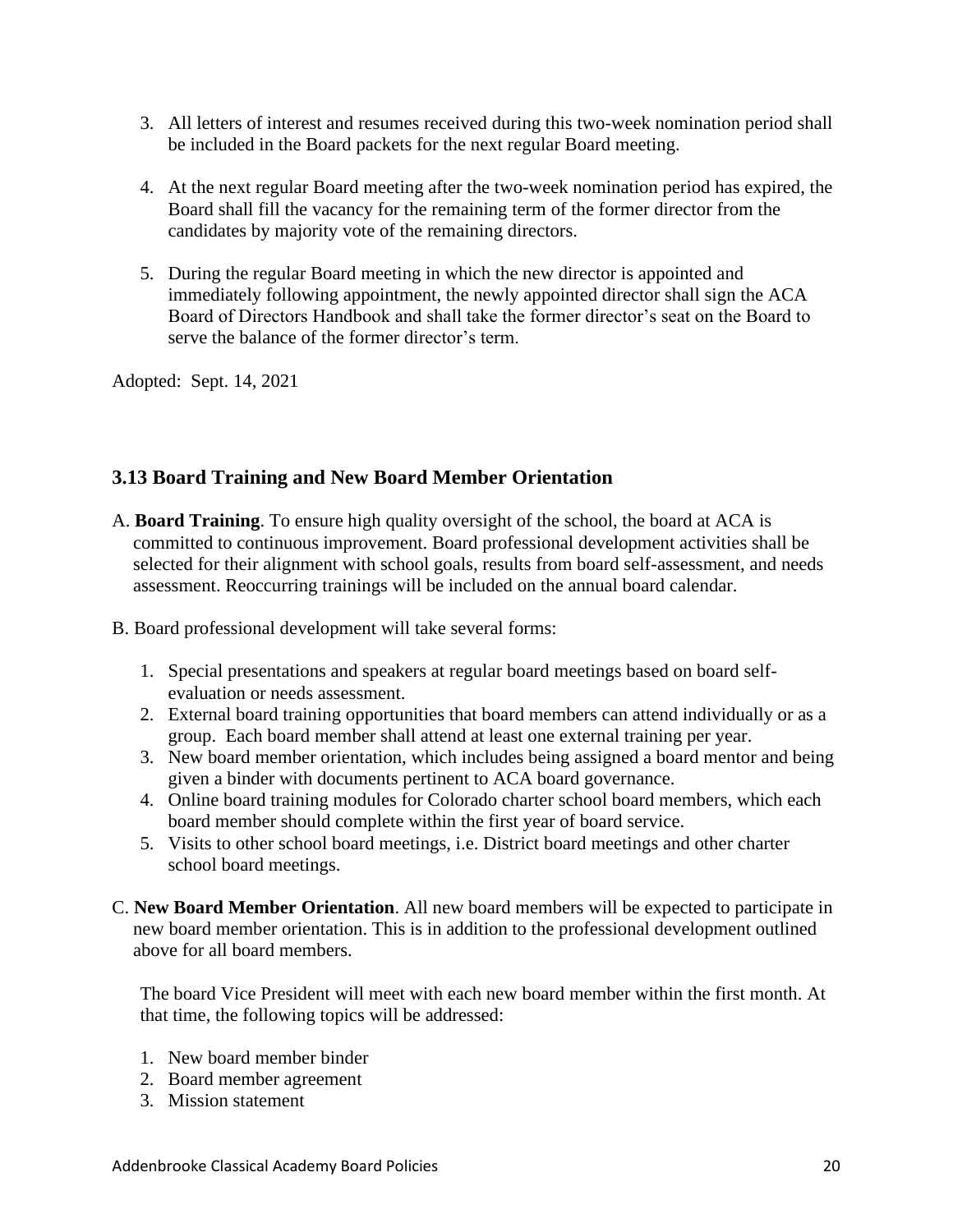- 4. The board speaking with "one voice"
- 5. Confidentiality requirements
- 6. Training expectations
- 7. Open meetings compliance
- 8. Role of the board versus administration's role
- 9. School history
- 10. Conflict of Interest form and process
- D. **New Board Member Mentor Program**. The board President will assign each new board member a mentor from existing, experienced board members for a one year period. New board members are free to seek assistance, ask questions, and request background information from their mentor as needed.
- E. **New Board Member Binder**. Each new board member shall receive a binder with the following tabs and associated documents, which may be provided digitally:
	- 1. Mission statement
	- 2. Board member and key administrator contact information
	- 3. Bylaws
	- 4. Articles of Incorporation
	- 5. Current contract with the District, including addenda
	- 6. Board policies
	- 7. Strategic plan from the previous two years
	- 8. Board calendar
	- 9. Board member agreement
	- 10. Training materials
		- a. Open meetings & open records memo
		- b. Roberts Rules of Order handout
		- c. Acronyms list

Adopted: Dec. 14, 2021

# **3.14 Board Communications**

- A. **Purpose**. The purpose of this policy is to foster effective communication between the Board and our community by providing a means to address issues at the most appropriate levels possible. This policy implements transparent and professional communication with the school's stakeholders.
- B. **Definition**. Communication occurs in a variety of formats and for a variety of purposes. The school website will be the official means of communicating with school families. Information concerning school operation, school closing, school activities, school emergencies, and other information necessary for the efficient operation of the school. Secondary communication media such as email announcements, phone dialer messages, and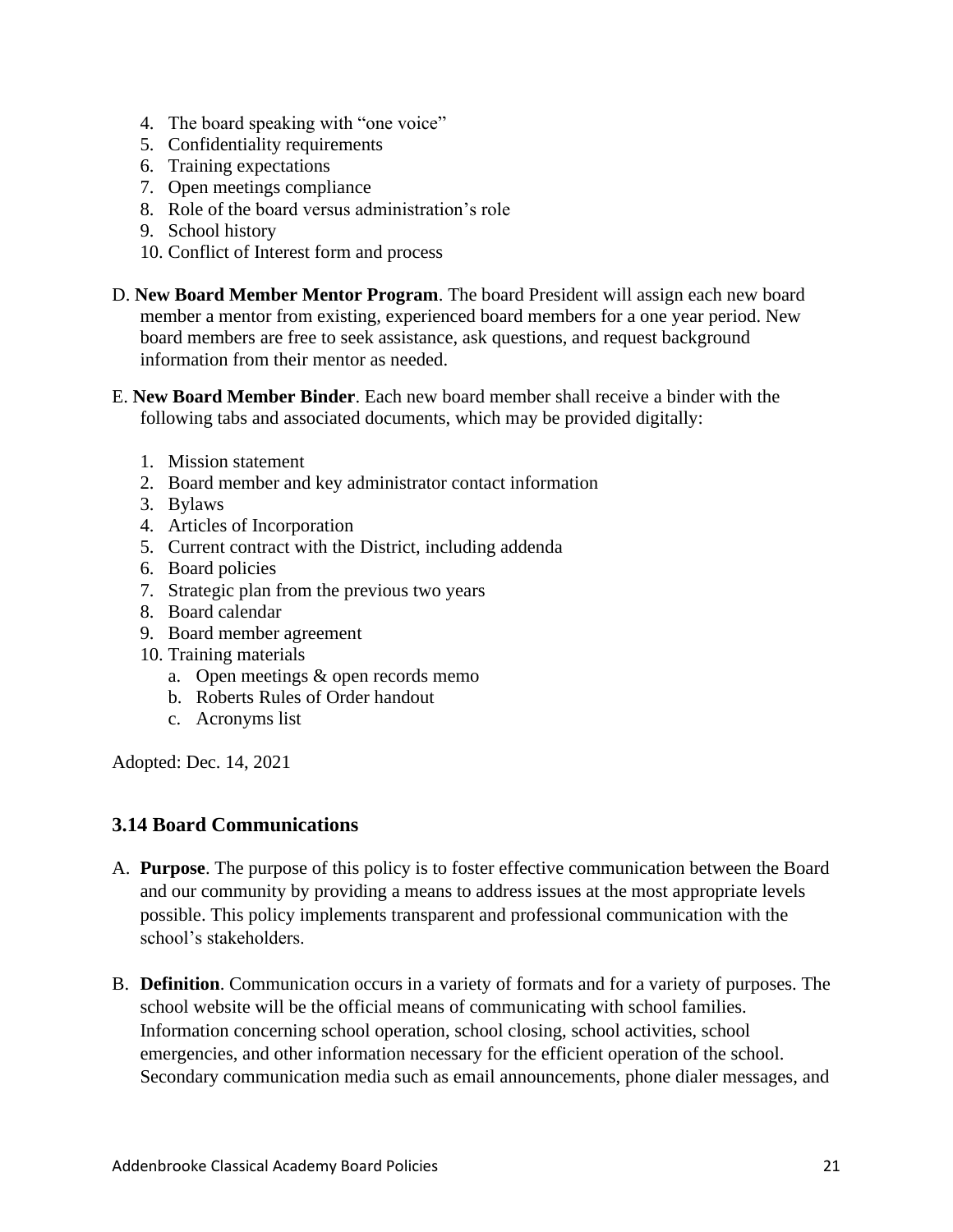newsletters will be used to augment information dissemination as needed in an effort to ensure adequate and timely communication of events.

- C. **Social Media**. It is not the intention of the school to use other social media such as Facebook and Twitter as a means of official communication between the school and our community. The school will use these other social media outlets as a way to publish more informal accounts of activities at the school. Pictures and accounts of social events, club happenings and other school activities may be posted. These social media are in no way intended to be used for official communication between the school and community. Official communication with the school must be through more traditional means such as phone calls and email and not via "blog" responses and postings in a social media environment.
- D. **Administration**. It is the responsibility of the school to guard and protect the image and reputation of the school by creating a climate of transparency and cooperation through the effective use of communication pathways. Often the administration is perceived as the first point of contact and may be the most recognizable resource at the school. However, it is important that everyone understand the importance of maintaining effective communication pathways to prevent confusion that can be created from inconsistent information dissemination sometimes found from multiple sources.
	- 1. Administrators will remain continually aware of the importance associated with their positions and the impact they have on happenings in the school. As such, administrators will maintain a professional demeanor at all times.
	- 2. Administrators will strive to abide by the 48 hour expectation when responding to communication requests.
	- 3. Administrators will continually work to resolve issues at the most effective level possible and with the focus on maintaining a unified vision and direction for the school.
- E. **Board**. Board members play an important role in establishing and maintaining the overall vision and direction of the school. It is important that Board members recognize the influence they have on operations merely by their presence. This affect is often complicated by their dual roles as parents. Effective communication pathways will establish the guidelines to allow smooth operations by eliminating complications created by Board members' various roles at the school.
	- 1. Board members will make every effort to be aware of their influence based on their position and will communicate clearly with faculty, staff and administration when asking questions or working on projects as Board members in a Board capacity. Consideration shall also be given to reminding faculty, staff and administration when NOT acting in this capacity.
	- 2. Board members must abide by Open Meetings laws and will not discuss Board or public business in groups of three or more board members unless the meeting has been duly posted.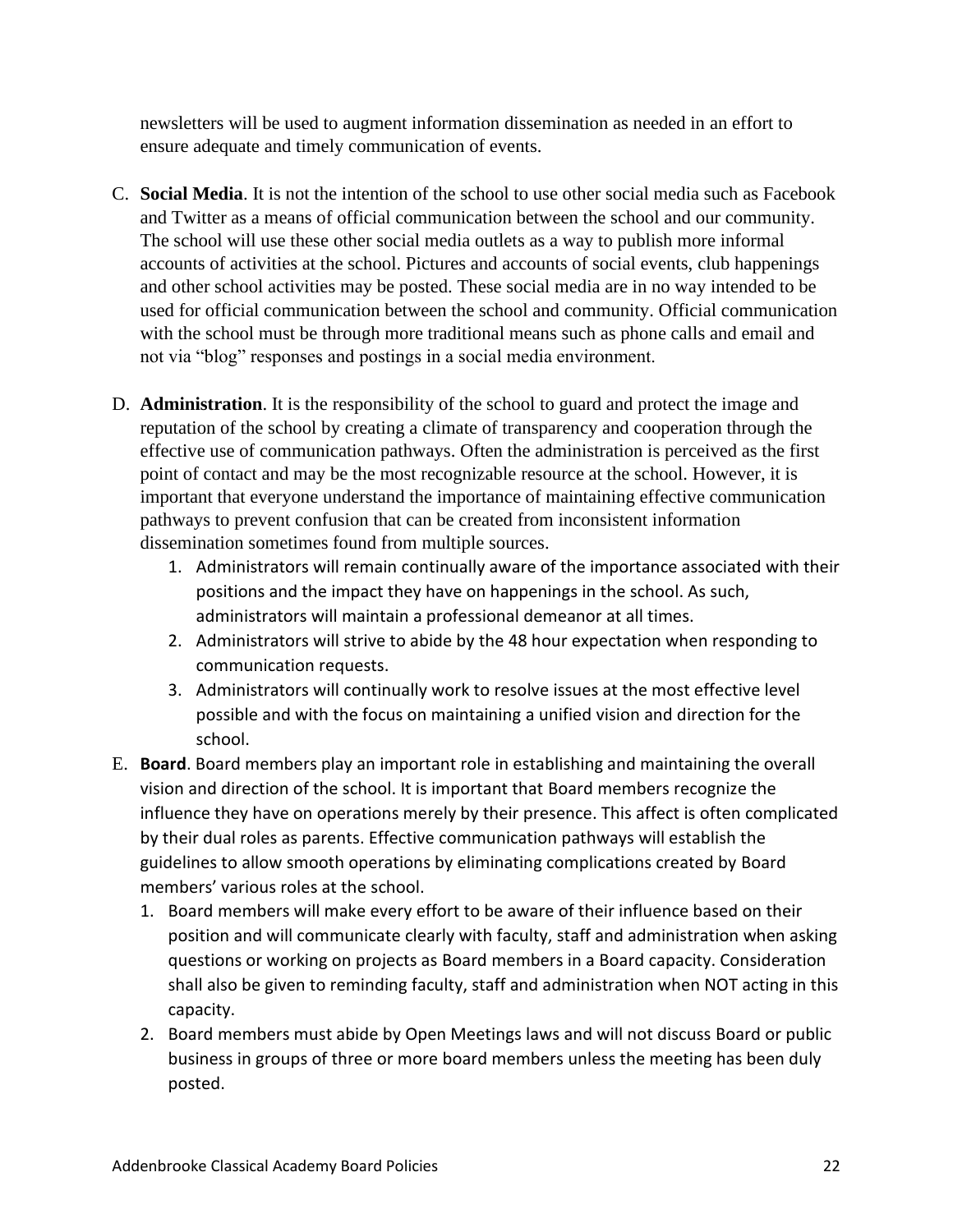- 3. Communications sent from the Principal to members of the Board will be copied to all members of the Board to maintain transparency.
- 4. Board members will refrain from engaging in discussions with other stakeholders on school issues or concerns with the exception of referring the issue to the appropriate place.
- 5. The Board President and the Executive Director will meet regularly to discuss topics of action or concern to facilitate communication between the Board and the community. The meetings may be in person, via phone call or email. Care should be given when using email to make sure confidential or sensitive issues are not discussed when using that media.

# F. **Scheduled Board Communication to its Stakeholders**.

The Board values regular, transparent communication with its stakeholders and will therefore schedule monthly communications using the following table:

| <b>Month</b> | <b>Author</b>         | <b>Topic</b>                              |
|--------------|-----------------------|-------------------------------------------|
| August       | President             | Welcome and Board goals/ priorities for   |
|              |                       | the year                                  |
| September    | Treasurer             | Finances                                  |
| October      | Director              | Academic performance                      |
| November     | Director              | Charter school philosophy                 |
| December     | Secretary             | <b>Explanation of Board functions and</b> |
|              |                       | operations                                |
| January      | Director              | National/state level charter school       |
|              |                       | information                               |
| February     | <b>Treasurer</b>      | <b>Budgeting process</b>                  |
| March        | <b>Vice President</b> | Board dashboard                           |
| April        | Director              | Implementing the mission through the      |
|              |                       | strategic plan                            |
| May          | President             | Summary of progress on Board goals        |

Adopted: Jan. 11, 2022

# **3.15 Board Member Compensation, Insurance, and Liability**

- A. **Compensation**. Board members shall receive no compensation for their services. However, upon the submission of vouchers and supporting bills for expenses incurred in carrying out specific services previously authorized by the Board, Board members may be reimbursed from school funds.
- B. **Insurance and Liability**. The Board shall purchase liability insurance and errors-andomissions insurance to protect its members individually and collectively for claims made against them a result of their Board membership on the Board.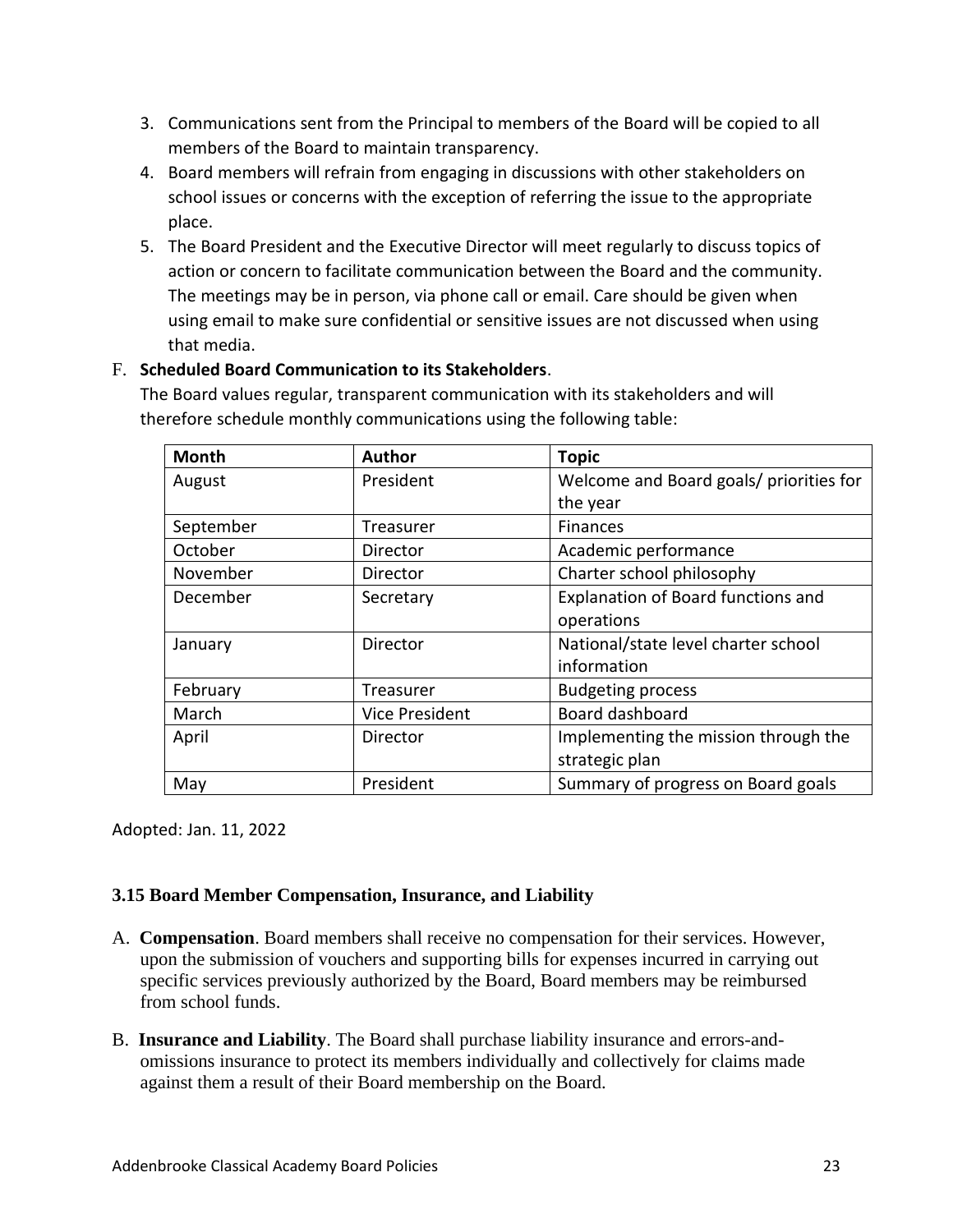Adopted: Dec. 14, 2021

# **3.16 Board Communication with Staff**

- A. **Single Employee**. It is important for the Board to remember that their only employee is the Executive Director. The Executive Director employs all ACA staff. However, sometimes communication with the school staff may be necessary for facilitating the continuous improvement of the educational program and for the proper disposition of personnel problems, which may arise from time to time. If the Board wants to communicate with staff, it will be done through the Executive Director, not directly.
- B. **Communication to the Board**. All reports or communications from ACA staff members shall be submitted to the Board through the Executive Director. Exception to this policy will include, but not be limited to a claim of sexual harassment or something of a similar nature against the Executive Director. Employee claims of not being treated fairly will not be exempt from this communication pathway.

Adopted: Dec. 14, 2021

# **3.17 Board Evaluation of Executive Director**

The Board shall institute and maintain a comprehensive program for the evaluation of the Executive Director on a regular basis that is agreed upon by the Board and the Executive Director (ED) and is consistent with both state law and the ED's employment offer letter.

- A. Through evaluation of the ED, the Board shall strive to accomplish the following:
	- 1. Clarify the ED's role in the school system as seen by the Board that will contribute to the achievement of schoolwide performance goals.
	- 2. Clarify for all Board members the role of the ED in view of the qualifications and duties of the ED and the immediate priority among responsibilities as agreed upon by the Board and the ED through the strategic planning and review period.
	- 3. Develop positive communication and harmonious working relationships between the Board and the ED.
	- 4. Provide administrative leadership for the implementation of the school's educational program.
	- 5. Measure the ED's professional growth and development and level of performance.
- B. Nothing in this policy shall be construed to imply in any manner the establishment of any personal rights not explicitly established by law or offer letter. Further, nothing in this policy shall be construed to be a prerequisite to or a condition of suspension, dismissal, or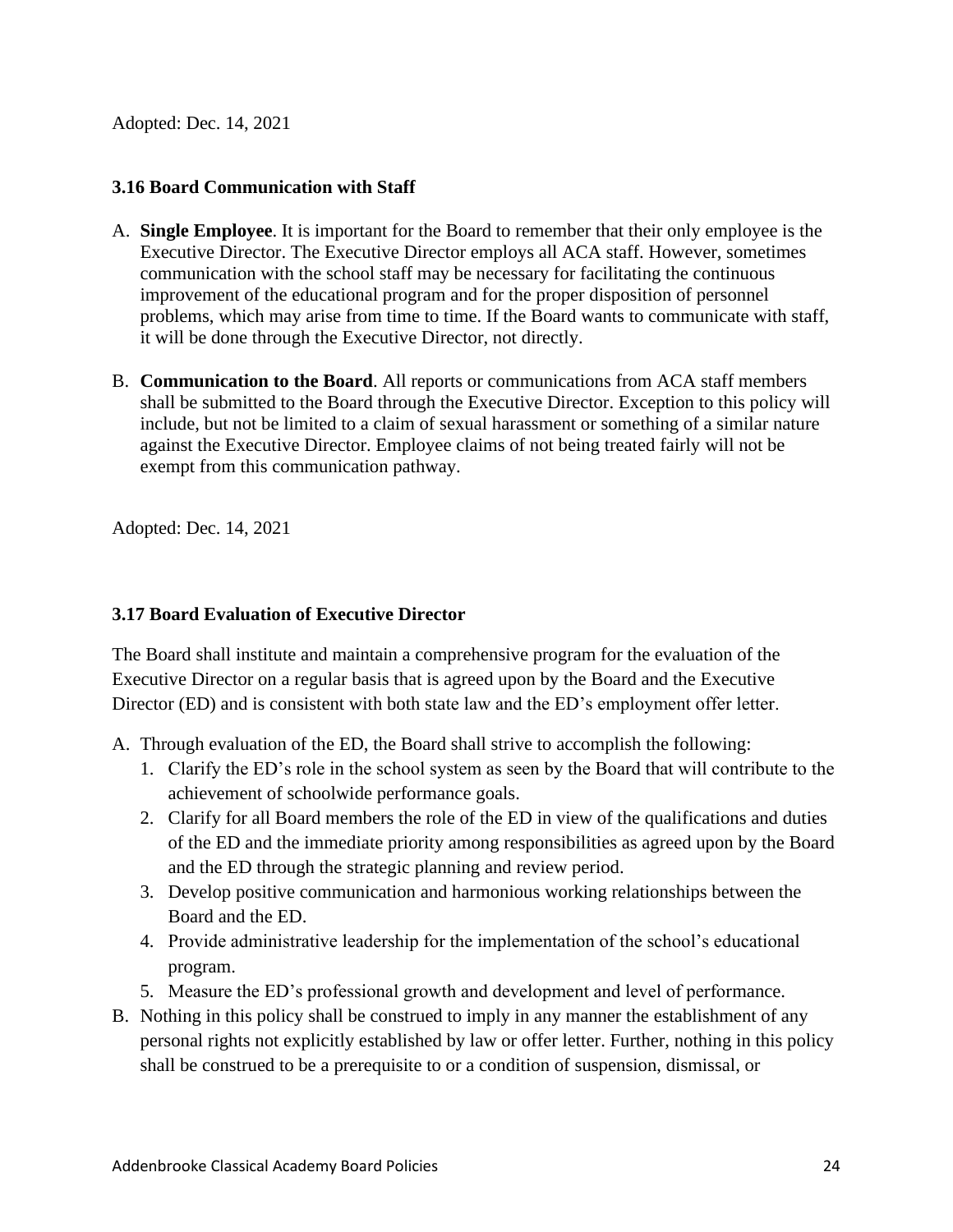termination. All employment decisions remain with the sole and continuing discretion of the Board.

Legal Ref:

C.R.S. 22-9-106 (4)(b) (local board of education shall have exclusive authority for evaluating the ED)

C.R.S. 22-9-109 (specific portions of Executive Director's evaluation open to public inspection)

Adopted: April 12, 2022

# **3.18 Board Use of Data**

- A. The board uses data in a variety of ways, including monitoring progress, recognizing gaps, identifying goals, quantifying performance measures, informing needs assessments, and determining resource allocation. Herein are some of the data the board uses and how the data is monitored.
	- 1. **Annual School academic performance workshop**. In the fall of each year, the ED will provide for a presentation to the board a summary of state assessment results, what hypotheses or conclusions the staff has drawn from the data, achievement gaps and trends that have been identified, and what performance metrics will be closely monitored. The workshop will include information garnered from the Unified Improvement Plan (UIP) process. In addition, the ED and staff will discuss interim assessments or other metrics used to support state assessment data.
	- 2. **Administration reports**. Periodically, the ED and Principals will report to the board on benchmark data in the Unified Improvement Plan, NWEA Measure of Academic Progress (MAP) data, college entrance exam results, or other data that is of interest to the board.
	- 3. **Parent survey results**. The board monitors parent satisfaction data through the annual parent survey administered each year by the School Accountability Committee.
	- 4. **Board dashboard**. At least annually, in alignment with the strategic plan, the board will confirm the inclusion of specific data for inclusion in the board dashboard. The board will update and review the dashboard at least twice a semester during regularly scheduled board meetings. The board member serving on the School Accountability Committee shall be responsible for updating the dashboard and presenting it to the board.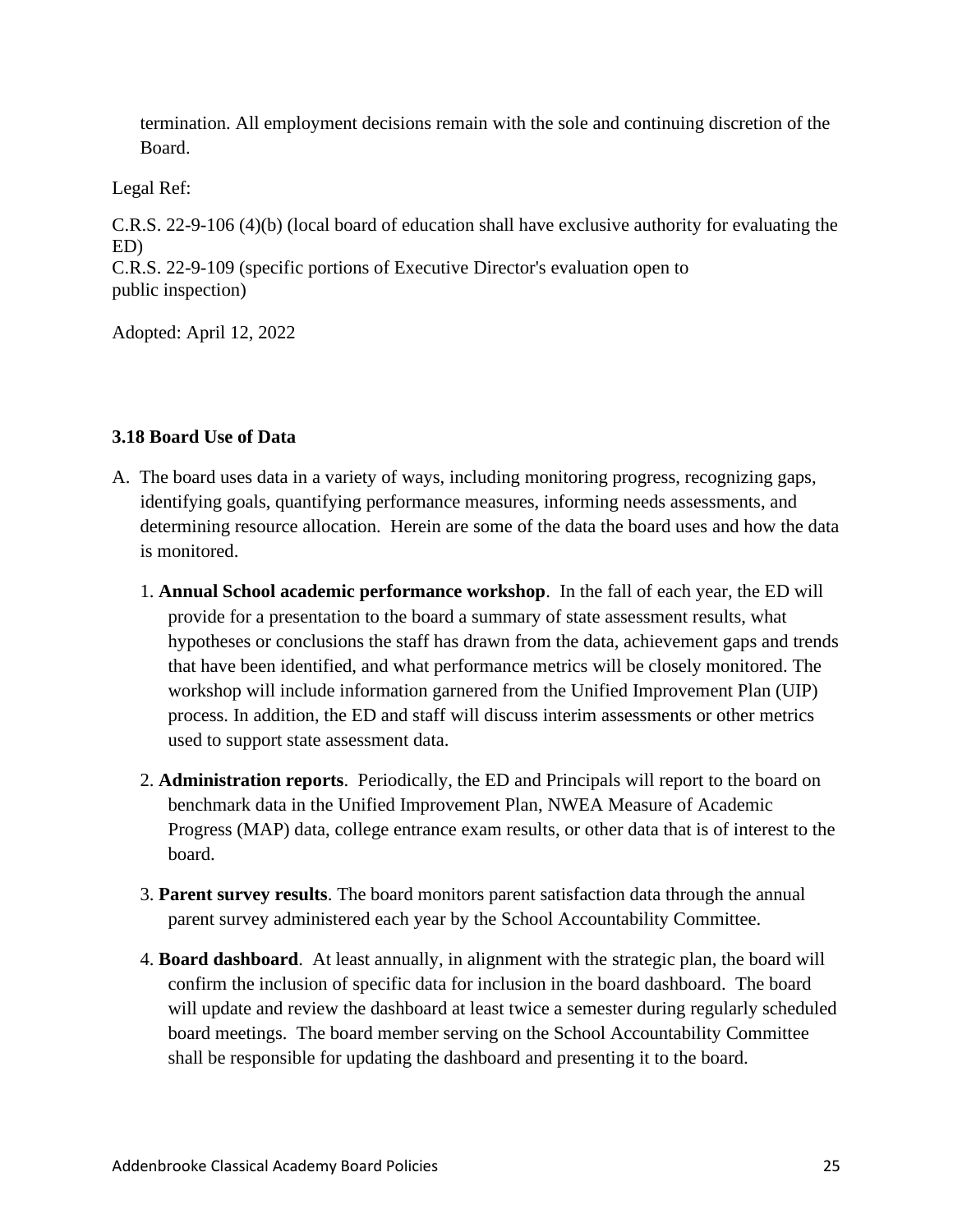- 5. **Financial Reports**. The board receives monthly financial updates and in the first quarter of each school year participates in a finance workshop conducted by the Treasurer and Business Manager.
- B. The board will only use data that complies with confidential student information as detailed in the Family Educational Rights and Privacy Act (FERPA) and the Colorado Student Data Transparency and Security Act (C.R.S. 22-16-101 et. seq.)

Adopted: April 12, 2022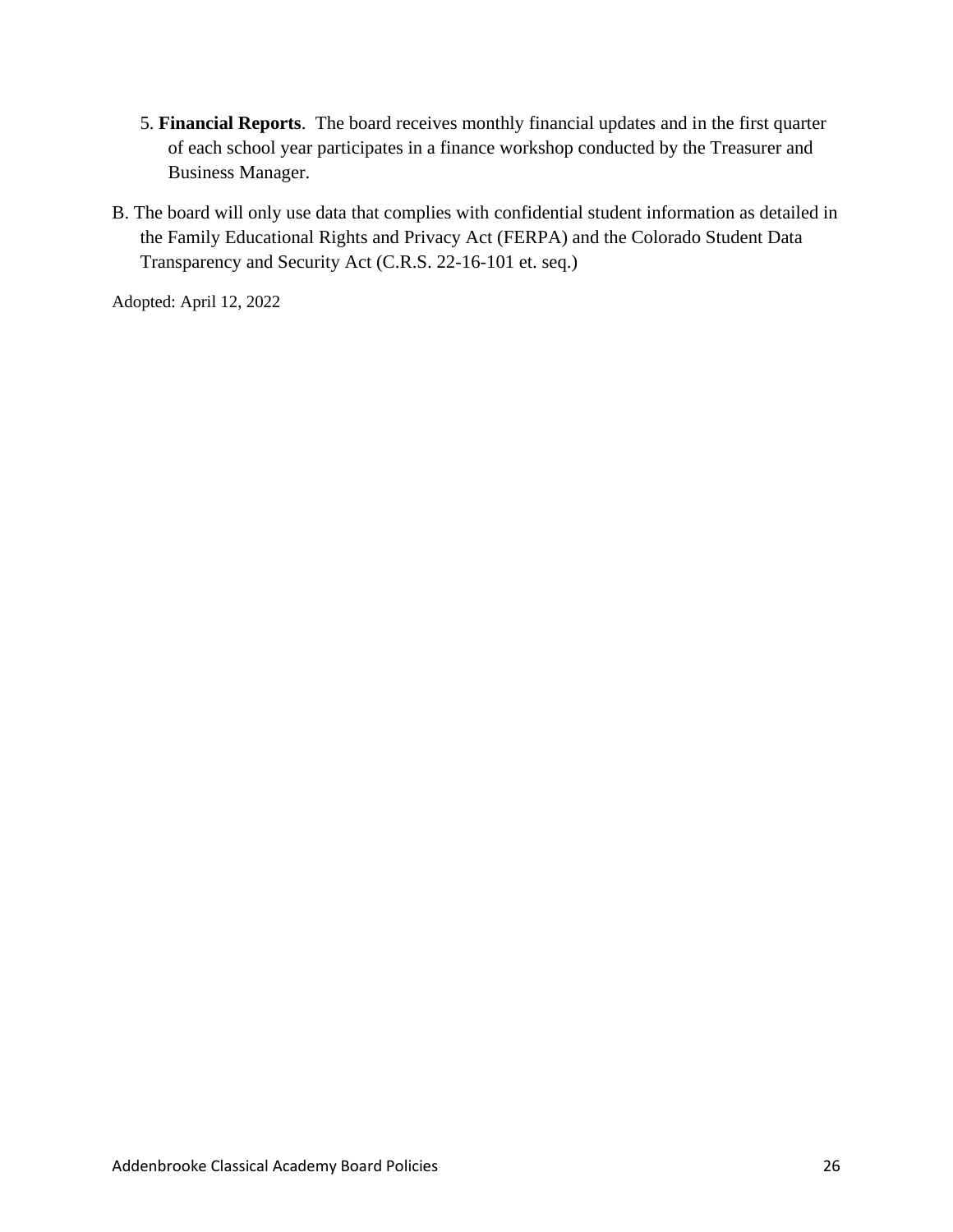# **4. Administration**

# **4.1 Administrative Structure**

- A. ACA shall have an Executive Director as its administrator who shall serve as an at-will employee at the pleasure of the board and may be terminated by the board, at the board's sole and absolute discretion, with or without cause.
- B. The Executive Director shall be responsible for the day-to-day management and operation of the school.
- C. The Executive Director shall provide the board an organization chart at least annually that includes, at least, the structure of the administration, faculty, and staff.
- D. The Executive Director shall update the organization chart from time to time and as necessary to effectively administer ACA in accordance with the vision and mission statements.

Adopted: Sept. 14, 2021

# **4.2 Job Description—Executive Director**

A. The Executive Director will promote the success of every student by facilitating the development, articulation, implementation, and stewardship of a vision of learning that is shared and supported by students, their parents, the community, peers, and administrative staff. The Executive Director will promote and encourage the success of every student by advocating, nurturing, and sustaining a school culture and instructional program conducive to student learning and staff professional growth.

# **B. Education/Certification.**

- 1. Must have a Bachelors degree from a four-year accredited College or University, Masters degree preferred.
- 2. Successful completion or working towards an Administrator License.

#### **C. Experience.**

- 1. Must have 3+ years of experience in supervising a staff of 5 or more.
- 2. Must have 3+ years of experience in managing budgets.
- 3. Must have 3+ years of vendor management.

#### **D. Required Knowledge, Skills and Abilities.**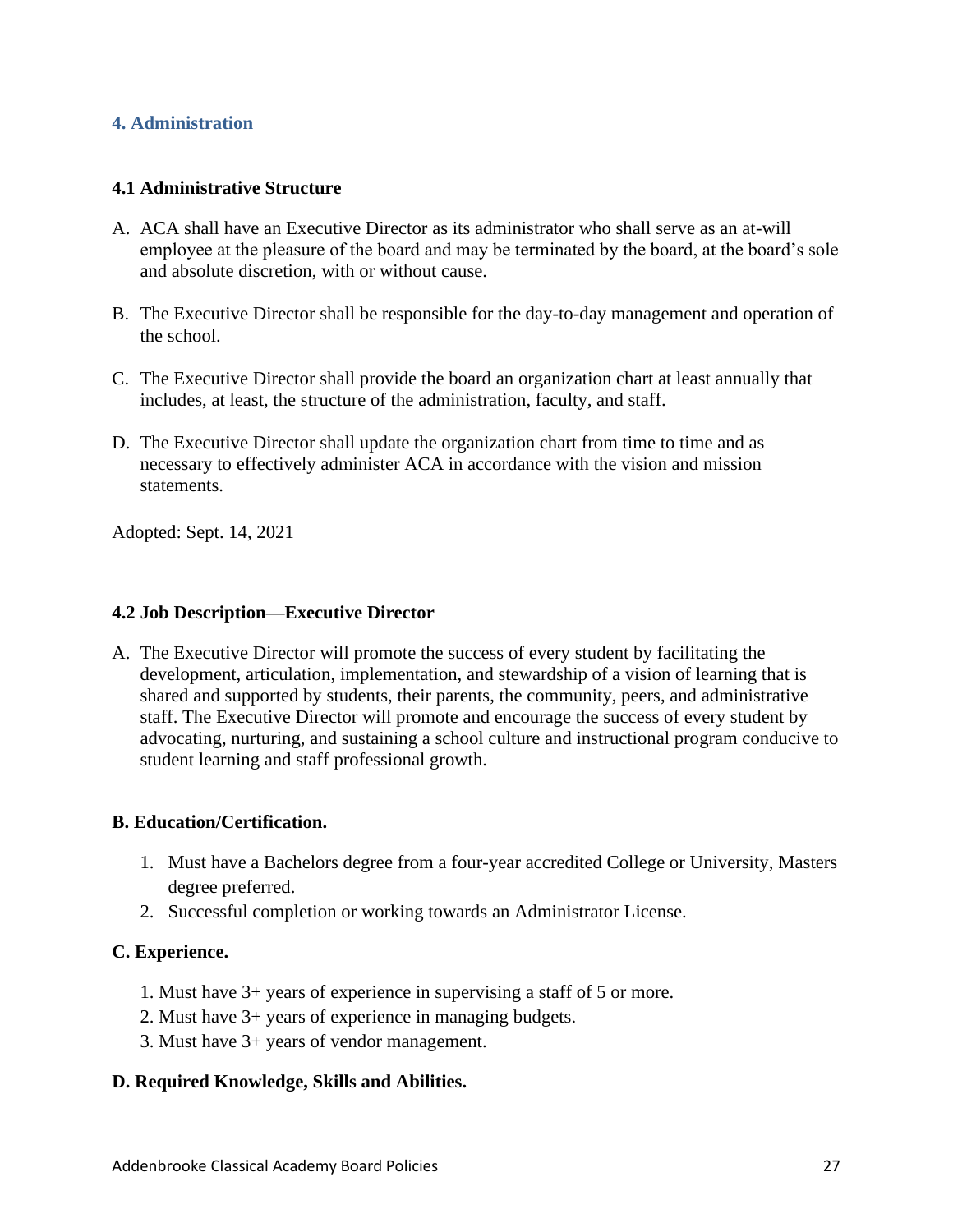- 1. Must have advance knowledge of federal and state education laws.
- 2. Must have a successful background in Classical education, especially utilization of the trivium and of Socratic seminars.
- 3. Must have strong organizational, time management, communication, and

interpersonal skills.

- 4. Must be computer literate and be able to instruct teachers in technology integration in their classroom.
- 5. Must have the ability to understand the individual needs of each student and train others on the development of Individual Education Plans (IEPs).
- 6. Must have a clear understanding of goal setting for students and the individualized approach.
- 7. Must have the ability to develop and maintain effective working relationships with students, their parents, teachers, the community, peers, and administrative staff.
- 8. Must have the ability to communicate with all levels of students, their parents, teachers, the community, peers, administrative staff, superintendent, and corporate staff.
- 9. Must have the ability to interpret policy, procedures, and student data such as diagnostic test results, state assessments scoring, transcripts, and grade point average.
- 10. 3-5 years of experience teaching at a Middle School/High School level (Preferred).
- 11. 3-5 years of experience as an administrator for a Middle/High School (Preferred).
- 12. 3-5 years of experience developing and managing budgets for a Middle/High School (Preferred).
- 13. 3-5 years of experience managing a Middle/High School that was Acceptable or Higher (Preferred).

# **E. Responsibilities and Duties.**

- 1. Directly supervises employees in accordance with the organization's policies and applicable laws.
- 2. Interviewing, hiring, and training employees.
- 3. Planning, assigning, and directing work.
- 4. Appraises the performance of staff, rewards and disciplines employees according to Addenbrooke Classical Academy's policies and procedures, and addresses and resolves complaints and problems.
- 5. Promotes and encourage the success of every student by advocating, nurturing, and sustaining a school culture and instructional program conducive to student learning and staff professional growth.
- 6. Promotes and encourages the success of every student by ensuring management of the organization, operation, and resources for a safe, efficient, and effective learning environment.
- 7. Promotes and encourages the success of every student by collaborating with faculty and community members, responding to diverse community interests and needs, and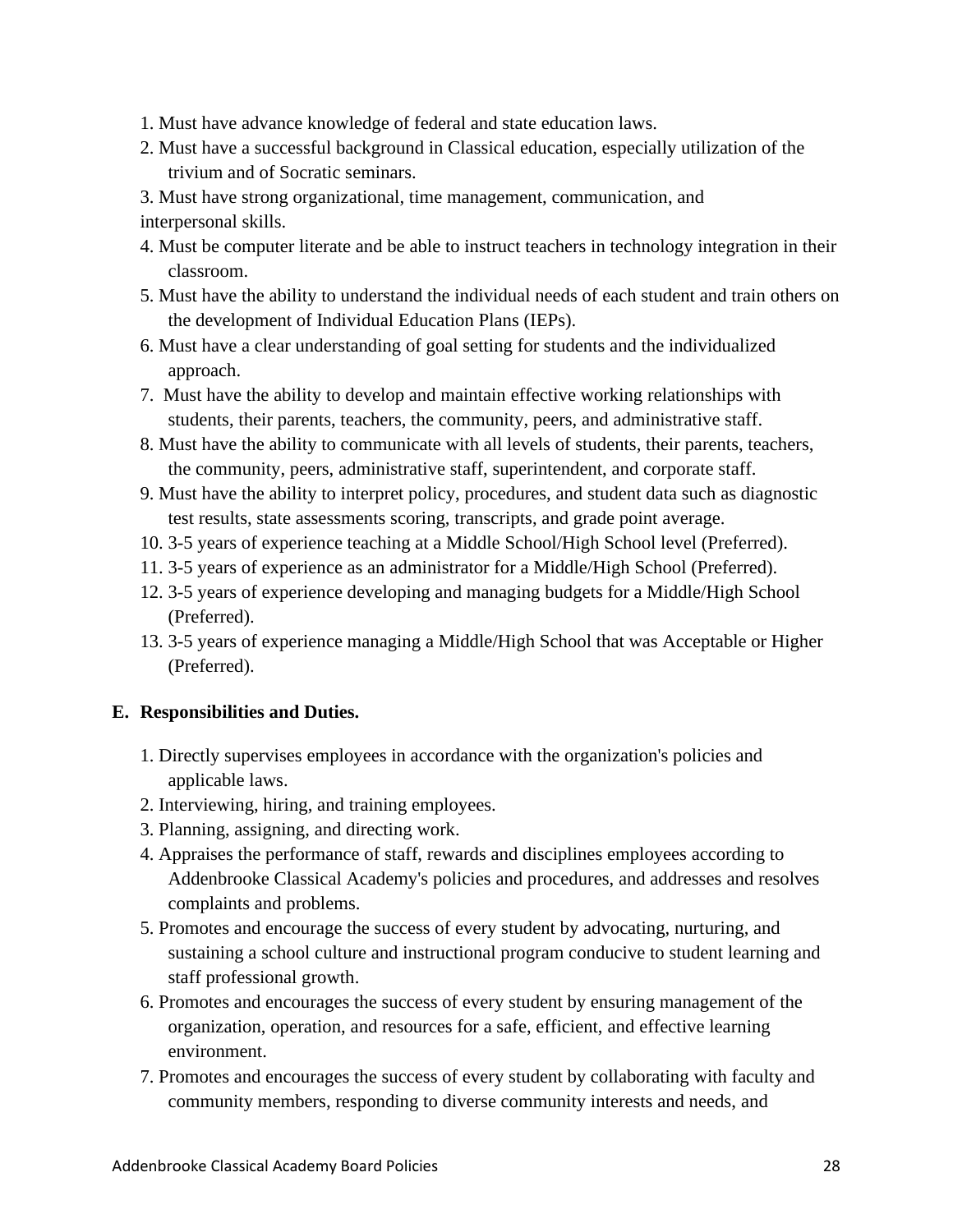mobilizing community resources.

- 8. Promotes and encourages the success of every student by acting with integrity, fairness, and in an ethical manner.
- 9. Promotes and encourages the success of every student by understanding, responding to, and influencing the political, social, economic, legal, and cultural context.
- 10. Develops and evaluates educational program to ensure conformance to state and school board standards.
- 11. Develops and coordinates educational programs through meetings with staff, review of teachers' activities, and issuance of directives.

Adopted: Sept. 14, 2021

# **4.3 Staff Handbook**

The staff handbook is revised each year by the June Board meeting at which time the Board will consider it for adoption. The staff handbook applies to all employees of ACA and provides general policies and procedures, information about benefits and rules of conduct. ACA employees are employees of the charter school and not the school district; thus, the handbook supersedes any publication of District staff policies. ACA employees are employed at-will.

Adopted: Dec. 14, 2021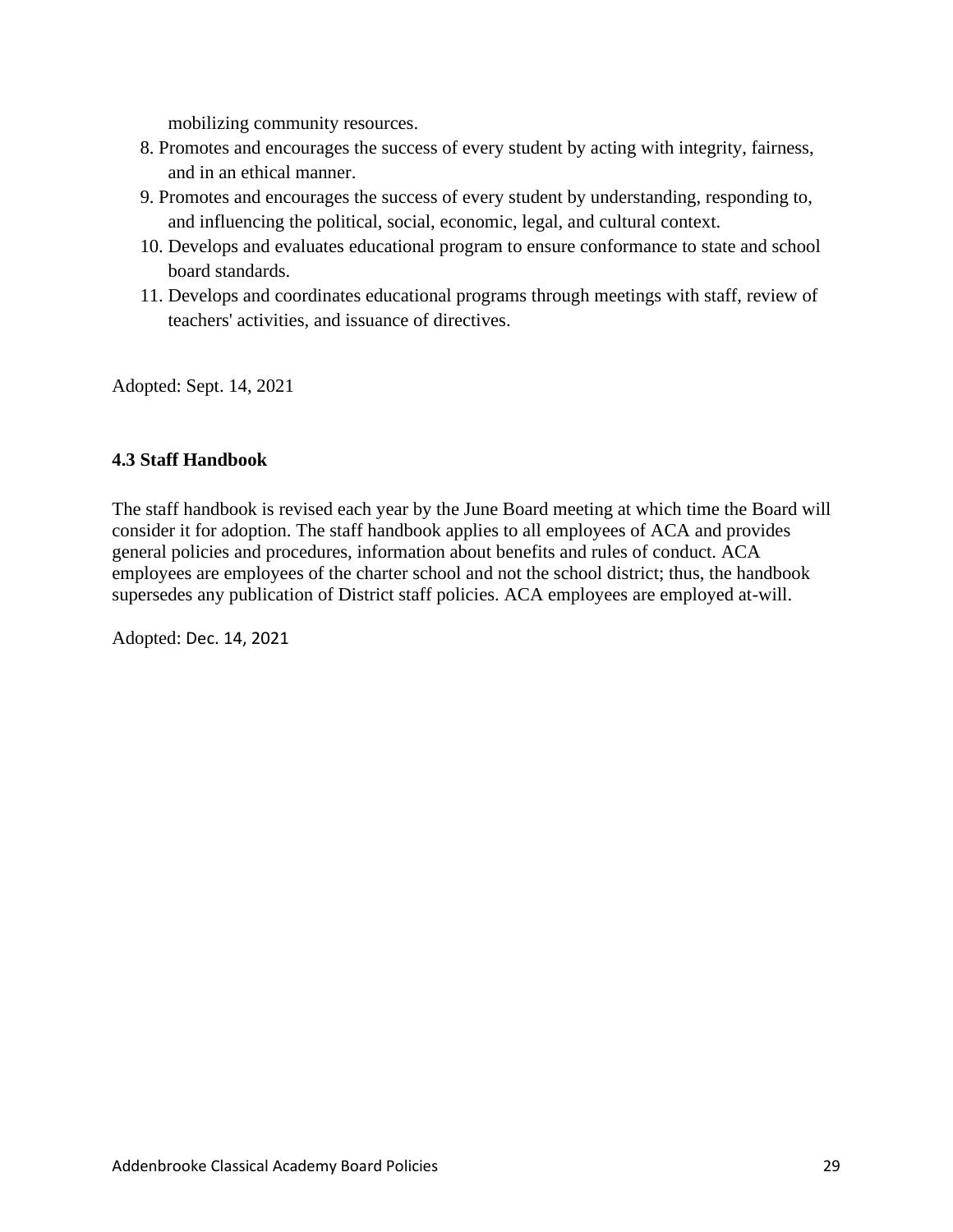# **5. School Personnel**

# **5.1 Staffing Philosophy and Goals**

- A. ACA endeavors to employ dynamic, effective, well-qualified, and efficient personnel to carry out a constantly improving educational program.
- B. ACA's specific personnel goals are as follows:
	- 1. Recruit, select, employ, and retain the best qualified personnel available to operate the school;
	- 2. Provide equal employment opportunities for all candidates for positions in accordance with ACA's non-discrimination policy (Policy 2.5);
	- 3. Develop high quality human relationships to foster high levels of personnel performance and satisfaction;
	- 4. Deploy available personnel to use their skills and experience as effectively as possible to achieve ACA's goals and objectives;
	- 5. Develop and manage a personnel compensation, leave, and benefit program to attract and retain qualified employees;
	- 6. Manage the development and maintenance of job descriptions to ensure all personnel fully understand their role at ACA;
	- 7. Oversee an employee evaluation program to contribute to the improvement of personnel performance and professional development; and
	- 8. Administer effective personnel policies to create and maintain a positive working relationship between the board, the administration, and school personnel.

Adopted: Dec. 14, 2021

# **5.2 School Personnel Conflicts of Interest**

- A. Any school personnel engaged in additional employment outside of ACA shall notify the Executive Director in writing. Such notification shall include the job responsibilities and time requirements of the outside employment.
- B. At no time shall any employee of ACA engage in any additional employment that would:
	- 1. Adversely affect their usefulness as employees of the school;
	- 2. Make time and/or energy demands upon the individual that interfere with their effectiveness in performing their duties;
	- 3. Compromise or embarrass the school;
	- 4. Adversely affect their employment status or professional standing; or
	- 5. In any way conflict with or violate professional ethics or ACA's policies.
- C. Faculty may not engage in any other employment or in any private business during the hours required to fulfill assigned educational duties.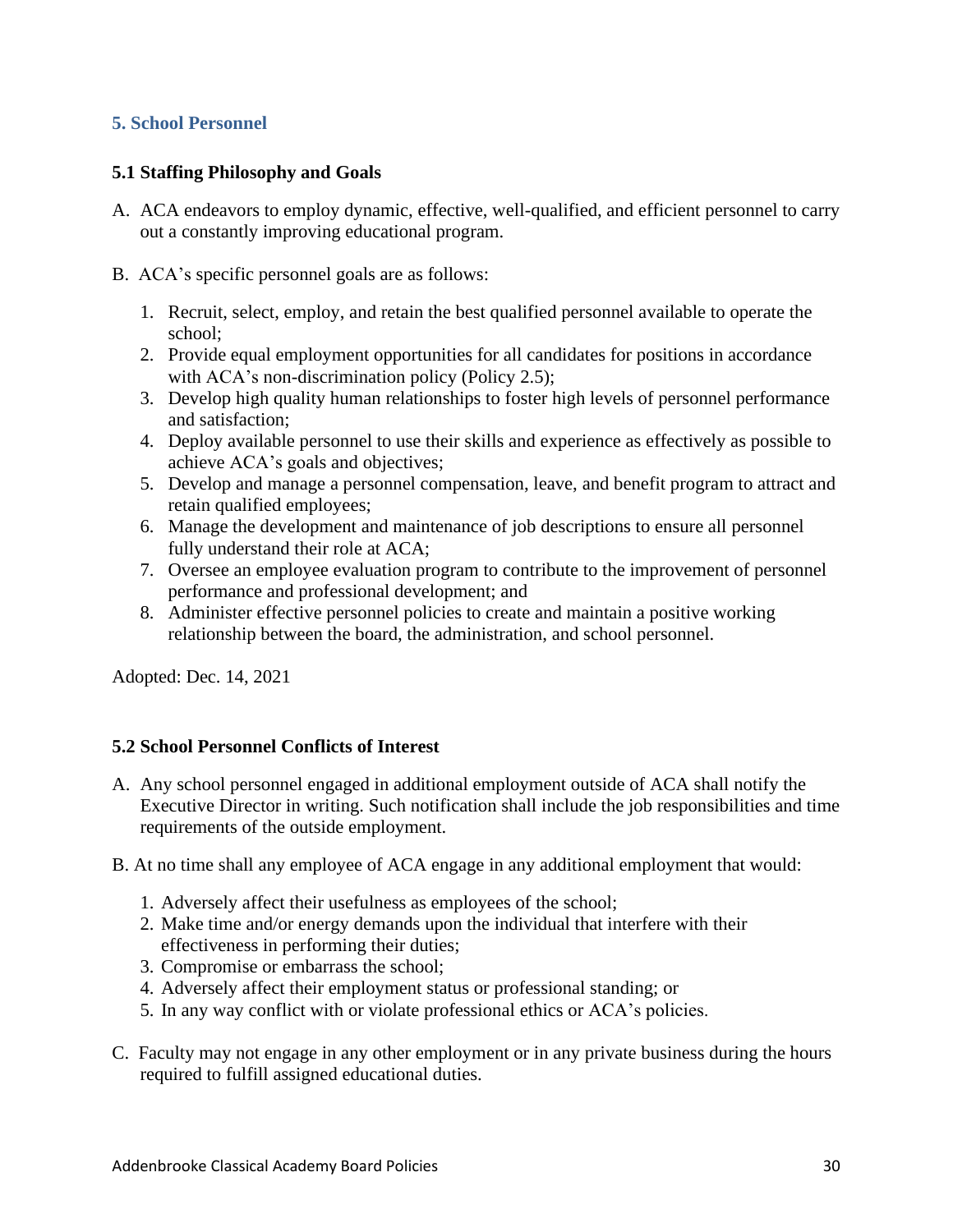- D. Faculty may not engage in the provision of educational services outside of their school responsibilities or outside of school hours without notifying the Executive Director in writing. The faculty member shall provide any advertisement for such services at his or her own expense and shall specifically state whether the services offered are endorsed, sanctioned, or sponsored by ACA.
- E. Employees may not sell any books, supplies, musical instruments, or equipment to any student or members unless prior written approval has been received from the Executive Director.

Adopted: Dec. 14, 2021

# **5.3 Discrimination and Harassment**

A. ACA prohibits unlawful discrimination and/or harassment based on age (40 and over), race, sex, color, religion, creed, national origin or ancestry, childbirth, disability, military status, sexual orientation, gender identity or any other status protected by applicable state or local law. This policy applies to all school employees, students, and non-school employees, such as vendors, consultants, and contractors.

# **A. Sexual Harassment**

ACA prohibits sexual harassment and inappropriate sexual conduct. Sexual harassment is defined as unwelcome sexual advances, requests for sexual favors, and other verbal or physical conduct of a sexual nature, when:

- Submission to such conduct is made explicitly or implicitly a term or condition of employment or education;
- Submission to or rejection of such conduct is used as the basis for decisions affecting an individual's employment or education; or
- Such conduct has the purpose or effect of unreasonably interfering with an individual's work performance or creating an intimidating, hostile, or offensive work environment.

All employees, students, and non-employees are expected to conduct themselves in a professional and businesslike manner at all times. Conduct that violates this policy includes, but is not limited to, sexually implicit or explicit communications whether in:

- Written form, such as cartoons, posters, calendars, notes, letters, or emails;
- Verbal form, such as comments, jokes, foul or obscene language of a sexual nature, gossiping or asking questions about another's sex life, or repeated unwanted requests for dates; or
- Physical gestures and other nonverbal behavior, such as unwelcomed touching, grabbing, fondling, kissing, massaging, and brushing up against another's body.

# **B. Abusive Conduct**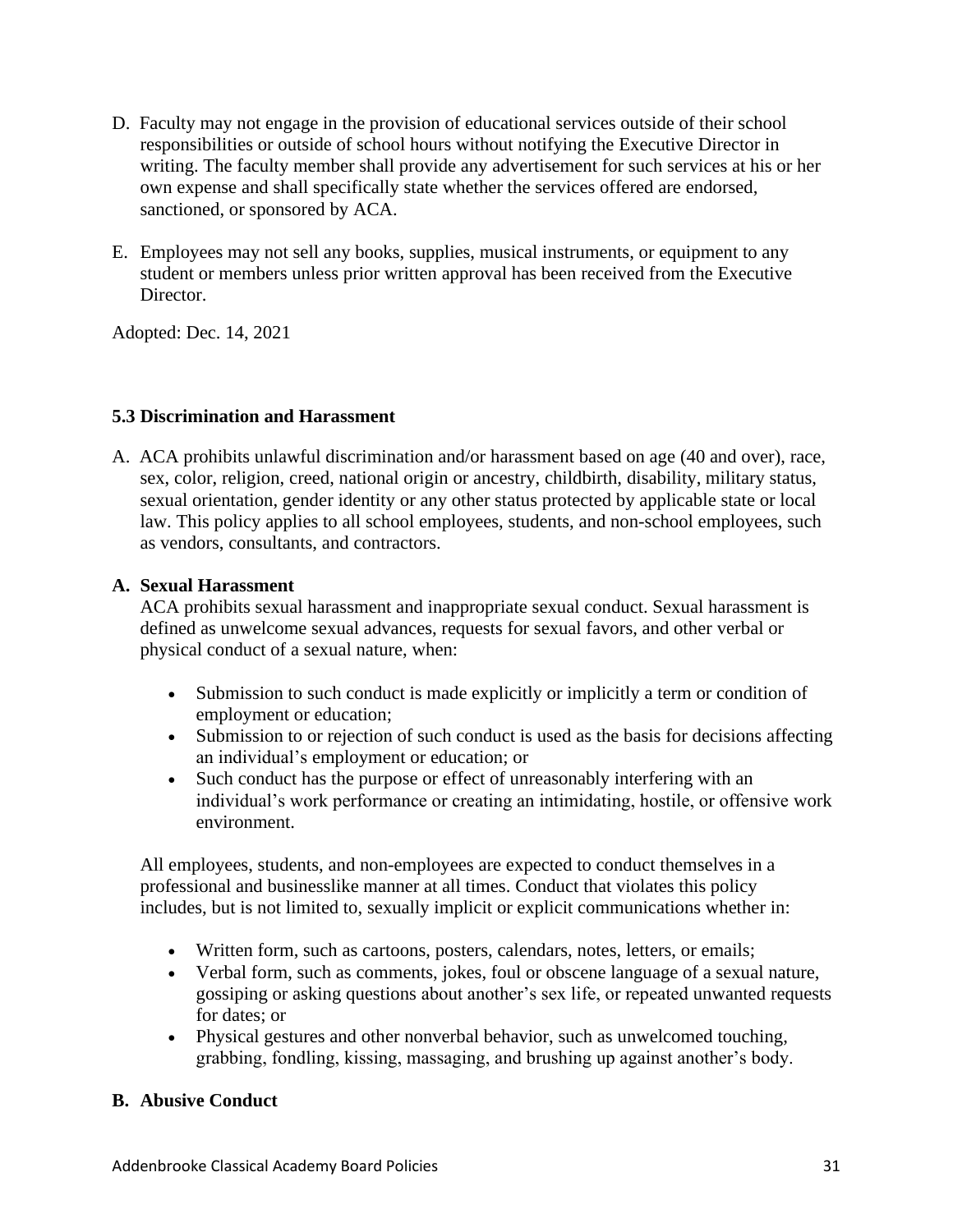ACA does not tolerate abusive conduct or bullying in the workplace. Abusive conduct is generally defined as repeated, health-harming mistreatment of an employee or student or abusive conduct that is verbally abusive; threatening, humiliating, or intimidating; or interference that prevents work from getting done. Abusive conduct may include repeated infliction of verbal abuse, such as the use of derogatory remarks, insults, and epithets; verbal or physical conduct that a reasonable person would find threatening, intimidating, or humiliating; or the gratuitous sabotage or undermining of a person's work performance. A single act shall not constitute abusive conduct, unless it is especially severe and egregious.

# **C. Complaint Procedure**

If anyone believes there has been a violation of the EEO policy or harassment based on a protected class, including sexual harassment, the following complaint procedure applies. The school expected employees to make a timely complaint to enable the school to investigate and correct any behavior that may be in violation of this policy.

Report the incident to the Executive Director or Principal who will investigate the matter and take corrective action. The complaint will be kept as confidential as practicable. If the individual prefers not to take their complaint to either of these individuals, the complaint should be reported to a different school administrator or the ACA Board President.

If the complaint is related to a potential violation of Title IX, ACA's Title IX representative Evelyn Fiadonu, efiandonu@addenbrooke.org

The school prohibits retaliation against an employee for filing a complaint under this policy or for assisting in complaint investigation. If retaliation is perceived for making a complaint or participation in an investigation, notify the administrative staff, as noted above, and the situation will be investigated.

# **D. Notice and Training**

To reduce harassment and ensure a respectful school environment, this policy will be included in the school's Student and Family Handbook and ACA Employee Handbook. Comprehensive Harassment training will be conducted annually for all school staff and students.

# **Legal References:**

*20 U.S.C. §1681 (Title VII, Education Amendments of 1972) 20 U.S.C. §1701-1758 (Equal Employment Opportunity Act of 1972) 29 U.S.C. §621 et seq. (Age Discrimination in Employment Act of 1967) 29 U.S.C. §701 et seq. (Section 504 of the Rehabilitation Act of 1973) 42 U.S.C. §12101 et seq. (Title II of the Americans with Disabilities Act) 42 U.S.C. §2000d (Title VI of the Civil Rights Act of 1964, as amended in 1972) 42 U.S.C. §2000e (Title VII of the Civil Rights Act of 1964) 42 U.S.C. §2000ff et seq. (Genetic Information Nondiscrimination Act of 2008) 34 C.F.R. Part 100 C.R.S. 2-4-401(13.5) (definition of sexual orientation) C.R.S. 18-9-121 (bias-motivated crimes)*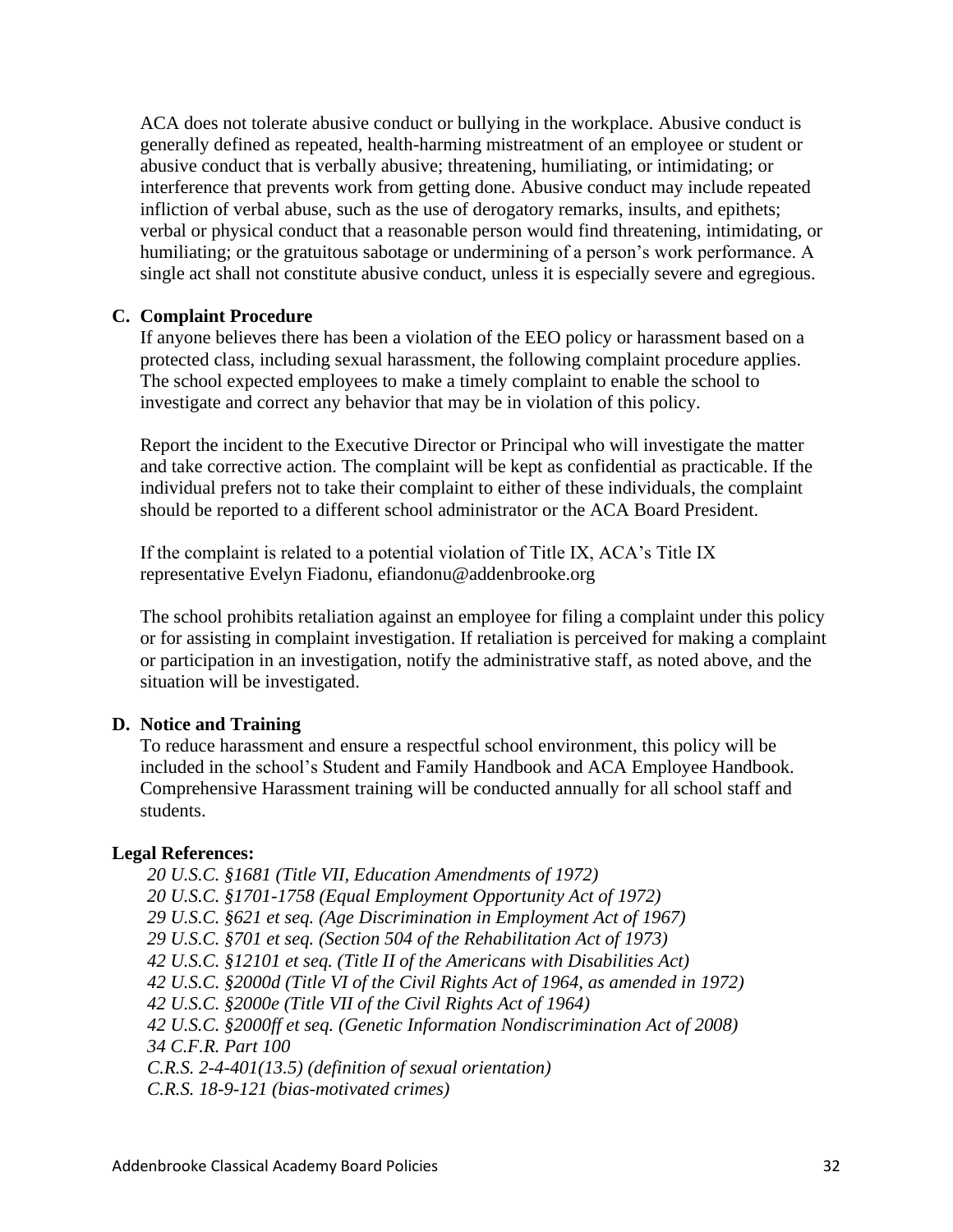*C.R.S. 22-32-109(1)(ll) (bboard duty to adopt written policies prohibiting discrimination) C.R.S. 24-34-301(7) (definition of sexual orientation) C.R.S. 24-34-301 et seq. (Colorado Civil Rights Division) C.R.S. 24-34-401 et seq. (discriminatory or unfair employment practices) C.R.S. 24-34-601 (unlawful discrimination in places of public accommodation) C.R.S. 24-34-602 (penalty and civil liability for unlawful discrimination)*

Adopted: Dec. 14, 2021

# 5.4 Personnel Evaluations

# 5.5 Employee Performance Issues

The board values school employees and while maintaining an at-will relationship will adhere to good practices for communication. Nothing in this policy can be used to alter the at-will nature of the employee relationship.

- A. **Verbal Warning**. When the ED or principal is aware of an employee with performance issues that interfere with them performing their job responsibilities completely and satisfactorily, the administrator may acknowledge this inappropriate behavior with a verbal warning, which specifically notes the issue(s) and expectation(s). After a verbal conversation, the administrator should write a "Memo for the Record" documenting the conversation. This will be sent to the HR Manager to include in the employee's personnel file.
- B. **Written Warning**. If the unsatisfactory performance continues, or an employee does something of serious magnitude, they should receive a written warning or immediately be terminated. The written warning will clearly state that such behavior will not be tolerated and reminding the employee of the at-will relationship. In this situation, the administrator will write a memo to the employee, detailing the actions that are not acceptable. The memo should be signed by the administrator and provided to the employee to sign, acknowledging receipt of the memo. If the employee refuses to sign acknowledgement they received the memo, a witness may verify the employee received it and refused to sign acknowledgment. A copy of the signed memo should be sent to the HR Manager.

Adopted: Feb. 8, 2022

# **5.6 Employee Termination**

A. **Termination Meeting**. Should it become necessary to terminate an employee relationship, the ED and the employee's supervisor will conduct a meeting with the employee. The HR Manager will be included in this meeting, as a witness.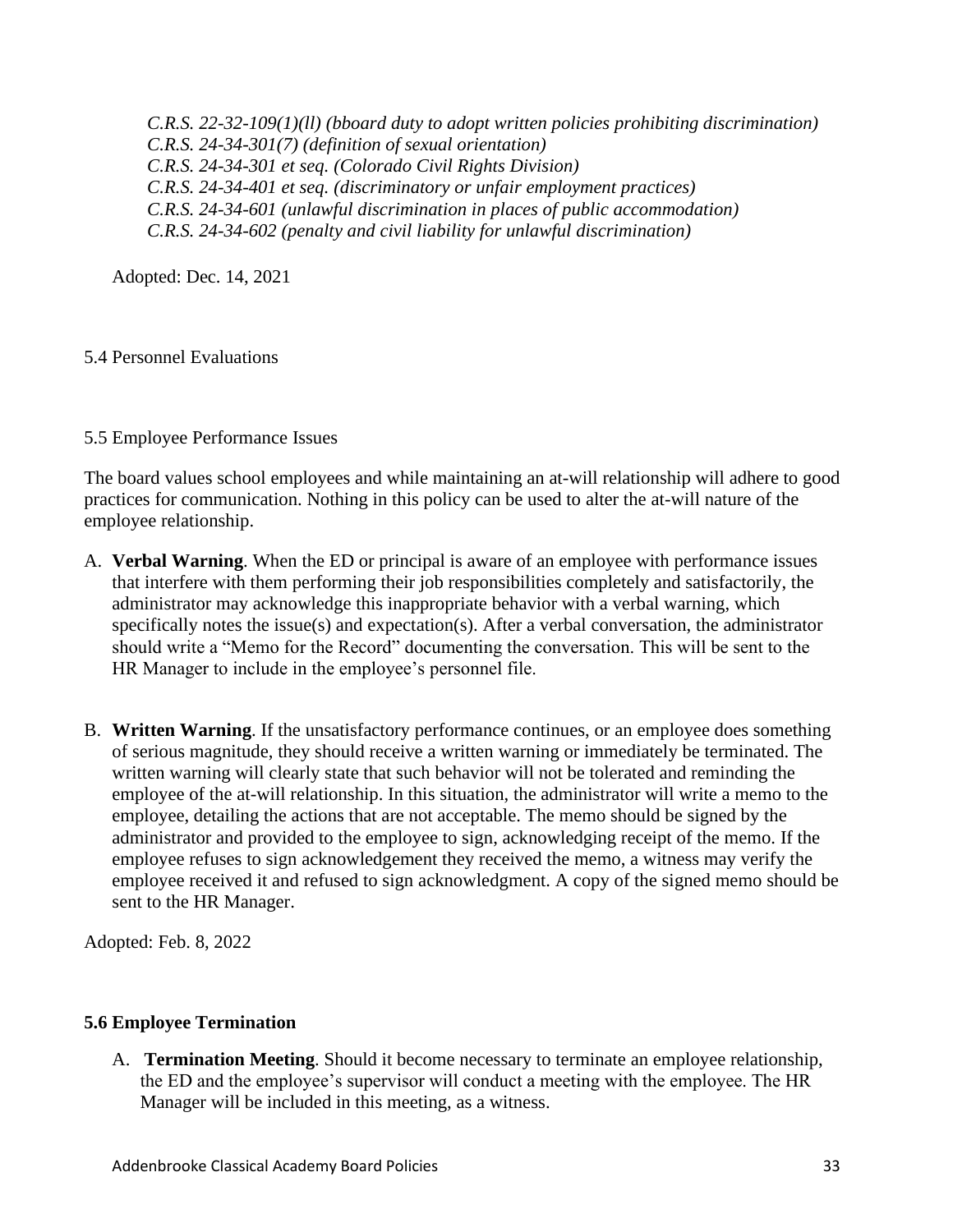The supervisor will state the school's decision to terminate the employment relationship and may briefly summarize the issues leading to the decision. The supervisor, or the HR Manager, will explain the employee's COBRA benefit process and provide their final paycheck.

- B. **Collection of School Items**. The supervisor will collect keys or other school property the employee has been given and stay with them until their desk/personal items are packed. The assigned staff member will escort the employee from the building. The supervisor will notify the technology manager to stop the employee's email account and access to school records.
- C. **Documentation**. The supervisor will prepare a memo for the record, summarizing the termination meeting and send it to the HR Manager for the employee's personnel file.

Adopted: Feb. 8, 2022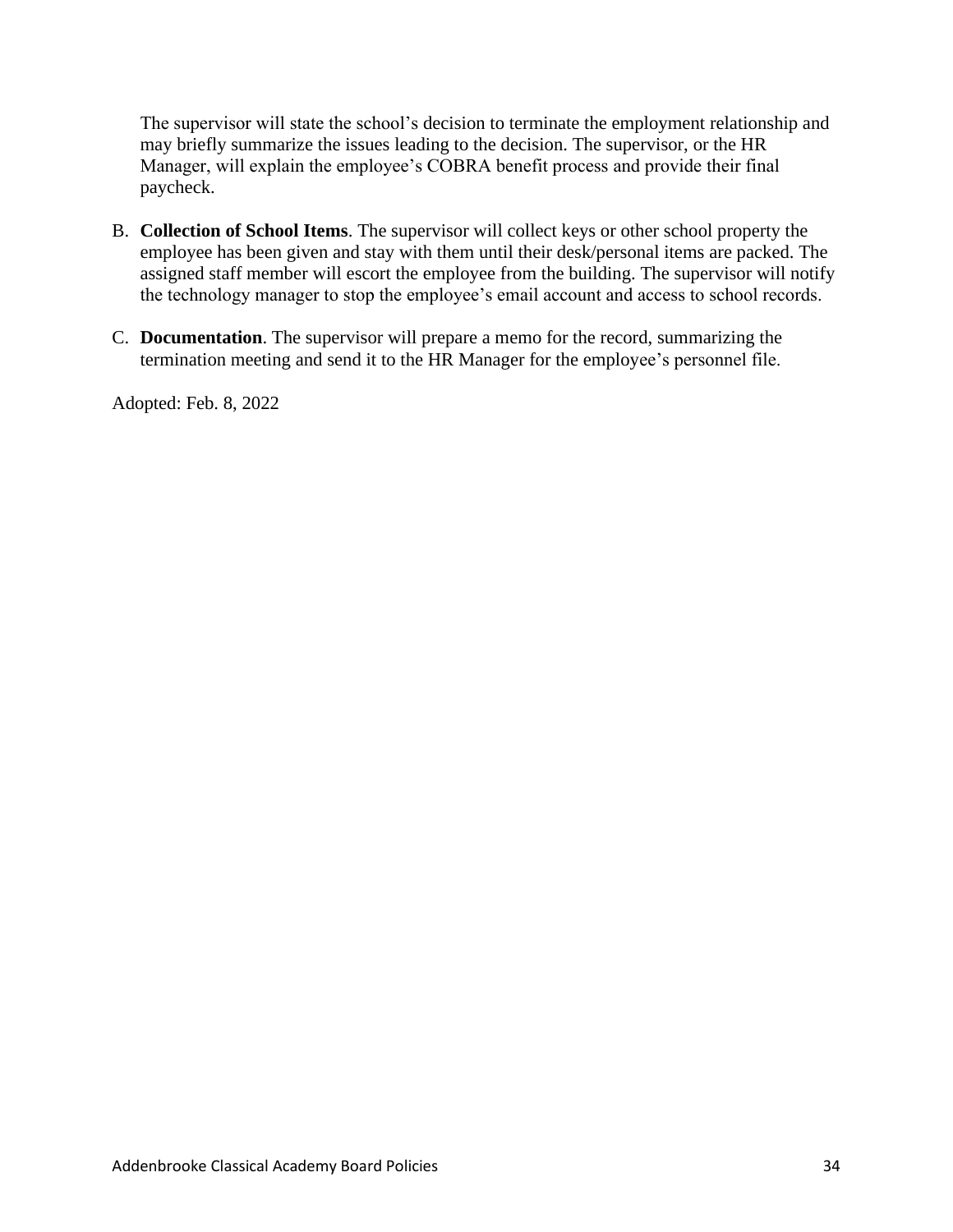# **6. Students**

# **6.1 Student Rights and Responsibilities**

**Student Rights and Responsibilities.** All students are expected to accept responsibility for their education and actions. ACA's policies encourage discipline, cooperation, decision-making, and acceptance of consequences for decisions made. Students are taught to show respect for themselves, property, and staff and for those around them by observing school guidelines, rules, and policies.

Adopted: Dec. 14, 2021

#### **6.2 Student Attendance**

- **A. Attendance Policy.** Regular, daily attendance in class is extremely important to the educational process. In accordance with state law, all students are expected to attend school for all days of the established school calendar. If a student is absent for 10 or more days, a letter shall be sent notifying parents or guardians of the compulsory attendance law.
- B. **Tardy Policy.** Punctuality is of great importance to ACA. Tardiness interferes with student achievement. Excessive tardiness shall result in a conference to include a parent or guardian, the student, and the Executive Director. If a student arrives more than 15 minutes after the start of school, the student must be signed in and a tardy slip shall be given to the student to turn into his/her classroom teacher. This shall indicate to the teacher that the student has checked in at the front office.

Adopted: Dec. 14, 2021

# **6.4 Bullying**

- A. ACA recognizes the need to maintain a learning environment that is free from bullying and harassment. ACA prohibits any and all forms of bullying as it violates the basic right of students to be in a safe, orderly learning environment. This policy promotes positive interpersonal relationships among all members of the ACA community.
- B. It is a violation of this policy for a student to bully another while on ACA property (leased or owned), in school buildings, on school vehicles, school sponsored events and/or activities occurring in the community sponsored by ACA. It is a violation of this policy for any ACA staff member to tolerate bullying.
- C. **Definition**. Bullying may be a single incident or may involve a pattern of repeated harmful behaviors by a person with physical or social power toward a person who is perceived less powerful person. This may include a variety of behaviors, direct or indirect, physical, or nonphysical, which hurts, intimidates, threatens, embarrasses, or humiliates the person(s).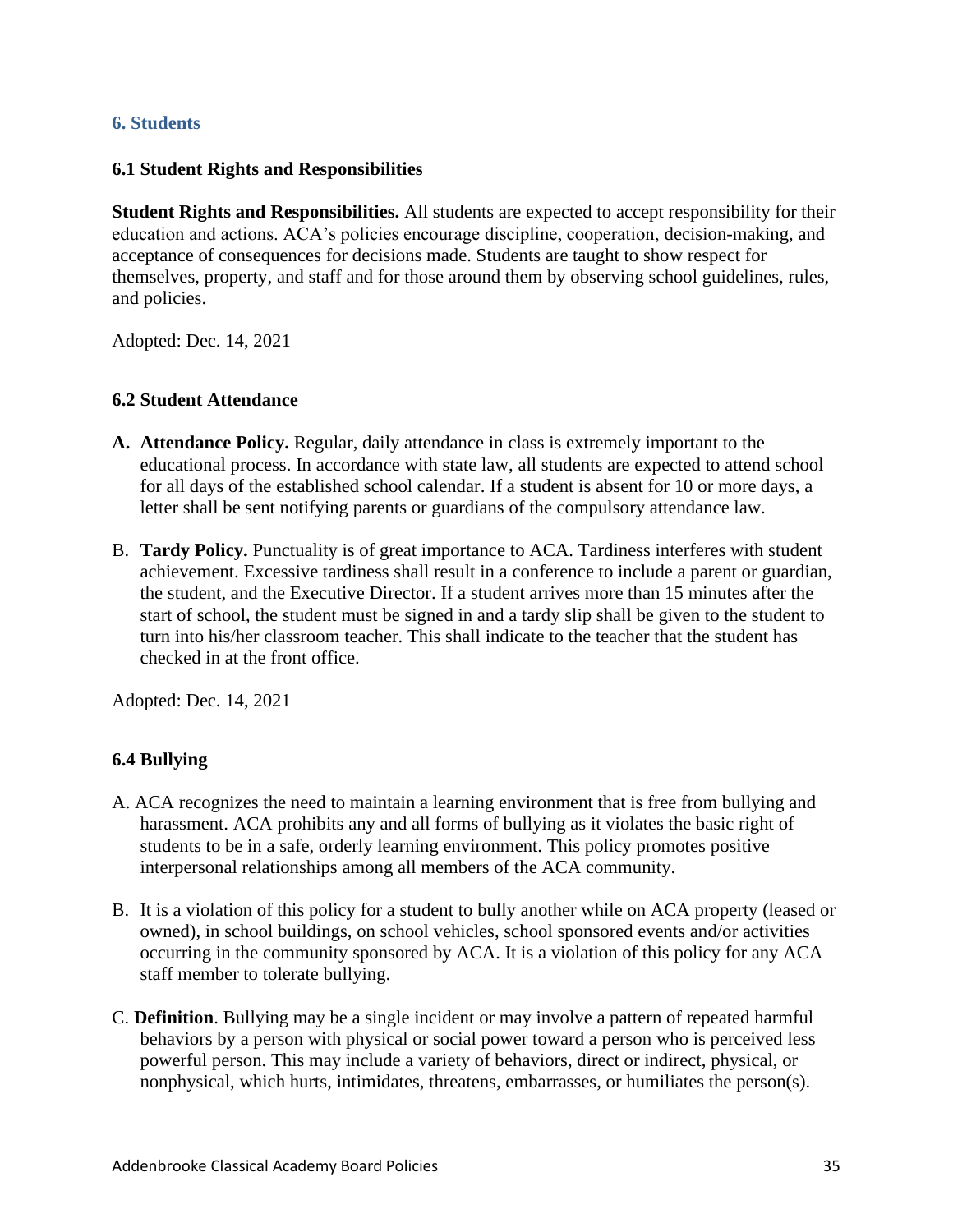Bullying includes, but is not limited to: physical, verbal, psychological or relational, and cyber/electronic bullying.

# E. **Determining Acts of Bullying**. Acts of bullying may include, but are not limited to:

- 1. Physical.
	- a. Physically harming a student, for example kicking, hitting, pushing, tripping, or invading one's personal space in an aggressive manner.
	- b. Damaging, extorting, or taking a student's personal property.
	- c. Placing a student in reasonable fear of physical harm.
- 2. Verbal.
	- a. Taunting, malicious teasing, name calling, intimidating remarks, and threats.
	- b. Creating verbal statements, gestures, or written remarks that are taunting, malicious, threatening, or sexual.
	- c. Extortion.
- 3. Psychological or Relational.
	- a. Spreading rumors, posting graffiti, manipulating relationships, and engaging in social exclusion, isolation, or intimidation.
	- b. Upsetting a student by spreading rumors, manipulating social relationships or environment, engaging in social exclusion, isolation, extortion, intimidation, and ridicule.
	- c. Creating an intimidating or hostile environment that interferes with a student's education opportunities.
	- d. Undermining or destroying personal relationships.
- 4. Cyber/Electronic Bullying.
	- a. Verbal and physical bullying via the Internet, email, instant messaging, or personal profile websites, for example Instagram and Facebook.
	- b. Misuses of technology for harassing, teasing, intimidation, threatening, or terrorizing another student or employee of ACA. Sending and posting inappropriate or derogatory email messages, instant messages, digital pictures or images, or website postings (including blog forms) to the extent that such activity disrupts the educational process.
	- c. Mutual "teasing" should not be confused with bullying behavior. The term is not interpreted to infringe upon a student's right to engage in legally protected speech or conduct.
- F**. Responsibility for Action**. The board expects employees and students who observe or become aware of an act of the above defined bullying to take immediate and appropriate action to intervene. The employee should notify his/her Executive Director or designee of the incident(s) and action taken. An Incident Report Form should be completed. If an employee fails to report a bullying incident(s), ACA reserves the right to impose discipline on the employee as deemed appropriate under the circumstances up to and including termination. All Incident Reports shall be presented to the board and shall be updated as to any actions taken.

Students who experience bullying are encouraged to report it to any adult employee of ACA including their teachers, Executive Director, or other school official supervising school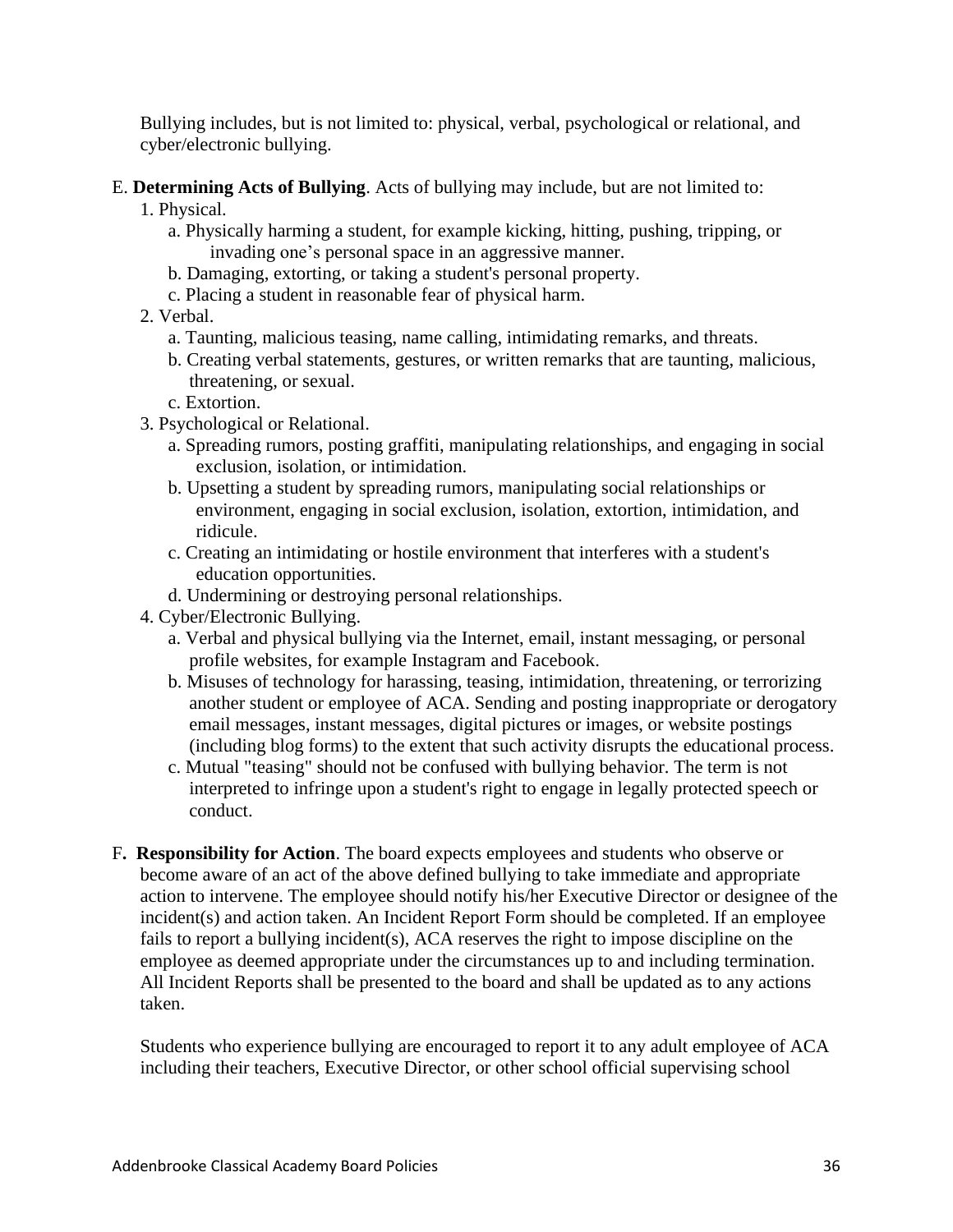sponsored activities. Parents/guardians may contact the school to report acts of bullying and are highly encouraged to do so immediately.

G**. Investigation Procedures**. The Executive Director or designee is authorized to investigate reports of bullying brought to their attention by students, parents/guardians, school employees or vehicle drivers. Any investigation of a report may include meetings with students, parents/guardians or employees, a review of student records, and other reasonable efforts to understand the facts surrounding a reported incident.

Any retaliatory behavior directed against complainants, victims, witnesses, and/or other individuals who participate in the investigation of allegations of bullying is prohibited.

- H**. Consequences and Discipline**. Consequences for students who are found to have bullied others may include counseling, a parent conference, detention, suspension, expulsion, a loss of school privileges and/or exclusions from school-sponsored activities as defined by school policy. Depending upon the severity of a particular situation, the Executive Director or designee may also take the appropriate steps to ensure student safety. Such steps may include separating and supervising the student involved, providing support to the student as needed, reporting incidents to law enforcement if appropriate, and the implementation of a safety plan with parents/guardians. Additionally, parents/guardians can be held accountable for the actions of their child pursuant to 19-2- 109 (c) and 19-2-113 (2), C.R.S.
- I**. False Reporting**. Students are prohibited from knowingly or willfully accusing one another of bullying. Disciplinary actions will be taken if needed.
- J**. Confidentiality**. The board recognizes the need to maintain the confidentiality of the allegations and related information. The privacy of the complaint, the individual(s) against whom the complaint is filed, and the witness(s) will be respected as much as possible, consistent with legal obligations to investigate, to take appropriate actions, and to comply with the federal and state privacy acts that may apply, and any discovery or disclosure obligations. As limited by such state privacy laws the board may inform the student/parent/guardian of the outcome of any such investigation.

Adopted: Dec. 14, 2021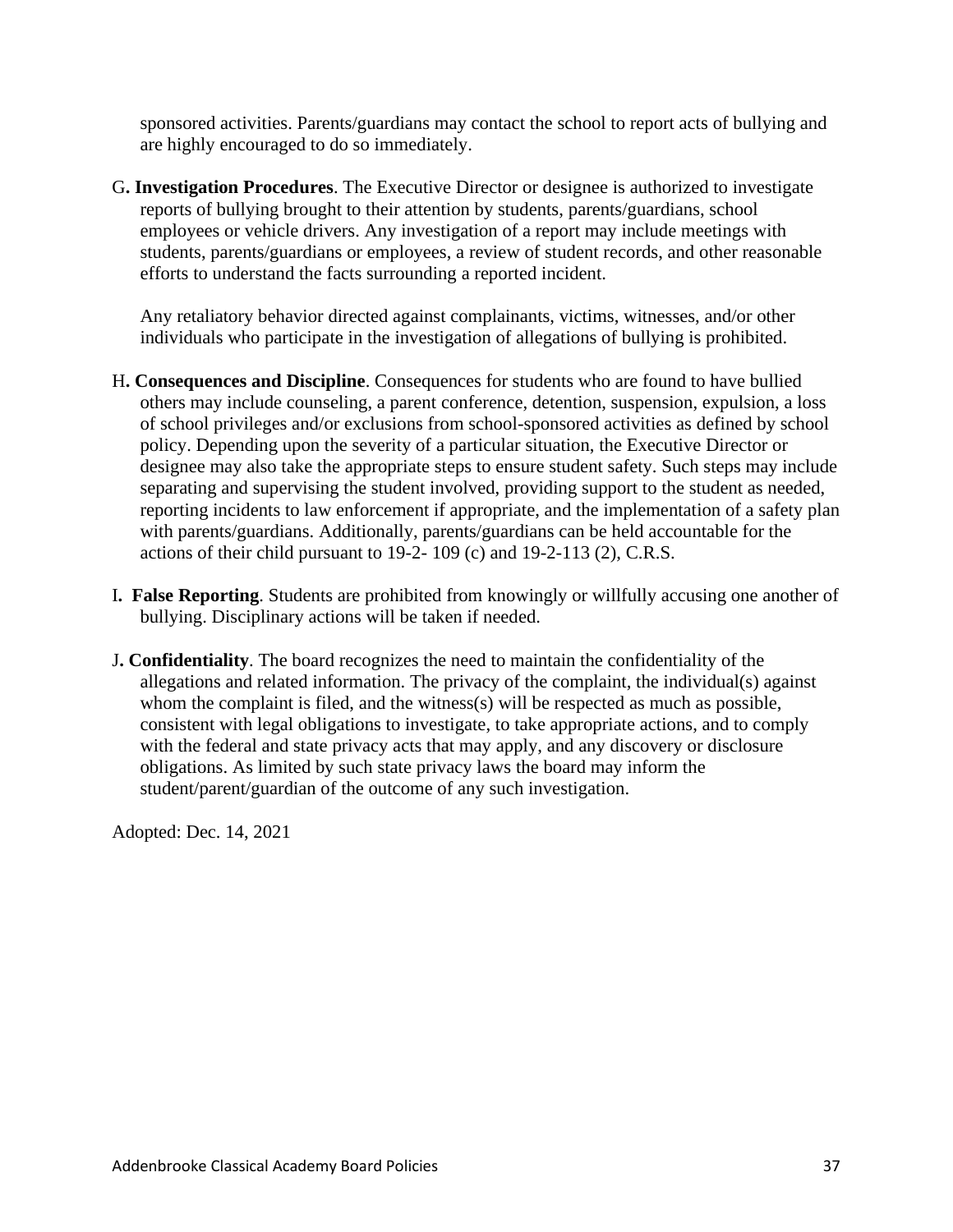# **7. Educational Program**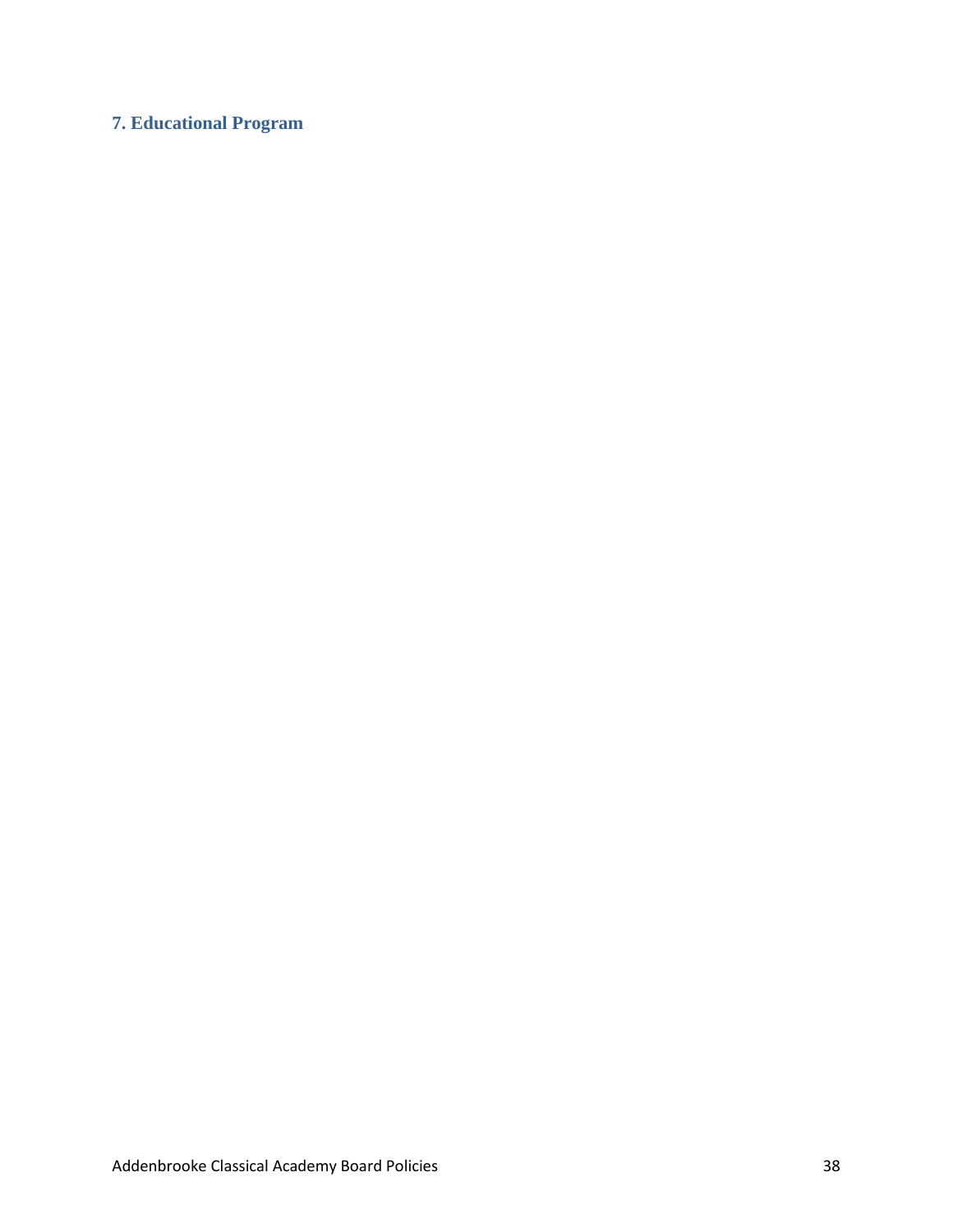# **8. Finance and Accounting**

# **8.1 Fiscal Accounting and Reporting**

- A. **Financial Reporting**. The Executive Director shall be responsible for properly accounting for all funds received and all expenses incurred in the operation of ACA. The Executive Director shall exercise his/her responsibility to the highest ethical standards and shall conform to generally accepted principles for government accounting. Such accounting shall be done in a manner that is easily reviewed by the board and lends itself to auditing. Financial statements shall be prepared for review and for regular board meetings held in September, December, March, and June, and as necessary when significant financial changes require board review and/or approval, or as requested by the President or Treasurer. Financial statements shall be made available to directors in the board packets prior to the meeting.
- **B. Financial Accounting Audits**. All funds and accounts of ACA shall be audited annually after the close of each fiscal year in accordance with state law. The board shall appoint an independent auditor licensed to practice in Colorado and knowledgeable in government/nonprofit accounting to conduct the audit. The independent auditor shall submit a report to the board that includes the audited financial statements and an opinion regarding those financial statements. The auditor shall also include in the report any information and documentation required by the District. If a specific auditor or audit is required or selected by contract or law by the District, the required audit may serve as the independent audit required by this policy.

Adopted: Sept. 14, 2021

# **8.2 Preparation and Adoption of Annual Operating Budget**

The annual budget is the financial plan for the operation of ACA. The annual operating budget shall be based on a fiscal year that runs from July 1 to June 30. It provides the framework for both expenditures and revenues for the fiscal year and translates into financial terms the educational programs and goals of the schools. The operating budget should ultimately support the mission of ACA. The board assigns to the Executive Director the overall responsibility for the preparation and administration of the budget. It is expected that the Executive Director will utilize the Finance Committee to develop the budget and make recommendation. The annual budget shall contain the following sections and corresponding detail: Revenues, Operating Expenses broken down by staff salaries, employee benefits, purchased services, supplies and materials, capital outlays, and facility costs, and Revenues over Expenses, and Transfers to Capital Reserves. The annual budget for the upcoming fiscal year shall be submitted for review and approval by the board during the regular April board meeting.

Adopted: Sept. 14, 2021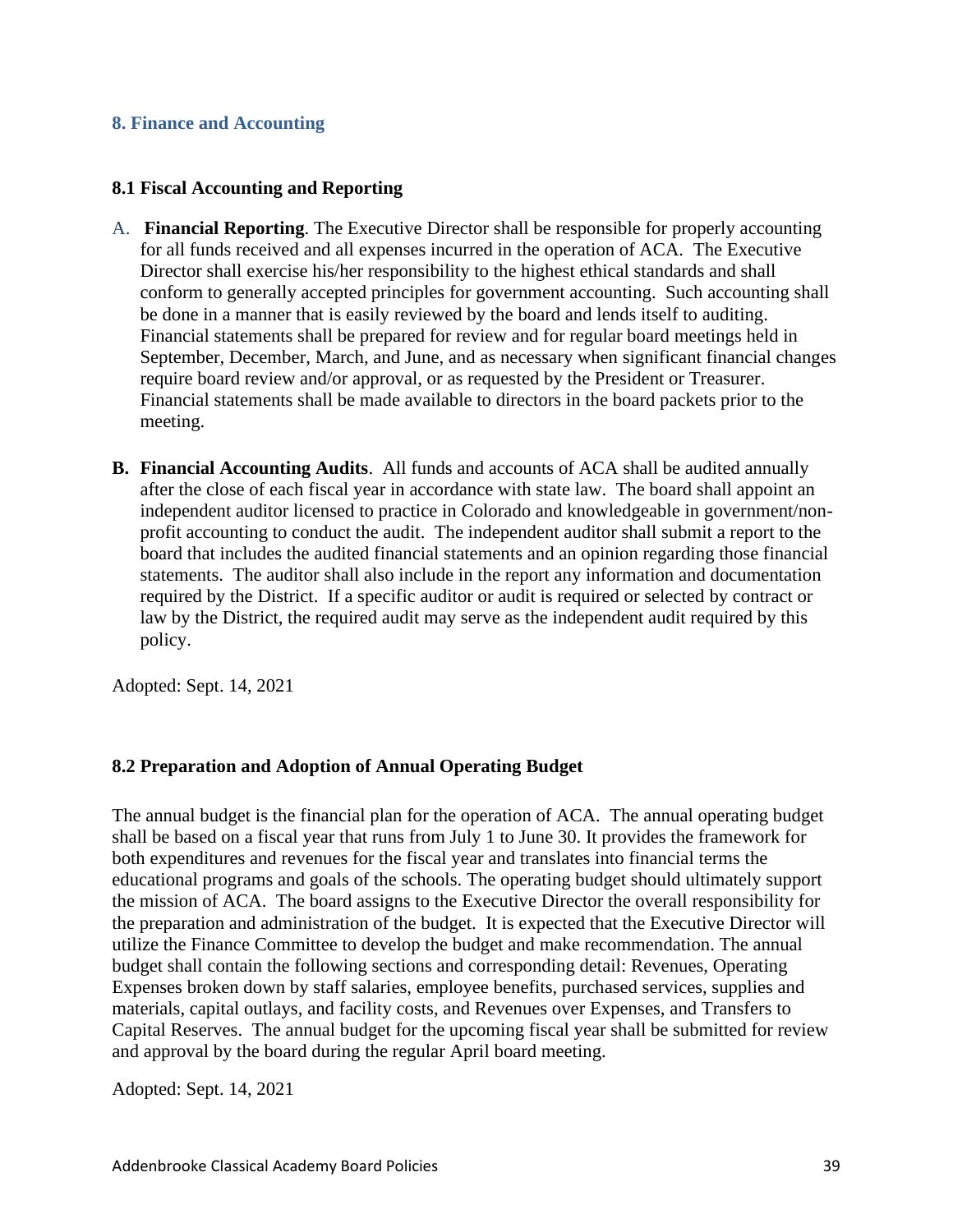# **8.3 Budget Management**

- A. The board, business manager and staff each have roles and accountabilities in the exercise of fiscal due diligence and prudence in operating and managing the school.
- B. The annual budget is the financial plan for the operation of ACA. The annual operating budget shall be based on a fiscal year that runs from July 1 to June 30. It provides the framework for both expenditures and revenues for the fiscal year and translates into financial terms the educational programs and goals of the school. The operating budget should ultimately support the vision and mission of ACA. The board assigns to the Executive Director the overall responsibility for the preparation and administration of the budget in cooperation with the Finance Committee. The annual budget shall contain the following sections and corresponding detail: Revenues, Operating Expenses broken down by staff salaries, employee benefits, purchased services, supplies and materials, capital outlays, and facility costs, and Revenues over Expenses, and Transfers to Capital Reserves. The annual budget for the upcoming fiscal year shall be submitted for review and approval by the board during the regular April board meeting.
- C. Summary of Accountabilities
	- 1. **The Board**. It is the board's fiduciary responsibility to provide corporate financial oversight and financial direction (including short and long-term fiscal goals and targets). The board approves the annual operating budget and shall oversee the school's financial performance and compliance with legal requirements, operating budgets, and financial plans.
	- 2. **The Finance Committee**. This board committee reviews monthly financial activities and assists the board in their fiduciary duty of financial oversight.
	- 3. **The Staff**. Every ACA staff member has an accountability to follow leadership direction and guidelines and to exercise financial prudence and conservatism in every action and decision made on behalf of the school.
- D. Budget Control
	- 1. **Budget**. The board will receive a working draft of the annual budget for the upcoming year by March15. The final budget will be presented to the board for their approval and forwarded to the District no later than June 15.
	- 2. **Budget Flexibility**. Actual totals for any expense line item within a program will usually not match the budget exactly. These discrepancies will be tracked in a "Projected Year End" column next to the "Board Approved Budget" in the monthly income statements. These "Projected Year End" figures become the "Working Budget." Further, the comparison of monthly to year-to-date totals to the Projected Year End budget does not lose its effectiveness as a management tool.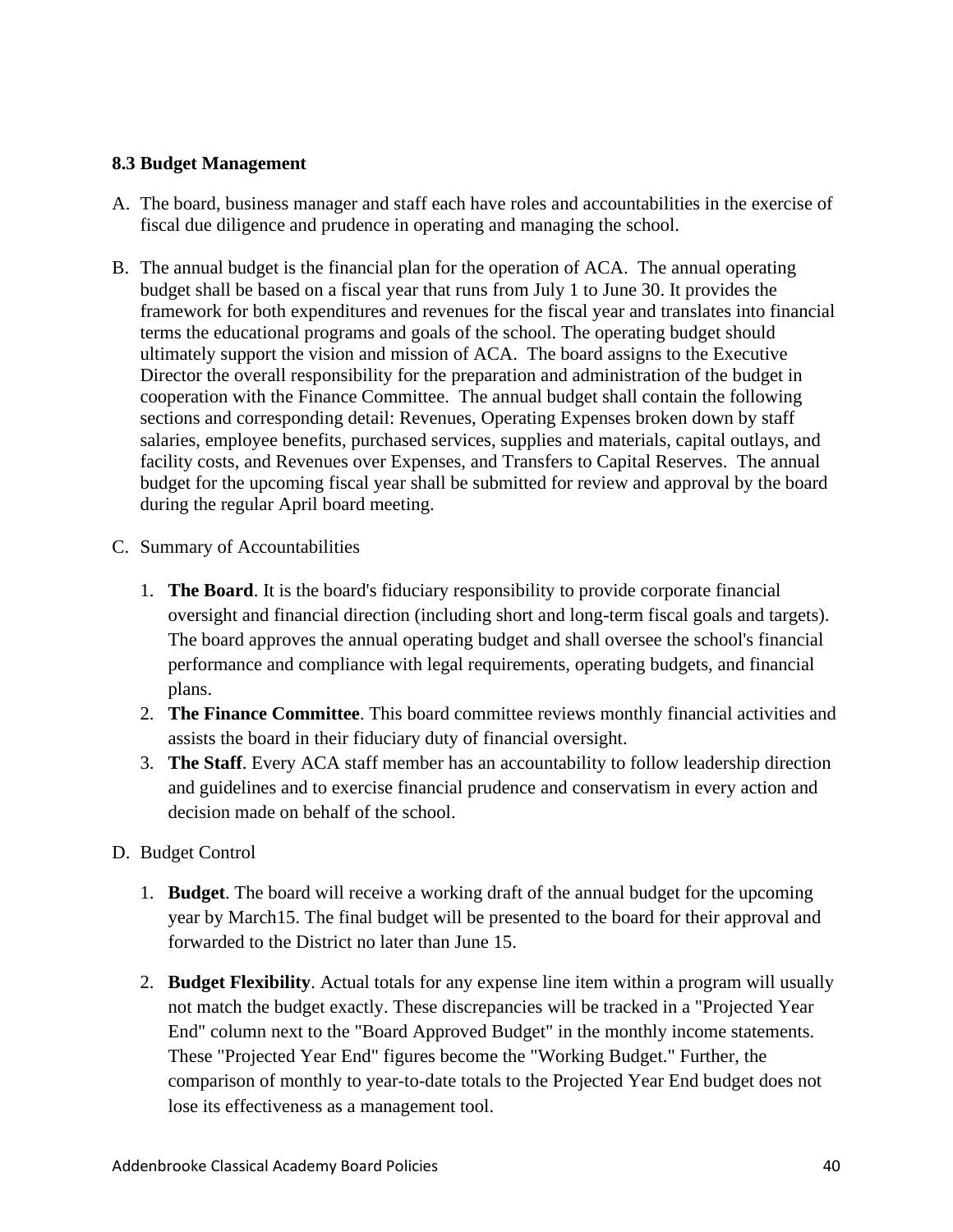3. **Budget Revisions**. If a change of circumstances or an unforeseen event causes staff to believe that the current budget has become unrealistic and it is no longer possible for staff to operate within the boundaries of the budget, staff will give a report of the circumstances to the board along with recommendation for a course of action. The board may approve a revised budget or give the staff other direction. The District will be notified of any revision to the budget.

Adopted: Sept. 14, 2021

# **8.4 Financial Management**

- A. School accounting records will be maintained using fund accounting and the modified accrual basis of recording revenue and expenditures.
- B. **Budgets**. One and three-year budgets will be created and maintained. These budgets will support the school's mission and stated goals. To that end, these budgets must:
	- 1. Contain enough detail to enable reasonable accurate projections of the revenues and expenses, separation of capital and operational items, cash flow, and subsequent audit trails.
	- 2. Expenditures must be planned in a way so that they equal or are less than anticipated revenues.
	- 3. Be in line with board-stated revenues
	- 4. Be in line with board-stated priorities.
- C. **Fixed assets**. Fixed assets will be acquired and disposed of only upon proper authorizations, and will be adequately safeguarded and insured to 90% of replacement value. Assets worth more than \$5,000 will be properly recorded and inventoried.
- D. The school will establish and adhere to a set of effective internal accounting controls that require good accounting practices.
- E. The school will operate in a manner that insures its long-term financial strengths:
	- 1. The school will operate in the black.
	- 2. Cash will be managed in a way that ensures maximum liquidity and safety.
	- 3. Restricted contributions will be used only for the reason the donations were given.
	- 4. Restricted fund balances will not be used for operations.
	- 5. Payroll and other debt obligations will be paid in a timely manner.
- F. The school will report its information in GASB 34 format at the end of the fiscal year.
- G. **Contractual Commitments**. Pursuant to the Bylaws, the Board President is the only person authorized to sign financial contracts on behalf of the school. This signing authority may be delegated to the ED and designated financial administrator for ongoing vendor contracts or contracts within the approved budget. The school's policy is to schedule or make payments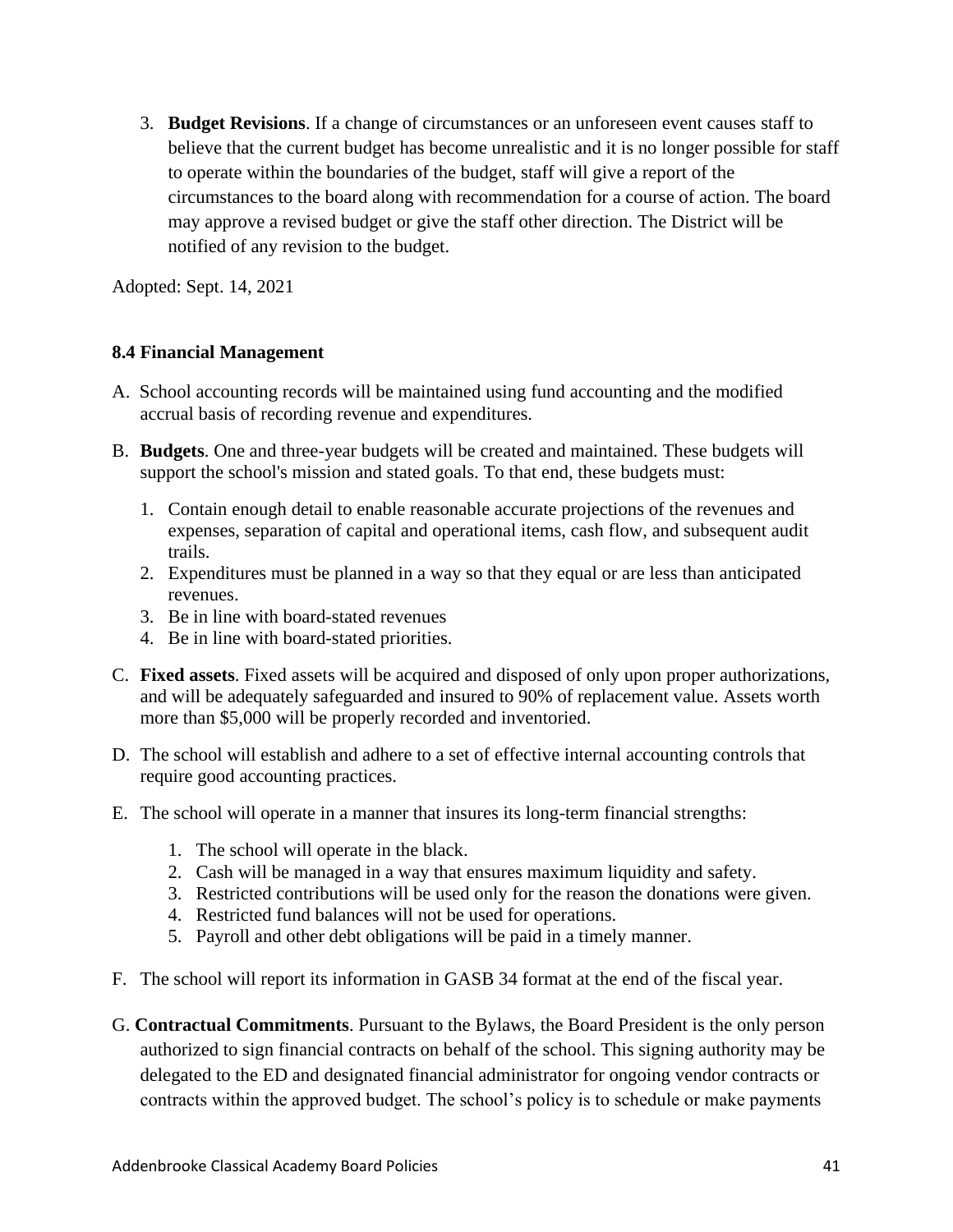after goods and/or services have been successfully received unless the ED has given their approval to 'pre-pay' an expense. The financial administrator should review contracts that include scheduled payments before execution to ensure the availability of sufficient cash. The financial administrator must be copied with every finalized contract.

- H. **Value-in-kind Donations**. Value-in-kind donations to the school are only accepted with ED and/or financial administrator approval.
- I. **Check Signature.** Authorization. Checks may be signed by the Board Treasurer, ED, or financial administrator.
- J. **Minimum Fund Balance**. ACA will maintain a minimum fund balance equal to 90 days of operating expenses.

Adopted: Sept. 14, 2021; Feb. 8, 2022

# **8.5 Asset Protection**

Staff may not allow assets to be unprotected, inadequately maintained nor unnecessarily risked. Accordingly, they may not:

- A. Fail to ensure against theft and casualty losses and against liability losses to board members, staff or the school itself to beyond the minimally acceptable prudent level.
- B. Allow unbonded personnel access to material amounts of funds.
- C. Subject facilities and equipment to improper wear and tear caused by insufficient maintenance.
- D. Unnecessarily expose the school, its board or staff to claims of liability.
- E. Make any purchase without consideration being given to securing a competitive price.
- F. Make any purchase wherein normally prudent protection has not been given against conflict of interest.
- G. Make any purchase in excess of \$1,000 without obtaining a minimum of three (3) bids unless specifically waived by the board Chairman. Exceptions may be granted in the case of required curriculum that is only available through one vendor. Generally, the term of any contractual relationship shall not exceed one (1) year, at which time it will be re-bid.
- H. Make any purchase of \$2,500 without prior board approval unless it is specifically included in the current budget.
- I. The school shall maintain the following insurance coverage levels:
	- 1. Commercial package (property, crime, business income, money and securities);
	- 2. General liability;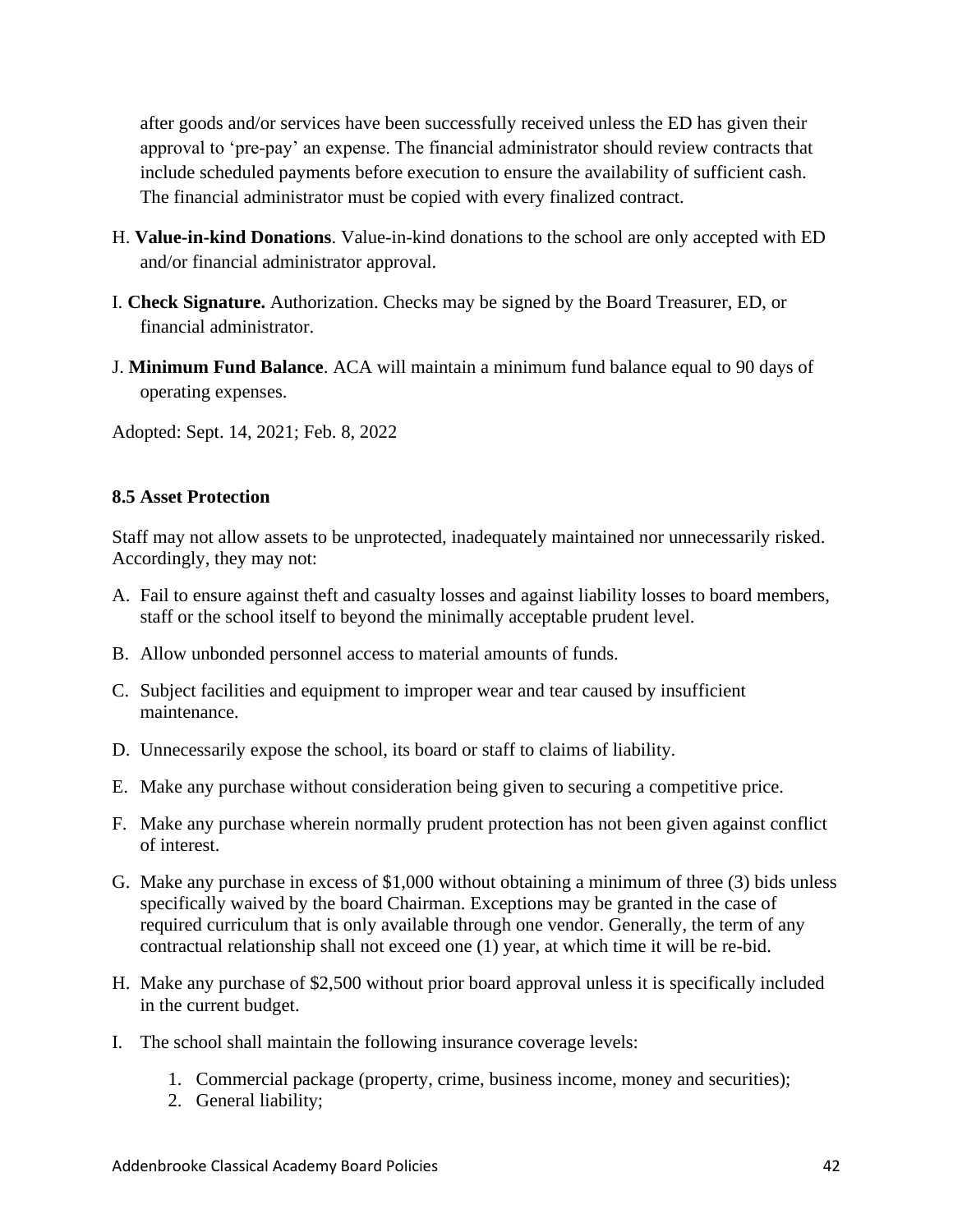- 3. Pension bond;
- 4. Non-owned and hired automobile
- 5. Directors and Officers liability
- 6. Workman's Compensation Insurance

J. Each year the Treasurer will take appropriate actions to ensure that quality insurance coverages are secured at the most favorable premiums available.

Adopted: Sept. 14, 2021

#### **8.6 Accounting**

The Board has policies to support its fiduciary responsibilities to ensure the school has financial viability to supports its program and is a wise use of taxpayer funds. These policies shall guide the ED's administrative procedures for the school's finances.

- A. **Purchases**. All purchases must be pe-approved by the ED or financial administrator before ACA will be financial obligated.
	- 1. Each school Principal will have a designated person to whom they have delegated the authority to initiate the purchase process (budget authority or BA). Requests for authorization to purchase items will include the following steps:
		- a. The principal or BA will email a completed Purchase Order to the financial administrator.
		- b. The financial administrator will approve the request, assign a Purchase Order (PO) number, and return the PO with the assigned number to the originator of the request.
		- c. The order will be placed by the BA.
		- d. When the invoice is received by the financial administrator, it will be paired with the PO and packaging slip prior to payment.
- B. **Accounts Payable**. ACA will only pay expenses upon receipt of an invoice, purchase order, and packaging slip. ACA will not pay in response to a statement of account. Invoices will be paid when due, and discounts offered for prompt payment will be utilized, if available.
- C. **Check Requests**. A check request form will be used to initiate a pre-payment or expense reimbursement. The check request form includes the purpose, amount, description of the purchase, and name of the program/account to which it should be charged, and the form should be signed by the BA.
- D. **Company Credit Card Receipts**. The use of a company charge card is a privilege. Any use of a company charge card for personal charges will not be tolerated. It is the cardholder's responsibility to use safeguards with the card and to turn in receipts to the financial administrator in a timely manner. Violations of these requirements may result in the loss of this privilege. Credit card purchases must still be pre-approved by PO.
- E. **Bank Deposits**. When cash and checks are collected, a receipt should be given to the person paying the money. Checks should immediately be endorsed with the bank stamp. Cash and checks should be stored in a safe or locked filing cabinet. Deposits will be made in a timely manner, by the financial administrator.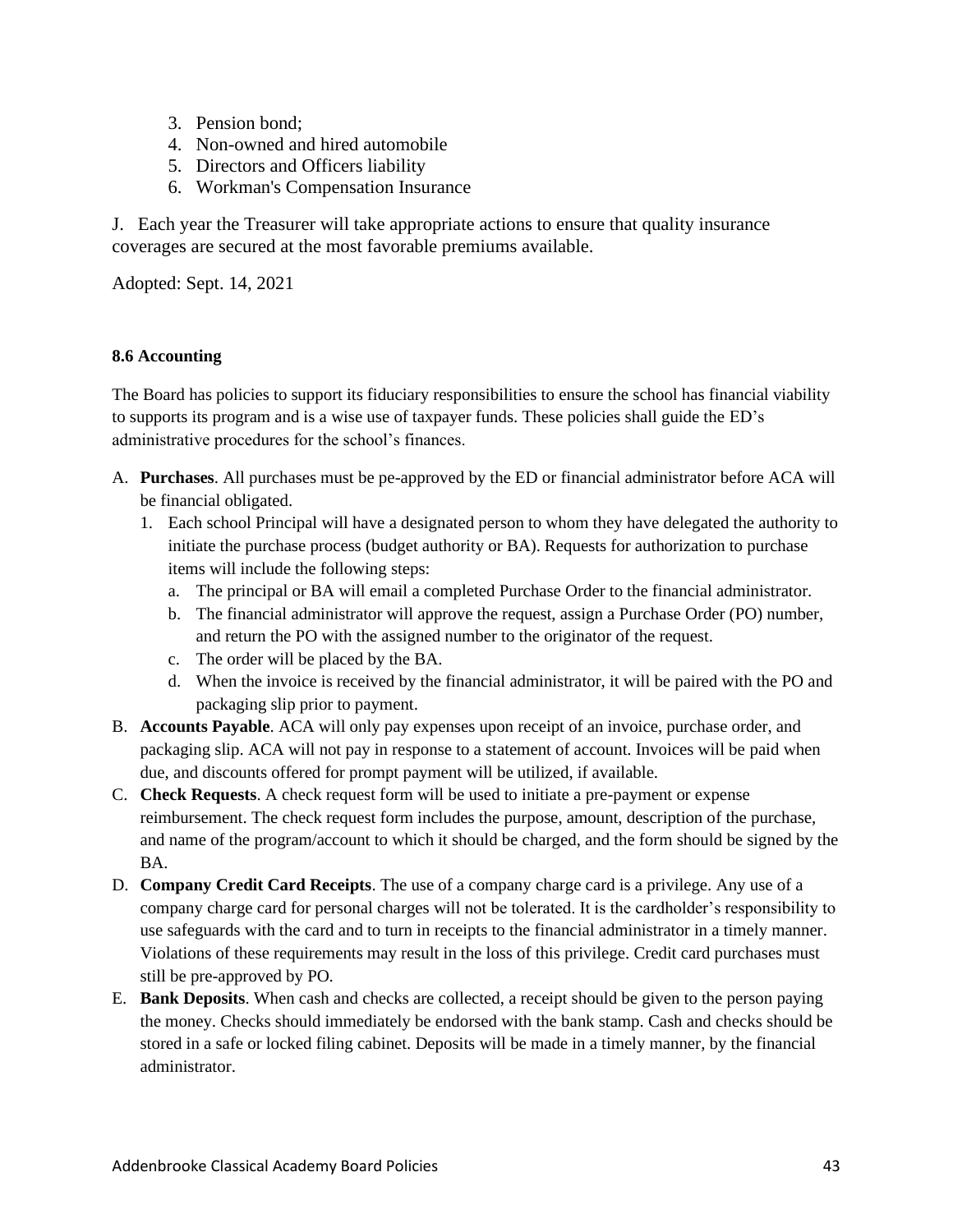- F. **Month-end Procedures**. Financial statements are produced and distributed each month. In order for these reports to be accurate and timely, it is imperative that all personnel recognize the importance of submitting outstanding packaging slips and invoices to the financial administrator no later than the last day of each month.
- G. **Petty Cash**. The financial administrator will maintain petty cash that may be used when staff needs to make an impromptu, routine purchase for an expense less than \$50. The petty cash account should not exceed \$500. Reimbursement from petty cash requires the original receipt and the staff member must sign a petty cash voucher.
- H. **Returned Checks**. ACA will charge \$35.00 for each check that is returned by the bank due to insufficient funds.

Adopted: Feb. 8, 2022

#### **8.7 Financial Control**

- A. ACA proactively implements internal control procedures to:
	- 1. Encourage adherence to prescribed managerial policies
	- 2. Promote operational efficiencies
	- 3. Safeguard business assets from misuse, fraud, and theft
	- 4. Ensure accurate and reliable accounting data
- B. Basic principles considered in the development of the school's system of internal control are:
	- 1. Responsibilities should be clearly established
	- 2. Adequate records should be maintained
	- 3. Assets should be insured, and employees bonded
	- 4. Record keeping and custody should be separated
	- 5. Responsibility for related transactions should be divided
	- 6. Personnel should be rotated
	- 7. Employees should be informed
	- 8. The system should be under constant review
	- 9. Appropriate documentation should exist
	- 10. Prescribed policies and procedures should be consistently applied
	- 11. Confidentiality of information
- C. **Operating Controls**. Some specific controls that must be implemented are: a segregation of duties in regard to cash disbursements, bank statements and signing authority; locked cabinets for payroll, personnel records and monies to be deposited; checks are stamped for deposit upon receipt; the purchase order system; and a line of authority have been established for all check requests.

Internal controls are regularly reviewed by the financial administrator as well as by independent auditors during financial audits.

- D. **Legal Contracts**. Contracts will be reviewed by the ED and/or financial administrator and a copy of the finalized contract will be given to the financial administrator or their appointee.
- E. **Cash Advances**. Cash advances may be made for staff traveling on behalf of the school, based on the per diem rate for that travel. As with all purchases, a check request form should be completed with anticipated expenses. This form must be pre-approved by the BA and financial administrator via a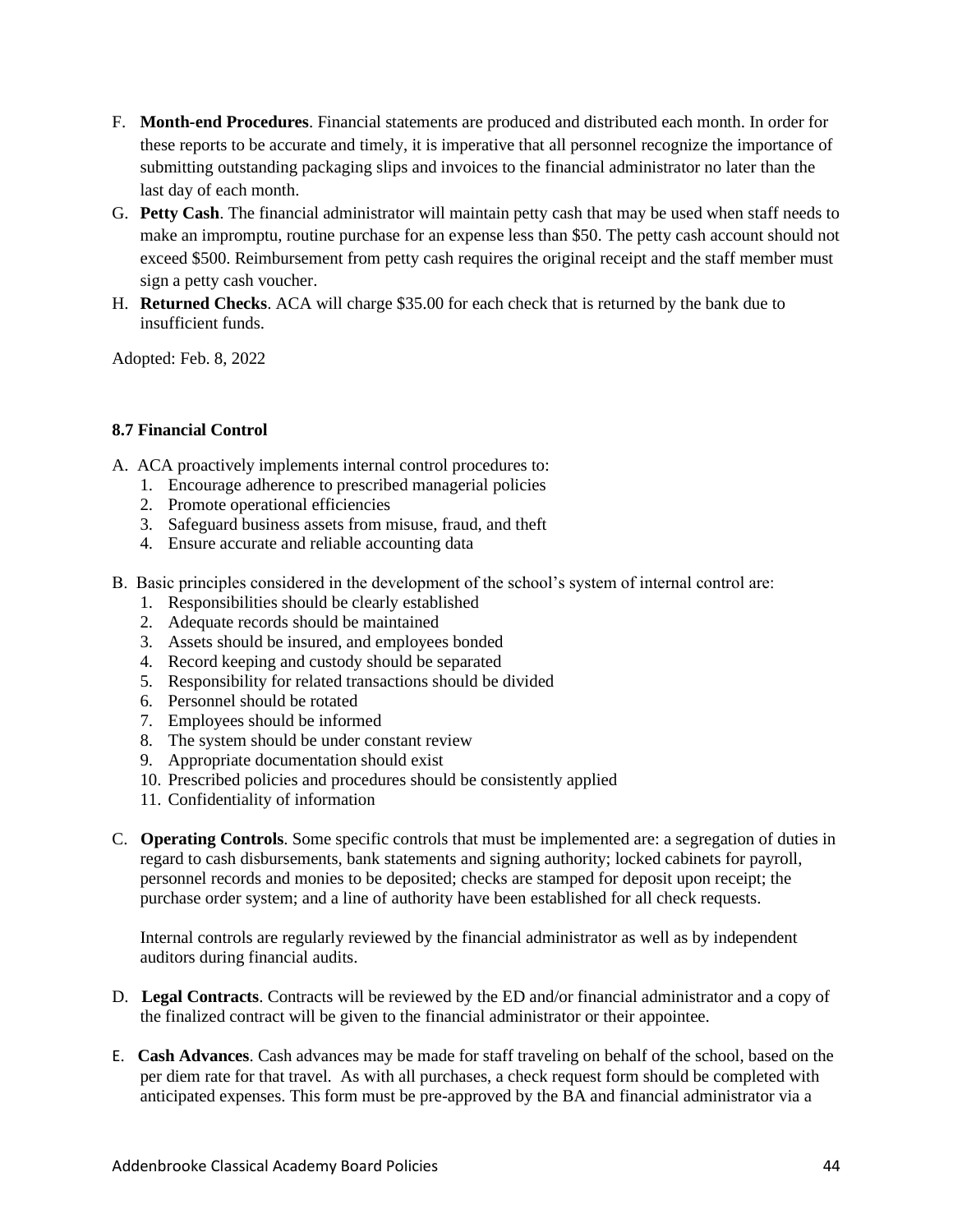PO. Once the event or travel is over, an expense report should be completed with itemized receipts and turned into the financial administrator. Cash advances will not be approved for any employee who has an outstanding cash advance that has not been accounted for. Staff members are liable for cash advances until their expense report with attached itemized receipts have been approved by the financial administrator.

F. **Expense Reports**. An expense report must be completed for travel expenses conducted on behalf of the school. Forms are provided by the financial administrator. Personal expenses, such as alcoholic beverages or entertainment costs are the responsibility of the staff member and may not be included in an expense report.

G. Per Diem. The federal government's per diem rate will be used for all travel costs. The expense report should be completed with the per diem rate for the location visited. Meals provided by the conference or host will not be reimbursed.

Adopted: Feb, 8, 2022